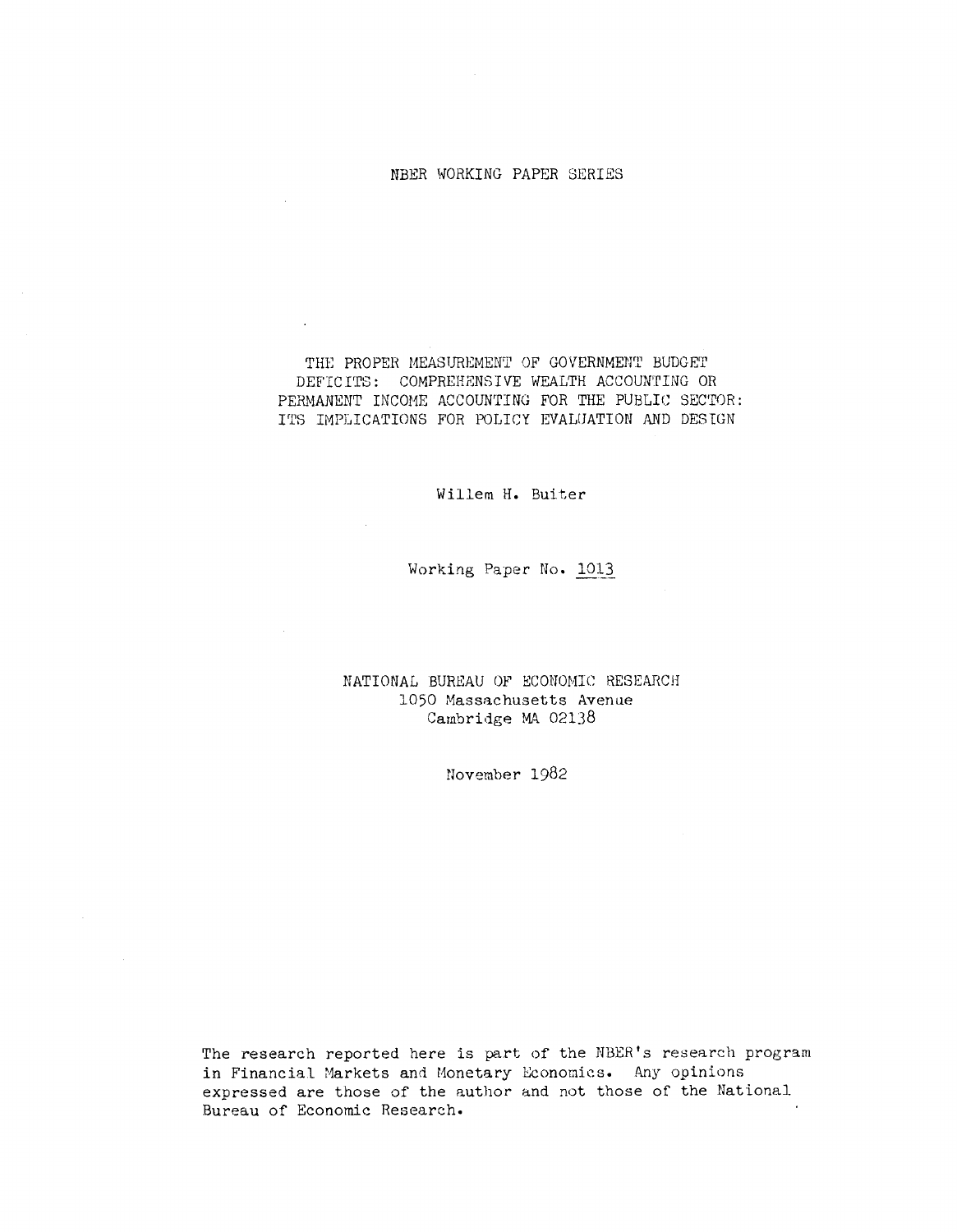The Proper Measurement of Government Budget Deficits: Comprehensive Wealth Accounting or Permanent Income Accounting for the Public Sector: Its Implications for Policy Evaluation and Design

#### ABSTRACT

The paper studies budgetary, financial and monetary policy evaluation and design using a comprehensive wealth or permanent income accounting framework. A set of stylized balance sheets and permanent income accounts is constructed for the public, private and overseas sectors. then contrasted with the conventionally measured balance sheet and flow of funds accounts. This permits a new look at the issues of "crowding out" and the "eventual monetization of fiscal deficits."

The conventionally measured public sector financial surplus, even when evaluated at constant prices or as a proportion of GNP, presents a potentially very misleading picture of the change in the real net worth of the public sector. One reason is that capital gains and losses on out standing stocks of marketable financial assets and liabilities are not included in the flow of funds. This includes changes in the real value of nominally denominated public sector debt due to inflation. A second reason is the omission of revaluations in non—marketable (and often merely implicit) assets and liabilities such as the future stream of tax receipts and the future stream of benefit payments.

The paper then proposes some general rules for the design of stabilization policy——policies to facilitate expenditure smoothing by avoiding or minimizing the incidence of capital market imperfections. Both national governments and international agencies should design fiscal, financial and budgetary policies so as to induce an evolution of the conventionally measured balance sheet and flow of funds accounts that permits private agents and national economies, respectively, to approximate the behavior that would be adopted if comprehensive wealth or permanent income were the only binding constraint on economic behavior. This can be achieved by keeping disposable income in line with permanent income and by ensuring an adequate share of disposable financial wealth in total wealth.

> Professor Willem H. Buiter Department of Economics London School of Economics Houghton Street London, WC2A 2AE England

(01) 405 7686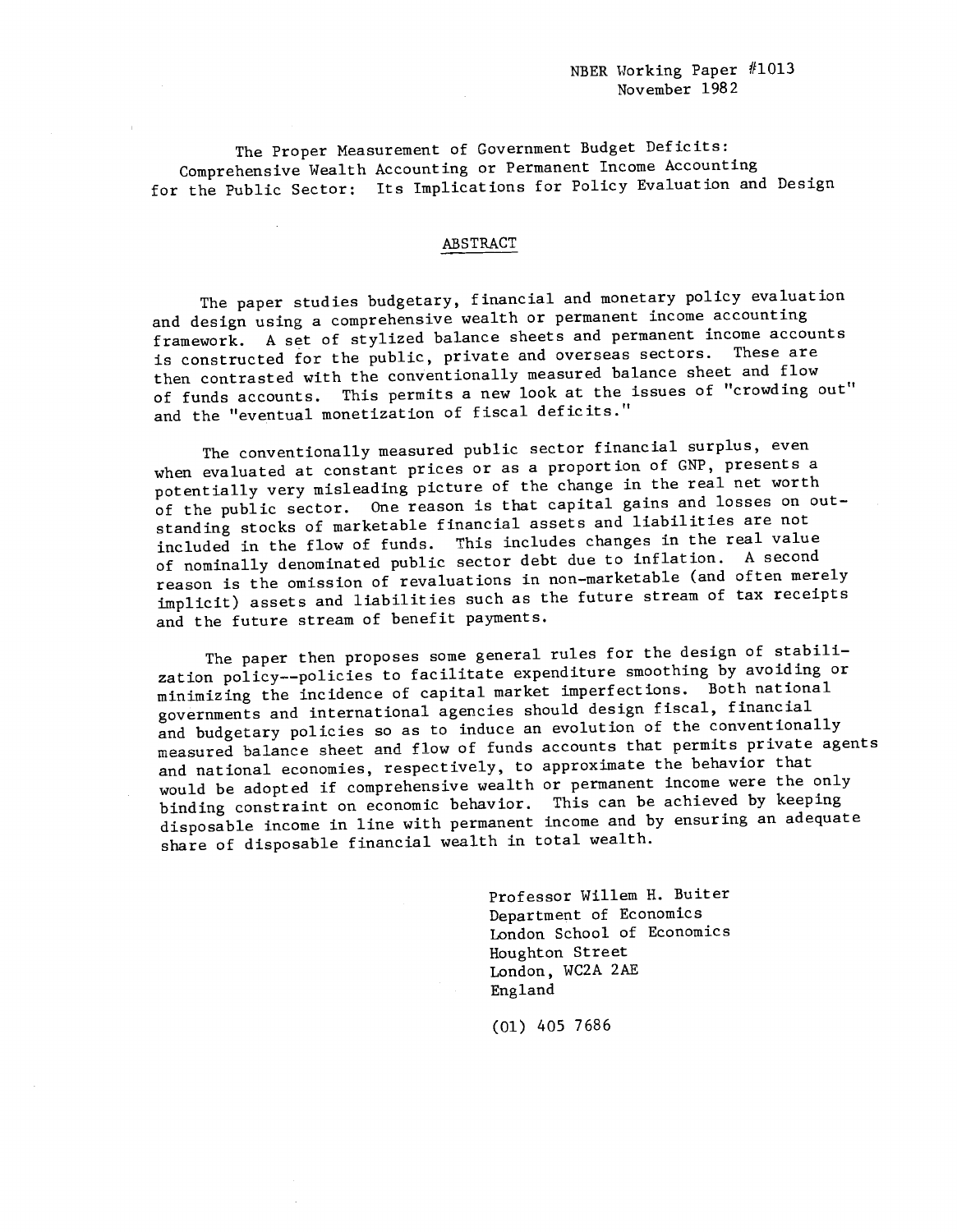The Proper Measurement of Government Budget Deficits: Comprehensive Wealth Accounting or Permanent Income Accounting for the Public Sector: Its Implications for Policy Evaluation and Design\*

Willem H Buiter,

London School of Economics and NBER September , 1982

#### I. Introduction

This paper studies budgetary, financial, and monetary policy evaluation and design using a comprehensive wealth and income accounting framework. The focus is on the public sector accounts, but inevitably some attention is paid to the private and overseas sectors. After constructing a stylized comprehensive balance sheet for the public sector and its "flow" counterpart——the change in real public sector net worth——they are compared with the conventionally measured balance sheet and flow of funds accounts.

\*This paper was written while I was a visiting scholar in the Fiscal Affairs Department of the International Monetary Fund during August September 1982. I would like to thank Vito Tanzi, Sheetal Chand, Andrew Feltenstein, Menachem Katz, Oystein Pettersen, and Arigapudi Premchand for helpful discussions. Comments made during a Fiscal Affairs Department seminar by Alan Tait, Morris Goldstein, George von Furstenberg, Mohs1n Khan, and John Makin were most useful. I am indebted to Marcus Miller for unscrambling my thinking on this subject on numerous occasions. All views expressed are strictly my own.

This research is part of the NBER's Programs in International Studies and Financial Markets and Monetary Economics. The views expressed are those of the author and not necessarily those of the NBER, Inc.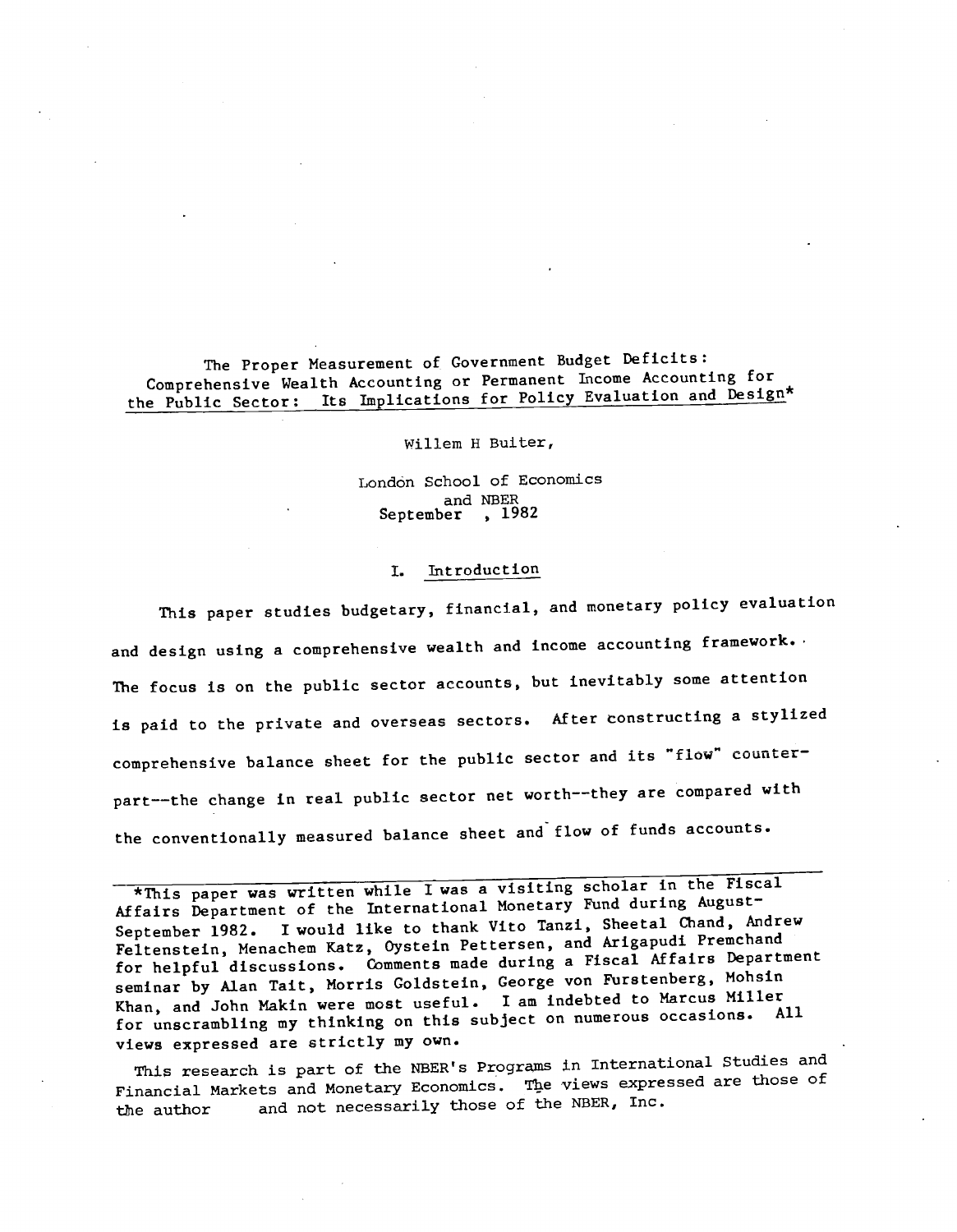The conventionally measured public sector balance sheet typically contains only marketable financial assets and liabilities. On the asset side it omits such items as the value of the stock of social overhead capital, the value of government—owned land and mineral rights, and the present value of future planned tax revenues. On the liability side it omits the present value of social insurance and other entitlement programs.

The conventionally measured public sector financial surplus, even when evaluated at constant prices, presents a potentially very misleading picture of the change in the real net worth of the public sector. One reason is that capital gains and losses on outstanding stocks of govern ment assets and liabilities are not included in the flow of funds. These include capital gains or losses due to relative price changes (e.g., changes in the real value of mineral rights), changes in the real value of nominally denominated public sector debt due to inflation, and changes in the real value of foreign-currency-denominated assets and liabilities caused by exchange rate changes.

A second reason is that changes in tax and entitlement programs, in the future revenue base and in discount rates, etc., may significantly alter the planned or expected future streams of taxes and benefits and their present value. Capital gains and losses on such implicit, nonmarketable assets and liabilities are part of the Hicks—Simon concept of permanent income but are excluded from the flow of funds accounts.

The differences between the conventionally measured and the comprehensive accounts can be very large. In inflationary periods large conventionally measured public sector deficits may be more than offset by

 $-2-$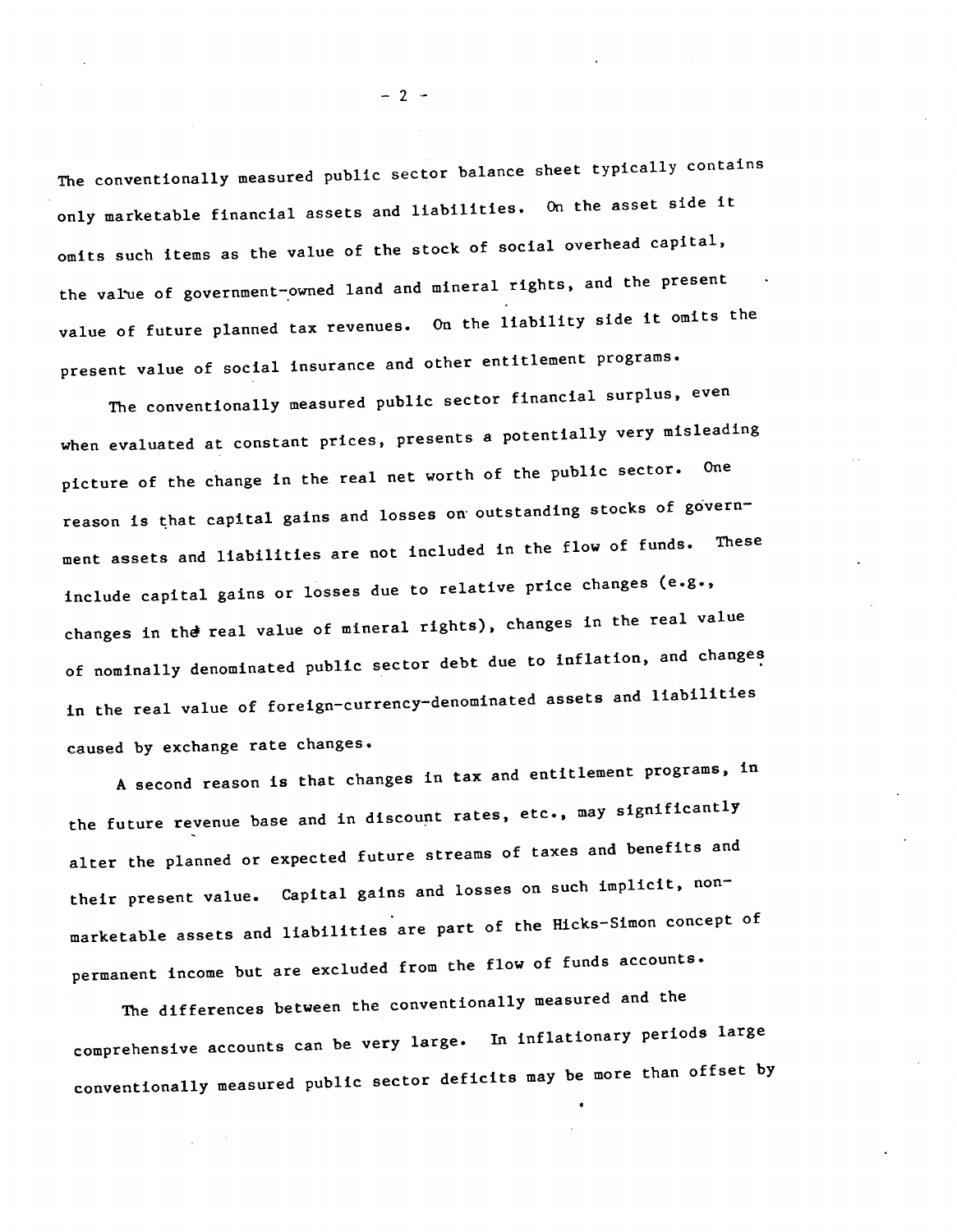the inflation—induced reduction in the real value of the government's nominal liabilities. Changes in the conventionallY measured current account deficit of the balance of payments may be offset or enhanced by changes in the value of external assets and liabilities associated with exchange rate changes. Changes in social security legislation may alter the future flows of benefits and contributions. With efficient, forwardlooking financial markets such policy changes will not mearly alter future rates or return——when the financial implications of current legislation become visible and directly measurable, say through changes in the amount of public sector borrowing. They will have an effect on current financial asset prices and rates of return; larger anticipated future deficits may raise current interest rates.

After presenting the comprehensive and conventionally measured accounts for the public sector, the private sector, and the overseas sector, I propose some very general rules for policy design. I believe that these rules derive from a not unreasonable policy norm or objective and from rather minimal and uncontroversial assumptions about private sector behavior. To translate these general (and, indeed, perhaps rather vague) rules into concrete policies is a task that is well beyond the scope of this paper. A wealth of country-specific knowledge will be required in each case.

The essence of the argument is that in a first-best world, private agents, governments, and international organizations would decide on their spending, saving, lending, production, and portfolio allocation programs constrained only by comprehensive wealth or permanent income.

 $-3 -$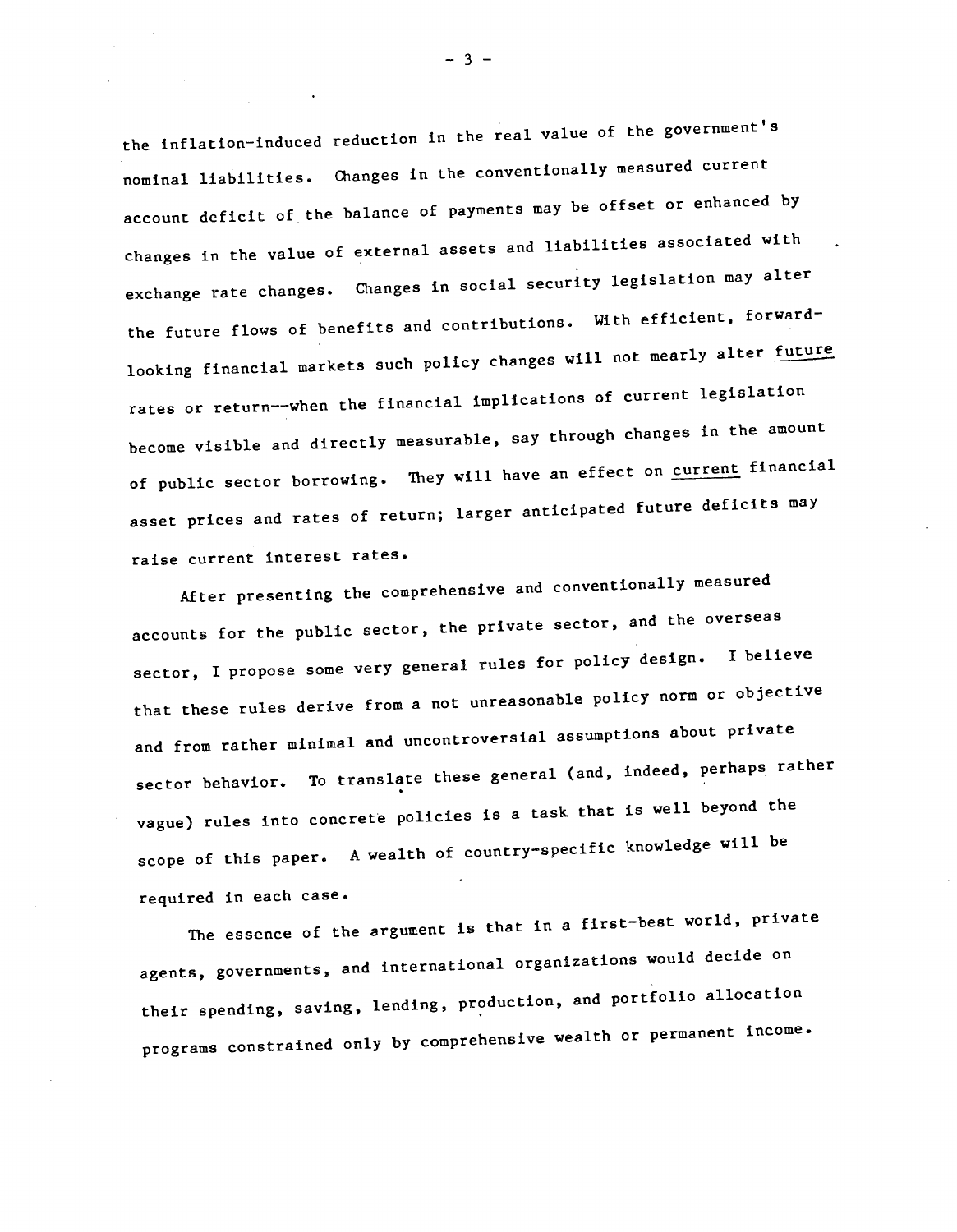Single—period or other short—run "budget constraints" would not represent further effective or binding constraints on economic behavior. The perfect internal and external capital markets required to implement the first—best solution do not exist. Private agents are constrained by the illiquidity. and nonmarketability of certain assets (e.g., pension rights, human capital, and expected future tax cuts). Dearth of suitable collateral often renders infeasible the borrowing required to spend in line with permanent income. These cash flow constraints, illiquidity, credit rationing, lack of collateral, the nonmarketability of certain assets and liabilities, and a host of other capital market imperfections force the actions of private agents and national governments to depart from the behavior that would be optimal if only comprehensive net worth or permanent income constraints had to be taken into account.

Flow of funds accounting on a cash or transactions basis and the analysis of balance sheets consisting only of marketable claims is useful precisely because it will help identify the conditions under which the behavior of economic agents is likely to be constrained by factors other than comprehensive net worth.

a Within a national economy, conventional accounting helps to decide when and how the national authorities, through appropriate fiscal, financial, and monetary measures, can help private agents to avoid or overcome obstacles to spending and saving in line with permanent income (in the case of households) and impediments to production in pursuit of long—run profit or social net benefit (in the case of enterprises). Within the international economy it serves to identify the conditions

 $-4-$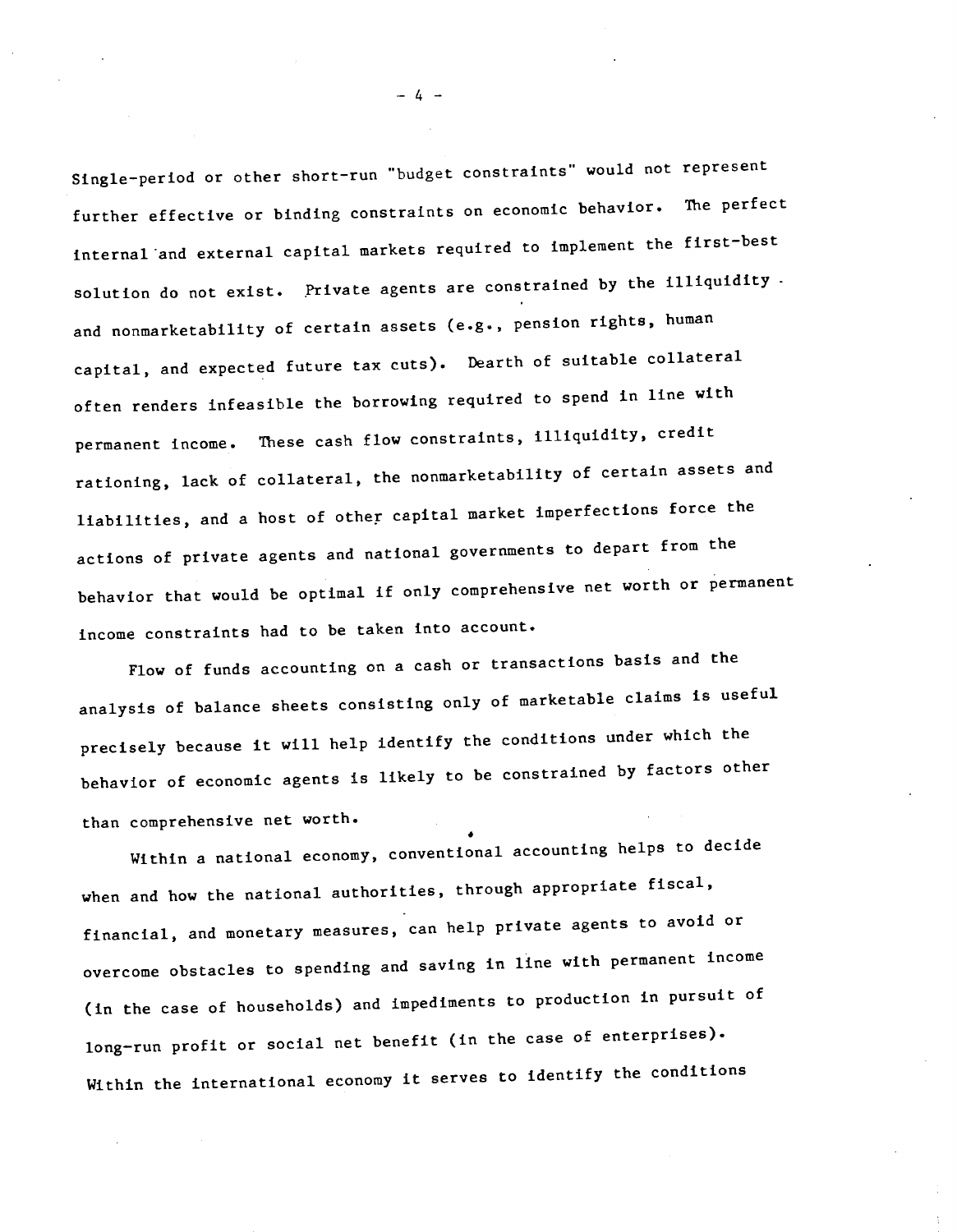under which international organizations should extend or restrict credit to nation states to enable them to develop in line with their long—run potential'. Financial evaluation exercises such as the IMF's financial programing should, therefore, start from two sets of accounts. The first contains the conventional cash—based flow of funds accounts, the SNA d<sub>e</sub> de la contrada de la contrada de la contrada de la contrada de la contrada de la contrada de la contrada de la contrada de la contrada de la contrada de la contrada de la contrada de la contrada de la contrada de la c income expenditure accounts, and the conventional balance sheets of marketable assets and liabilities. The second set of accounts contains the comprehensive balance sheets or wealth accounts outlined in the paper and their "flow" counterparts describing the changes in real sectoral net worth over time and thus permanent income——the ultimate accrual—based accounts.

Both national governments and international agencies should design fiscal, financial, and monetary policies so as to induce an evolution of the conventionnally measured balance sheet and flow of funds accounts that permits private agents, respectively national economies, to approximate the behavior that would be adopted if comprehensive wealth or permanent Income were the only binding constraint on economic behavior.

Conventional financial planning is, therefore, an essential input into optimal (or even merely sensible) policy design. Without a set of comprehensive wealth and permanent income accounts, however, financial analysis does not possess the minimal data base required for proper policy evaluation and design. Conversely, without the conventional accounts, analyses based just on the comprehensive wealth and permanent income accounts will fail to take into account many of the actually binding constraints on economic behavior.

—5—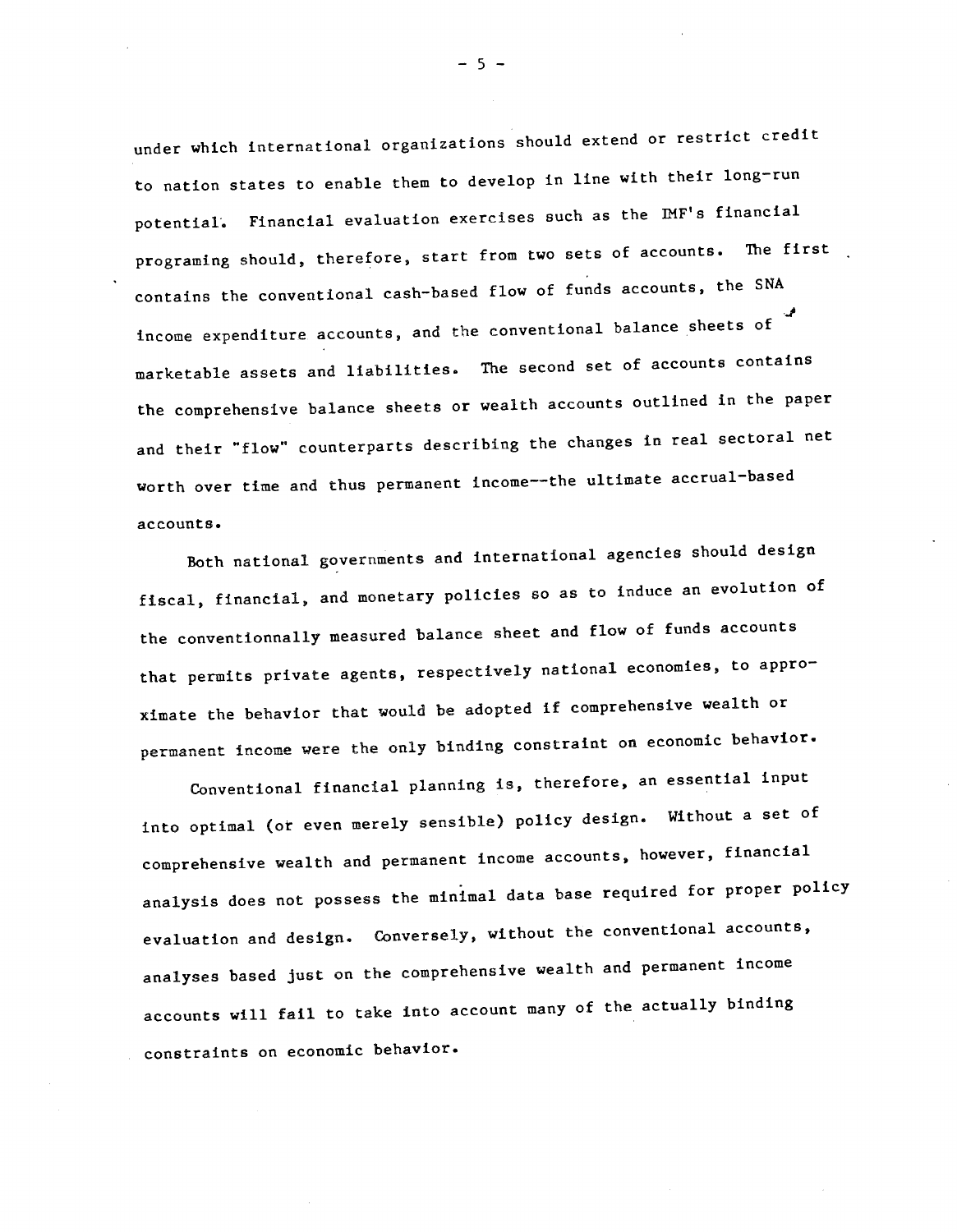"Stabilization policy" as viewed in this paper is potentially useful and effective even if goods and factor markets clear continuously. The existence of capital market imperfections that prevent private agents from spending in line with permanent private disposable income and nations from spending in line with national permanent income is necessary for there to be scope for stabilization policy--policy actions or rules designed to permit consumption smoothing over time by removing or neutralizing constraints on spending other than permanent income. Successful stabilization policy keeps disposable income in line with permanent income and ensures an adequate share of disposable financial wealth in comprehensive wealth. Another necessary condition for potentiallY desirable stabilization policy is that governments have access to capital markets on terms that are more favorable than those faced by private agents, or more generally that governments have financial options that are not available to private agents. Mutatis mutandis the same applies in an international setting for certain international agencies vis-à-vis national governments. The existence of Keynesian effective demand failures due to disequilibria in goods and factor markets would, of course, strengthen the case for stabilization policy.

This view of stabilization policy implies that it is the government's financing policies--changes in its tax-transfer-borrowing and money creation mix—that should be used rather than variations in its spending program on goods and services. The latter should aim to achieve the best feasible public—private consumption mix out of national permanent Income.

—6—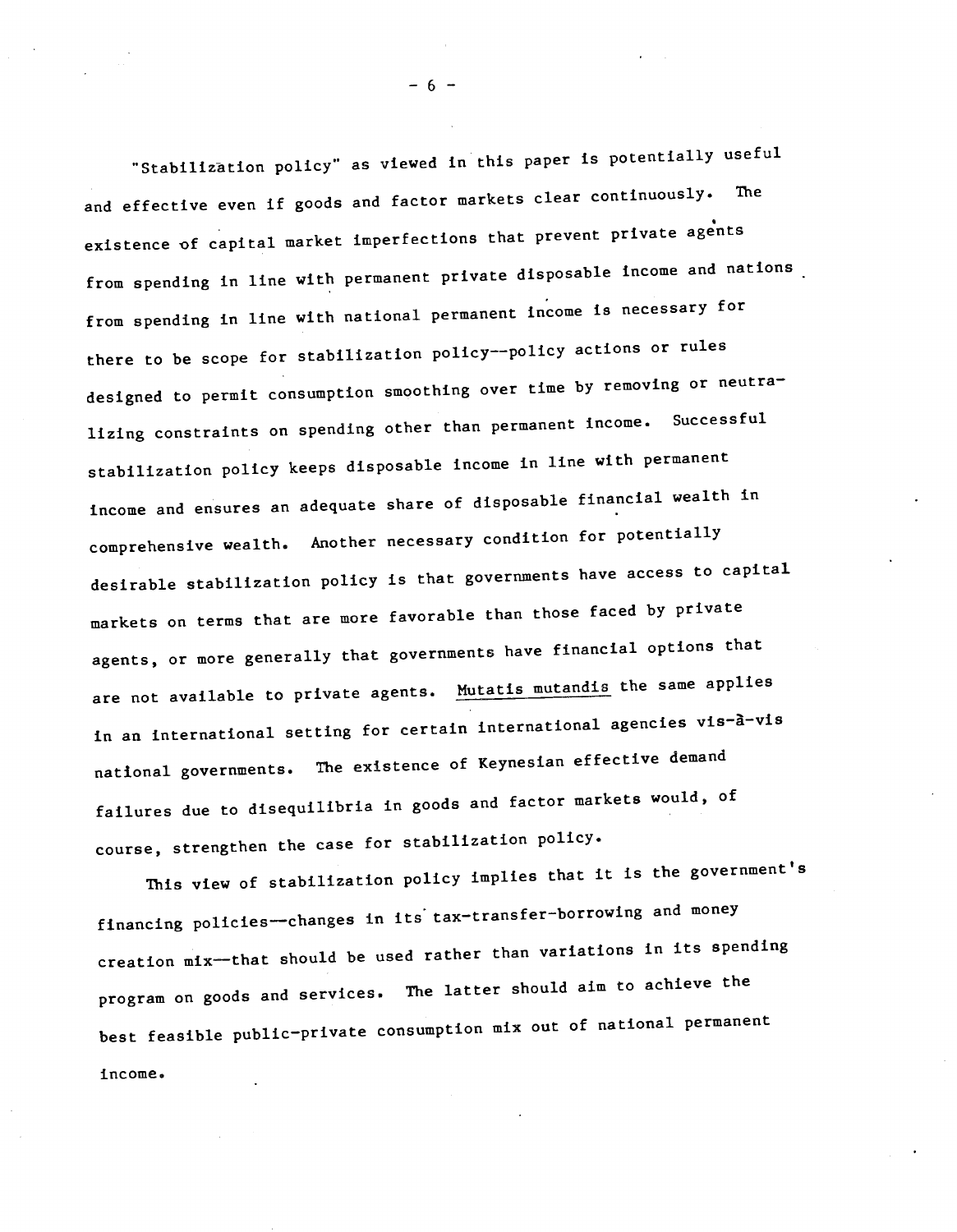# II. A Stylized Set of Public Sector Accounts

Table 1 contains a stylized and simplified "comprehensive" balance sheet for the public sector. Many definitional problems are ignored: throughout this paper the terms "government" and "public sector" are used interchangeably. 1/ It is assumed that a very heterogenous set of assets and liabilities can somehow be expressed in common value terms. This in spite of the fact that some of the assets are not marketable (KSOC) or, even if potentially marketable, may lack a current observable market price  $(K^G)$ . Some assets and liabilities are neither marketable nor tangible and merely represent implicit, noncontractual (and reversible) political commitments (T and N).

Referring to T, N, and  $A^M$  as present discounted values of future streams of payments or receipts involves a rather cavalier use of certainty equivalence: the conditional mathematical expectations .of the uncertain future revenues or outlays are discounted using "risk adjusted" discount rates. If, for example, future tax revenues are highly uncertain, T would be correspondingly small. The relevant horizon is, in principle, Infinite.

For many purposes it is better not to try and reduce marketable and nonmarketable, implicit and explicit claims to a common balance sheet measure of value. Instead each of the items in the balance sheet would be modeled as having potentially distinct behavioral effects. The proper way of handing this will depend on the specifics of the model and appli cation under consideration.

1/ See Boskin (1982).

—7—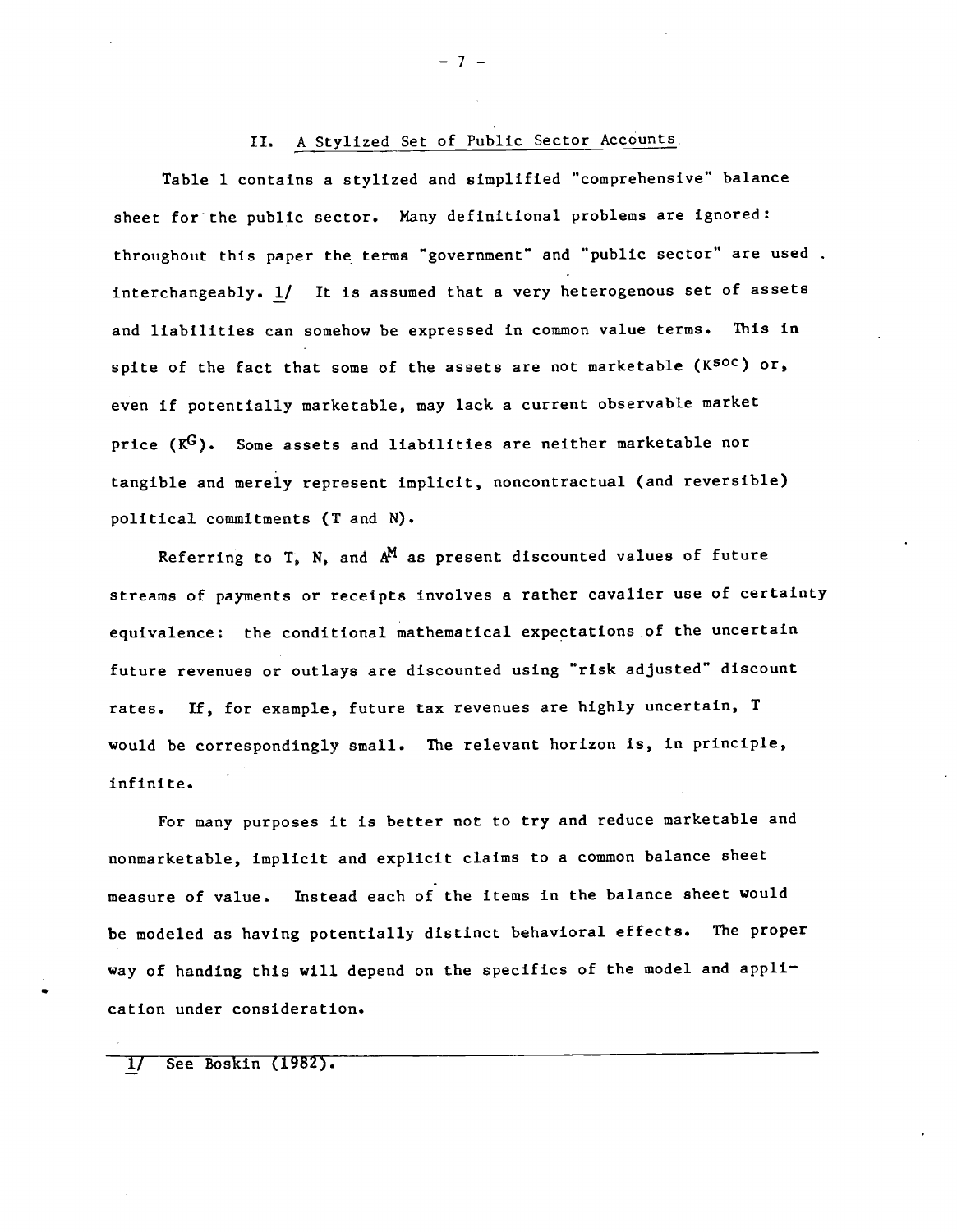| Table 1. The Comprehensive Consolidated Public Sector |
|-------------------------------------------------------|
|                                                       |
| Balance Sheet at Current (Market or Implicit) Prices  |

 $\label{eq:2} \frac{1}{\sqrt{2}}\left(\frac{1}{\sqrt{2}}\right)^2\left(\frac{1}{\sqrt{2}}\right)^2.$ 

|                    | Assets                                                                                                                               |                  | Liabilities                                                                                              |
|--------------------|--------------------------------------------------------------------------------------------------------------------------------------|------------------|----------------------------------------------------------------------------------------------------------|
| Ksoc:<br>p<br>Ksoc | Social overhead capital<br>(nonmarketable)                                                                                           | $B$ H:           | Net interest-bearing<br>debt denominated in<br>domestic currency, held<br>by residents                   |
| $P_C K^G$ :        | Equity in public enter-<br>prises (partly poten-<br>tially marketable)                                                               | BF:              | Net interest-bearing<br>debt denominated in                                                              |
| $P_RR^G$ :         | Land and mineral assets<br>(marketable)                                                                                              |                  | domestic currency, held<br>by nonresidents                                                               |
| $eE^{\star}$ :     | Net foreign exchange<br>reserves                                                                                                     | $eB^{\star H}$ : | Net interest-bearing<br>debt denominated in.<br>foreign exchange, held                                   |
| T:                 | Present value of future<br>tax program, including<br>social security con-<br>tributions, tariff<br>revenue, etc.<br>(implicit asset) | $e^{B\star F}$ : | by residents<br>Net interest-bearing<br>debt denominated in<br>foreign exchange, held<br>by nonresidents |
| $pA^M$ :           | Imputed net value of<br>the government's<br>cash monopoly                                                                            | $pB^H:$          | Net interest-bearing<br>index-linked debt<br>held by residents                                           |
|                    |                                                                                                                                      | pBF:             | Net interest-bearing<br>index-linked debt held<br>by nonresidents                                        |
|                    |                                                                                                                                      | H:               | Stock of high powered<br>money                                                                           |
|                    |                                                                                                                                      | N:               | Present value of social<br>insurance and other<br>entitlement programs<br>(implicit liability)           |
|                    |                                                                                                                                      | $w^G$ :          | Public sector net worth                                                                                  |

 $\label{eq:2.1} \mathcal{L}(\mathcal{L}) = \mathcal{L}(\mathcal{L}) \mathcal{L}(\mathcal{L}) \mathcal{L}(\mathcal{L})$ 

 $-8-$ 

 $\mathcal{L}(\mathcal{L}^{\mathcal{L}})$  and  $\mathcal{L}(\mathcal{L}^{\mathcal{L}})$  and  $\mathcal{L}(\mathcal{L}^{\mathcal{L}})$ 

 $\mathcal{L}^{\mathcal{L}}(\mathbf{A},\mathbf{A})$  and  $\mathcal{L}^{\mathcal{L}}(\mathbf{A},\mathbf{A})$ 

 $\label{eq:2.1} \frac{d\mathbf{r}}{d\mathbf{r}} = \frac{1}{2} \sum_{i=1}^n \frac{d\mathbf{r}}{d\mathbf{r}} \left[ \frac{d\mathbf{r}}{d\mathbf{r}} \right] \mathbf{r}_i \mathbf{r}_i \mathbf{r}_i \mathbf{r}_i \mathbf{r}_i \mathbf{r}_i \mathbf{r}_i \mathbf{r}_i \mathbf{r}_i \mathbf{r}_i \mathbf{r}_i \mathbf{r}_i \mathbf{r}_i \mathbf{r}_i \mathbf{r}_i \mathbf{r}_i \mathbf{r}_i \mathbf{r}_i \mathbf{r}_i \$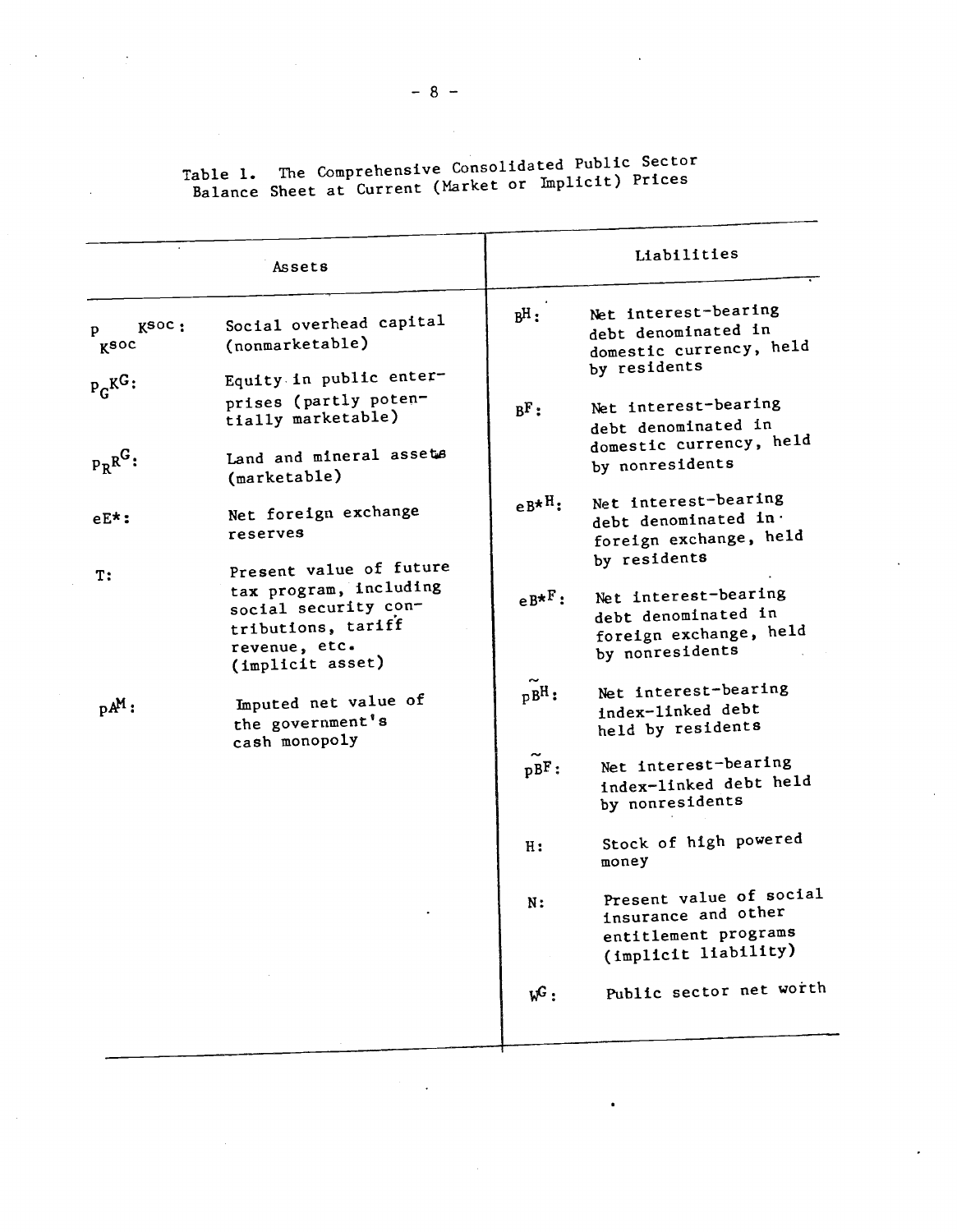For a first pass at the problem of comprehensive wealth and Income accounting in the public sector, the heroic balance sheet of Table 1 does, however, have its uses.

Most of the items in the balance sheet are self—explanatory. Public sector overhead capital is assumed to yield an implicit rental rsoc<sub>p</sub> Ksoc which corresponds to the item pGSOC, public sector consumption  $K$ soc

of social overhead capital services, on the debit side of the public sector current account.  $p_{\text{C}}K^{\text{G}}$  is the balance sheet counterpart of the operating surplus of the public enterprise sector in the public sector current account. This may well be a negative item for some of the secular public enterprise loss makers, in which case it should be moved to the liability side of the balance sheet. The present value of current and capital grants is not entered separately; it can be viewed as subsumed under N or T. Net foreign exchange reserves E\* are entered separately as

an asset rather than netting them out against  $B^{\star F}$  or  $B^{\star F}$  +  $\frac{B^{F}}{e^{+}}$  +  $\frac{B^{F}}{e^{-}}$ For simplicity only nominal capital—certain bonds, and real capital certain bonds are considered. 1/

The treatment of money in this exposition of the comprehensive wealth accounting framework is somewhat nonstandard. The reason for adopting this approach is that it represents the simplest way of introducing a nontrivial role for money. Specifically, it avoids the economy from becoming isomorphic to a barter economy when, in Section VI, we consolidate the accounts of the public and private sectors in our investigation of

1/ See Marcus Miller (1982).

 $-9-$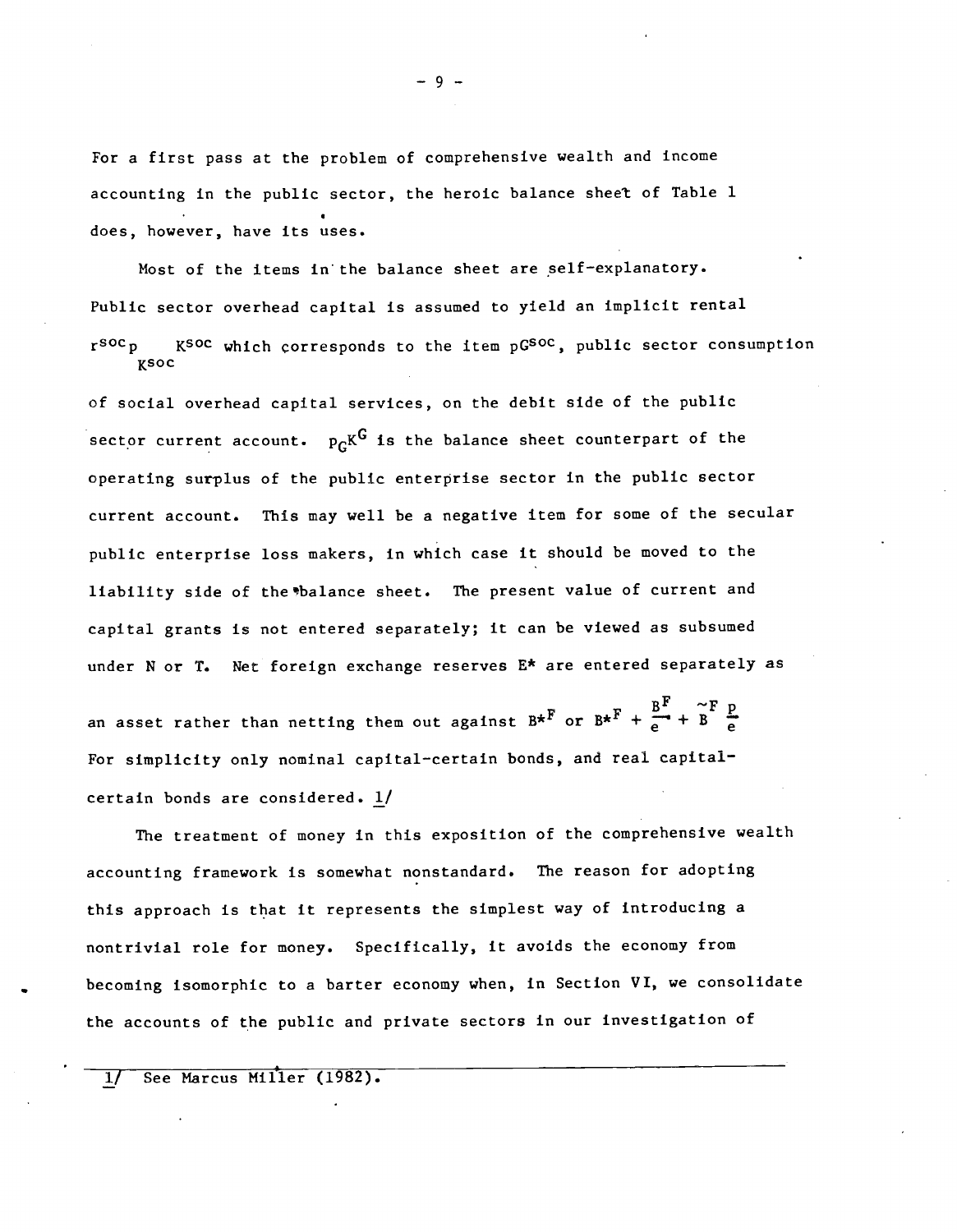debt neutrality: money as a social asset producing liquidity and convenience services does not disappear when private and public sector assets and liabilities are netted out. The usefulness of the comprehensive wealth accounting framework does not depend on the acceptability of this approach to modeling money.

Money has value to the private sector because it yields a flow of imputed, nonpecuniary liquidity and convenience services. Let  $\rho^M$  be the nonpecuniary rate of return on money. The value to the private sector of their money holdings is given by  $V^M$  in equation (1):

$$
v^{M}(t) = \frac{1}{p(t)} \int_{t}^{\infty} H(t) \rho^{M}(u, t)e^{u} du \underline{1}^{j}
$$
 (1)

Assuming that the pecuniary and nonpecuniary yields on money and bonds are equalized at the margin, we also have:

$$
\rho^{\mathbf{M}} = \mathbf{i} = \mathbf{r} + \frac{\dot{\mathbf{p}}}{\mathbf{p}}
$$
 (2)

Equations (1) and (2) imply that:

$$
V_{\mu} = \frac{H}{P}
$$
 (3)

Let  $\mathbb{R}^M$  be present discounted value of the expected future flow of profits to the government from operating the printing presses. Assuming that cash can be produced costlessly, this is given by:

$$
\frac{1}{\pi} \int_{-\int_{0}^{\infty} f(s,t) ds} \int_{-\int_{0}^{\infty} f(s,t) ds} -\int_{0}^{\infty} f(s,t) ds
$$
\n
$$
V^{M}(t) = \int_{0}^{\infty} \frac{H(t)}{\hat{p}(u,t)} \int_{0}^{M} f(u,t) e^{-\int_{0}^{t} du}
$$

For any variable  $x$ ,  $\hat{x}(s,t)$  is the value of  $x$  expected at time t to prevail at time s.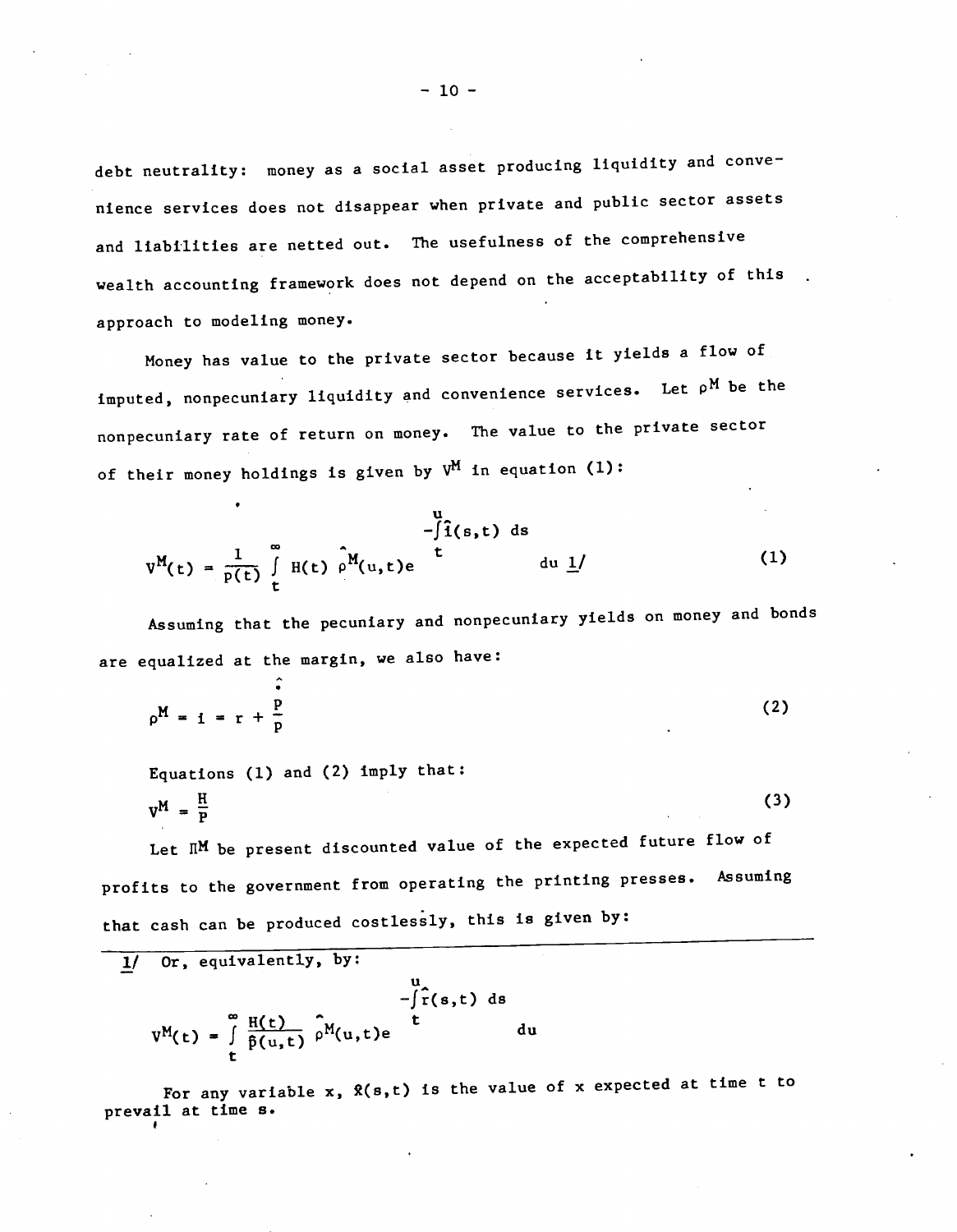$$
\Pi^{M}(t) = \frac{1}{p(t)} \int_{t}^{\infty} \hat{H}(u,t)e^{u} du \underline{1}^{f}
$$
 (4)

Integrating (4) by parts we get:

$$
\Pi^{M}(T) = -\frac{H(t)}{p(t)} + A^{M}(t) \underline{2} / \qquad (4')
$$

where

$$
A^{M}(t) = \frac{1}{p(t)} \int_{t}^{\infty} \hat{i}(u,t) \hat{H}(u,t)e^{i\theta} du
$$
 (5)

Thus  $A^M(t)$ , the net value of the government's cash monopoly, can be interpreted as the present discounted value of the Interest Income the central bank expects to earn at each future date on a portfolio of govern ment bonds equal in value to the stock of high-powered money at that date.

The conventionally measured public sector balance sheet typically omits from Table 1 all nonmarketable and nonfinancial assets and liabili ties, i.e.,  $K^{SOC}$ ,  $K^{G}$ ,  $R^{G}$ , T, N, and  $A^{M}$ .

The current and capital accounts of the public sector whose balance sheet is given in Table 1 are represented in Table 2.  $3/$  They are

| Or, equivalently,                                            |                        |    |
|--------------------------------------------------------------|------------------------|----|
| $\Pi^M(t) = \int_{t}^{\infty} \frac{H(u,t)}{\hat{p}(u,t)} e$ | $-\int \hat{r}(s,t)ds$ | du |

2/ It is assumed that for any variable x,  $\hat{x}(t_1, t_2) = x(t_1)$  for  $t_1$ <sup>2</sup> t<sub>2</sub>: the past and present are assumed known.

3/ See Ott and Yoo (1982).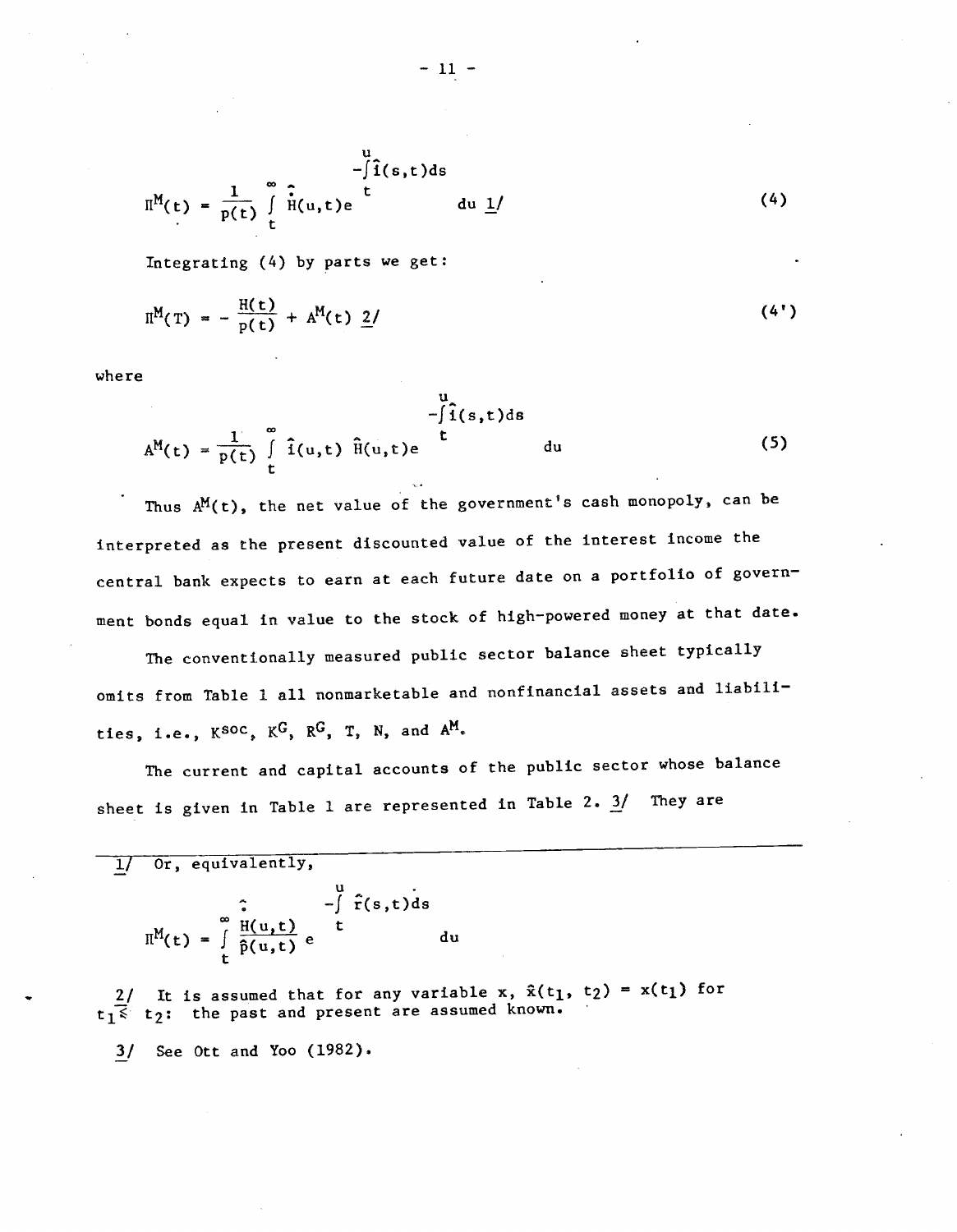| Table 2.                                                                                            |   | Public Sector Income and Expenditure and Capital Finance Accounts |                                                                                                             |                                                                    |
|-----------------------------------------------------------------------------------------------------|---|-------------------------------------------------------------------|-------------------------------------------------------------------------------------------------------------|--------------------------------------------------------------------|
|                                                                                                     |   | current (market or implicit) prices)<br>$\frac{1}{2}$             |                                                                                                             |                                                                    |
| Debit                                                                                               |   |                                                                   | Credit                                                                                                      |                                                                    |
|                                                                                                     |   | Current                                                           | account                                                                                                     |                                                                    |
| <b>5087+3076</b>                                                                                    |   | Covernment consumption<br>rental from social<br>including imputed | ۳                                                                                                           | security contributions)<br>(including social<br>tax receipts       |
| $\delta(p_{\text{K}^\text{SOC}}k^{\text{BOC}} + p_{\text{C}}k^\text{G})$                            |   | consumption<br>capital<br>overhead<br>Capital                     | $\mathbf{r}^G \mathbf{p}_G \mathbf{K} \overset{\mathbf{R}}{+ \mathbf{r}} \mathbf{p}_R \mathbf{R}^G$         | ownership<br>enterprises and owne<br>profits from public           |
| d                                                                                                   |   | and benefit<br>transfer<br>payments                               | $e_1$ <sup>*</sup> E <sup>*</sup>                                                                           | interest received<br>$\bullet \bullet$                             |
| $(18^{H}+B^{F})+e1^{*}(B^{*H}+B^{*F})$<br>+ $rP(18^{H}+B^{*F})$                                     |   | paid<br>interest                                                  | r <sup>80</sup> C <sub>p k<sup>80C</sup><sup>K80C</sup></sub>                                               | overhead capital<br>imputed return from<br>social                  |
| ್ಯ                                                                                                  |   | on current<br>surqius<br>account                                  |                                                                                                             |                                                                    |
|                                                                                                     |   | Capital                                                           | account                                                                                                     |                                                                    |
| $P_{K}$ soc $(k^{80C}+6k^{80C})$<br>$+ p_G(k^G + \delta K^G)$                                       |   | gross investment<br>equipment<br>structures<br>and<br>$\Xi$       | $\delta(p_{\chi\mathbf{60C}^{\mathrm{K}}}^{\mathrm{soC}} + p_{\mathrm{G}}^{\mathrm{K}})^{\mathrm{O}}$<br>ಀೢ | surplus on current account<br>capital consumption<br><br>$\bullet$ |
| $\frac{1}{2}H_{+B}F_{+e}$ (B <sup>*H</sup> +B <sup>*F</sup> -E <sup>*</sup> )<br>$F^+ (34 + 8)$ + H |   | net financial<br>investment                                       |                                                                                                             |                                                                    |
| PR <sup>G</sup>                                                                                     | ٠ | net purchases of<br>existing assets                               |                                                                                                             |                                                                    |

Ŷ,

 $-$  8a  $-$ 

 $\hat{\mathcal{F}}_{\mu}$ 

l,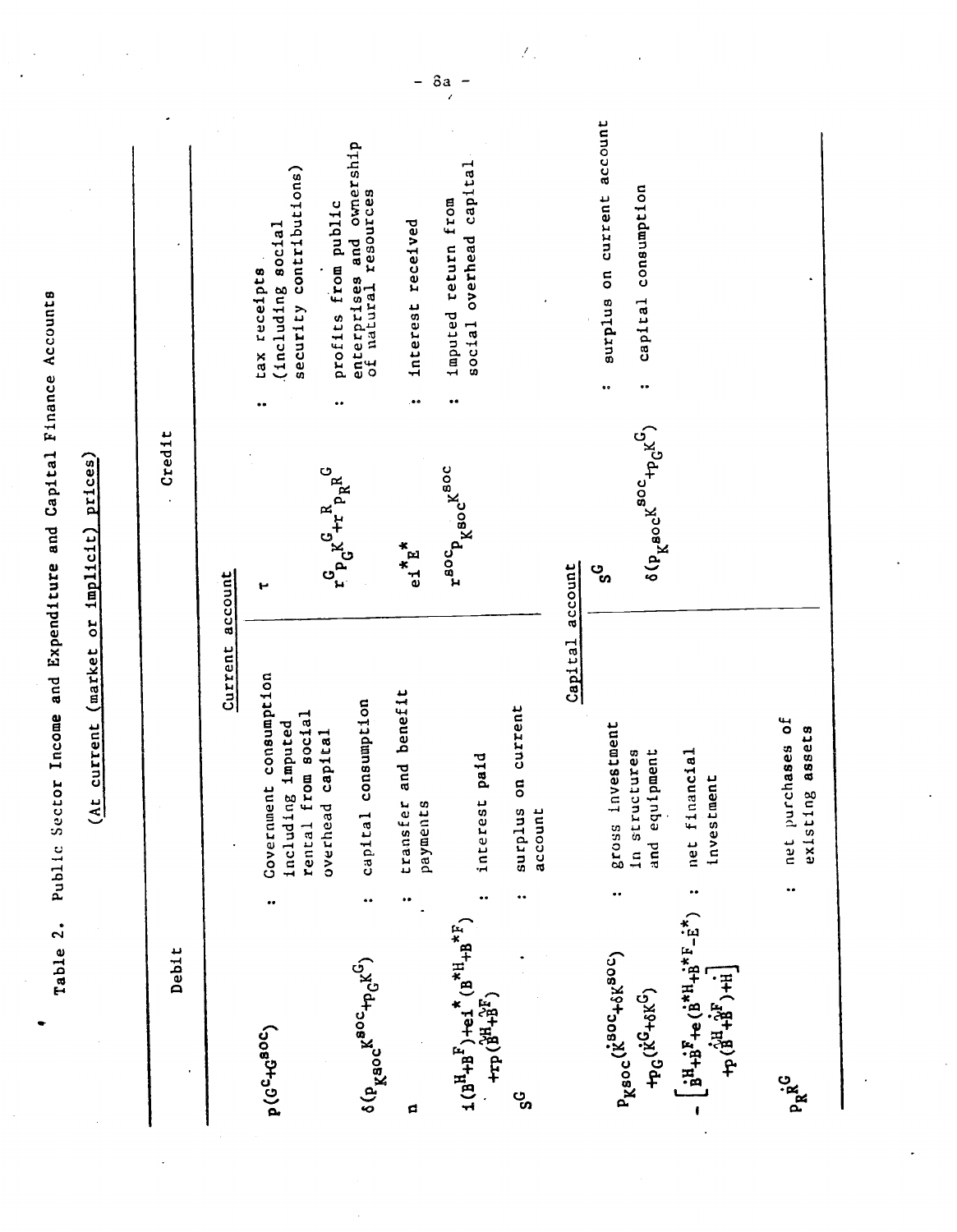stylized SNA accounts and have a number of significant shortcomings when used uncritically as a guide to the changes over time in the balance sheet--especially as regards the evolution of real public sector comprehensive net worth and its components.

For simplicity I have assumed that government consumption GC and the imputed rental services from social overhead capital have the same price, p. 1/ A uniform depreciation rate  $\delta$  for different types of capital is also imposed. Foreign exchange reserves are assumed to pay the same interest rate as other foreign—currency—denominated financial claims. All these assumptions are for illustrative purposes only.

The "public sector budget constraint" rediscovered by macroeconomic theorists in the early l970s is obtained by consolidating the current and capital accounts of Table 2. Imputed income and consumption are netted out. Deflating by the general price level yields the conventionally measured public sector financial surplus (at constant prices) given in equation (6):

$$
\frac{\tau}{n} - \frac{n}{p} - G^{C} - \frac{p_{K}soc}{p} \delta K^{60C} - \frac{p_{G}}{p} \delta K^{G} - i(\frac{B^{H} + B^{F}}{p})
$$
\n
$$
-\frac{e}{p} i \star (B \star^{H} + B \star^{F} - E \star) - r(B^{H} + B^{F}) + r^{G} \frac{P_{G}}{p} K^{G}
$$
\n
$$
+ r^{R} \frac{P_{R}}{p} R^{G} = \frac{p_{K}soc}{p} \dot{K}^{60C} + \frac{P_{G}}{p} \dot{K}^{G} + \frac{p_{R}}{p} \dot{R}^{G} - \frac{1}{p} (\dot{B}^{H} + \dot{B}^{F})
$$
\n
$$
- \frac{e}{p} (\dot{B} \star^{H} + \dot{B} \star^{F} - \dot{E} \star) - (\dot{B}^{H} + \dot{B}^{F}) - \frac{i}{p}
$$
\n(6)

1/ Consumption of the imputed services from social overhead capital can be viewed as a transfer (in kind) from the public sector to the private sector rather than as an item of public sector consumption. Alternatively, the services from the stock of public sector overhead capital could be an input into private production.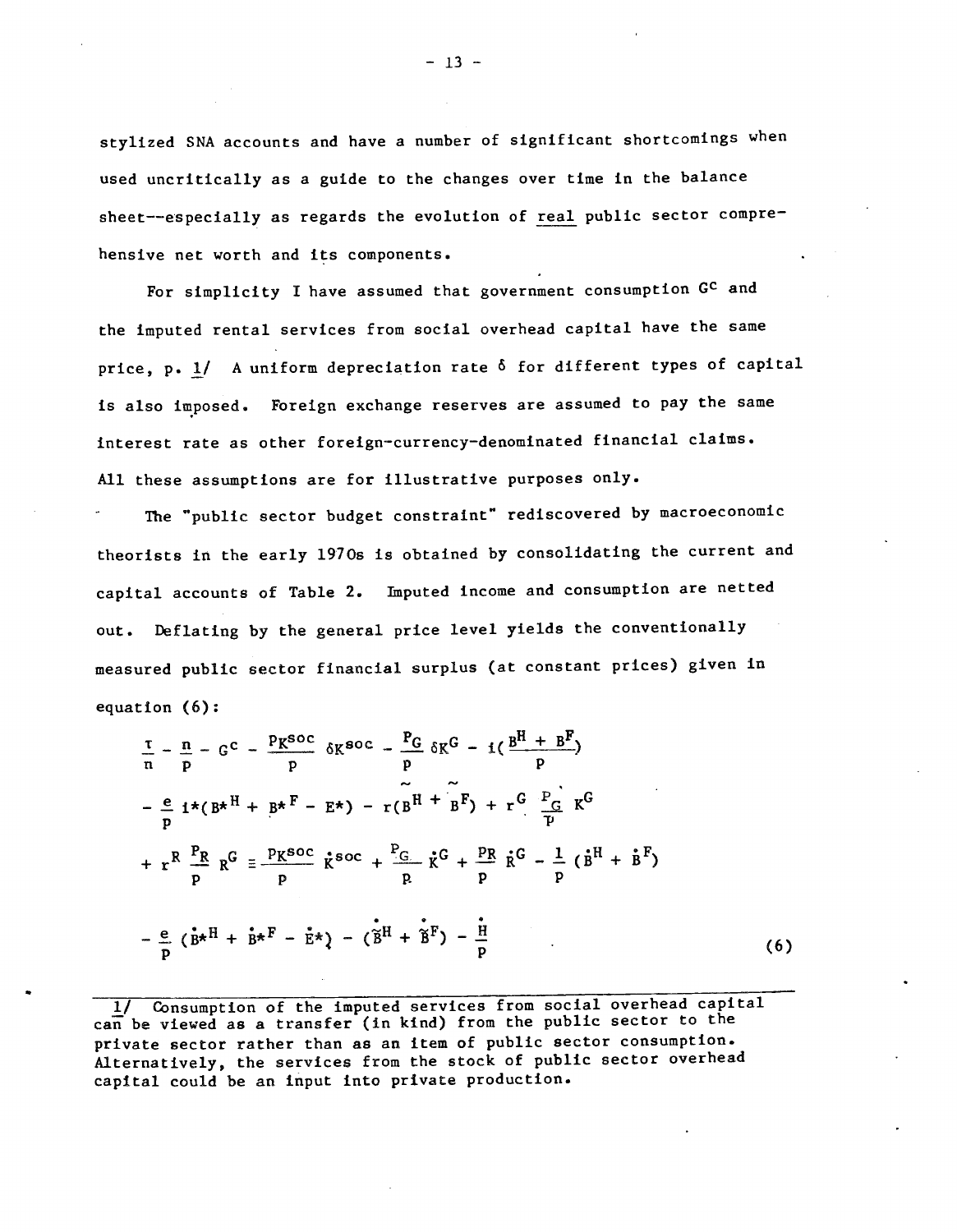Even this "real" surplus, however, is likely to be a poor indicator of the change in the real net worth of the public sector, as defined from the balance sheet in Table 1. This change in the real net worth of the government is given in equation (7):

$$
\frac{d}{dt} \left( \frac{w^G}{p} \right) = \frac{p_K \text{soc}}{p} \dot{\kappa}^{SOC} + \frac{p_G}{p} \dot{\kappa}^G + \frac{p_R}{p} \dot{\kappa}^G
$$
\n
$$
- \frac{1}{p} \left( \dot{B}^H + \dot{B}^F \right) - \frac{e}{p} \left( \dot{B}^{*H} + \dot{B}^{*F} - \dot{E}^{*} \right)
$$
\n
$$
- \left( \dot{B}^H + \dot{B}^F \right) - \frac{1}{p} + \frac{1}{p} \left( \dot{T} - \dot{N} \right) + \dot{A}^M
$$
\n
$$
+ \left( \frac{p_K \text{soc}}{p_K \text{soc}} - \frac{p}{p} \right) \frac{p_K \text{soc}}{p} \kappa^{SOC} + \left( \frac{p_G}{p_G} - \frac{p}{p} \right) \frac{p_G}{p} \kappa^G
$$
\n
$$
+ \left( \frac{p_B}{p_R} - \frac{\dot{p}}{p} \right) \frac{p_R}{p} \kappa^G + \frac{\dot{p}}{p} \left( \frac{B^H + B^F + H}{p} \right)
$$
\n
$$
- \left( \frac{\dot{e}}{e} - \frac{\dot{p}}{p} \right) \frac{e}{p} \left( B^{*H} + B^{*F} - E^{*} \right)
$$
\n
$$
- \frac{\dot{p}}{p} \left( T - N \right) \frac{1}{p}
$$
\n(7)

Comparing the right-hand sides of equations (6) and  $(7)$ , we observe that the difference between the "real" or constant price surplus and the change in real net worth is due to capital gains and losses,  $\Omega$ , and to changes in the value of the implicit assets and liabilities,  $\Delta$ , where

$$
\Omega = \left(\frac{\dot{P}_{K}^{SOC}}{P_{K}^{SOC}} - \frac{P}{P}\right) \frac{P_{K}^{SOC}}{P} K^{SOC} + \left(\frac{\dot{P}_{G}}{P_{G}} - \frac{P}{P}\right) \frac{P_{G}}{P} K^{G} + \left(\frac{P_{R}}{P_{R}} - \frac{P}{P}\right) \frac{P_{R}}{P} R^{G} + \frac{\dot{P}_{R}}{P_{R}^{SOC}} K^{G} + \left(\frac{P_{R}}{P_{R}} - \frac{P_{R}}{P}\right) \frac{P_{R}}{P} R^{G}
$$
\n
$$
+ \frac{\dot{P}}{P} \left(\frac{B^{H} + B^{F} + H}{P}\right) - \left(\frac{\dot{e}}{e} - \frac{\dot{P}}{P}\right) \frac{\dot{e}}{P} \left(B^{*H} + B^{*F} - E^{*}\right) - \frac{\dot{P}}{P} \left(T - N\right) \tag{8a}
$$

(8b)

and

$$
\Delta = \frac{1}{p} (\mathbf{\dot{r}} - \mathbf{\dot{N}}) + \mathbf{\dot{A}^{M}}
$$

1/ No behavioral significance should be attached to the specification<br>of T and N in nominal terms.  $\overline{1}I$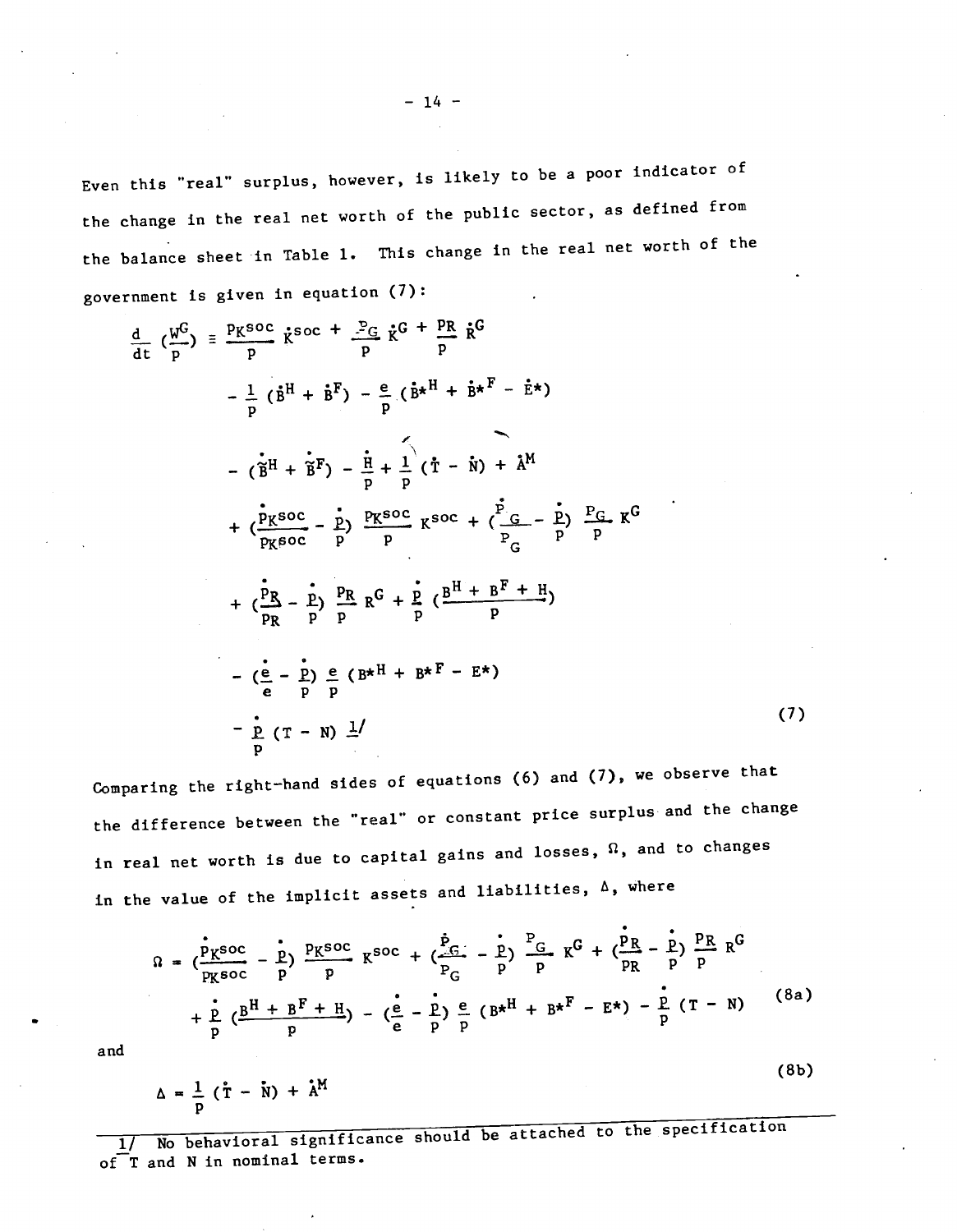As regards  $\Omega$ , the statement that the change in wealth or net worth equals saving plus capital gains will not come as a surprise to anyone. The importance of. accounting fully for capital gains and losses on existing government assets and liabilities in order to obtain a correct understandipg of the short—run and long—run implications of past, present, and prospective budgetary, monetary, and financial policies has not, however, been universally appreciated.

Considerable interest attaches to behavior by an economic agent, sector, or group of sectors that leaves real comprehensive net worth unchanged. Such agents or sectors consume their permanent income and their behavior is (ex ante) permanently sustainable. For policy design, policies aimed at keeping total national (public plus private) consumption In line with national permanent income, i.e., policies focusing on the consolidated public and private sector comprehensive balance sheet accounts, are of special relevance. These are considered in Section VI. While there certainly exist valid reasons for optimal consumption to depart from permanent income, such divergences must necessarily be temporary, with overshooting and undershooting of the permanent income benchmark canceling in present value terms. Focusing on spending behavior consistent with constant real comprehensive net worth should, therefore, come naturally in policy evaluation and design. Note that equations (7), (8a), and (8b) represent ex post or realized measures only. For planning, including consumption planning, the ex ante measures are relevant. They are obtained by replacing actual changes in prices by anticipated changes in prices in equations (7) and (8a), and by substituting anticipated

 $-15 -$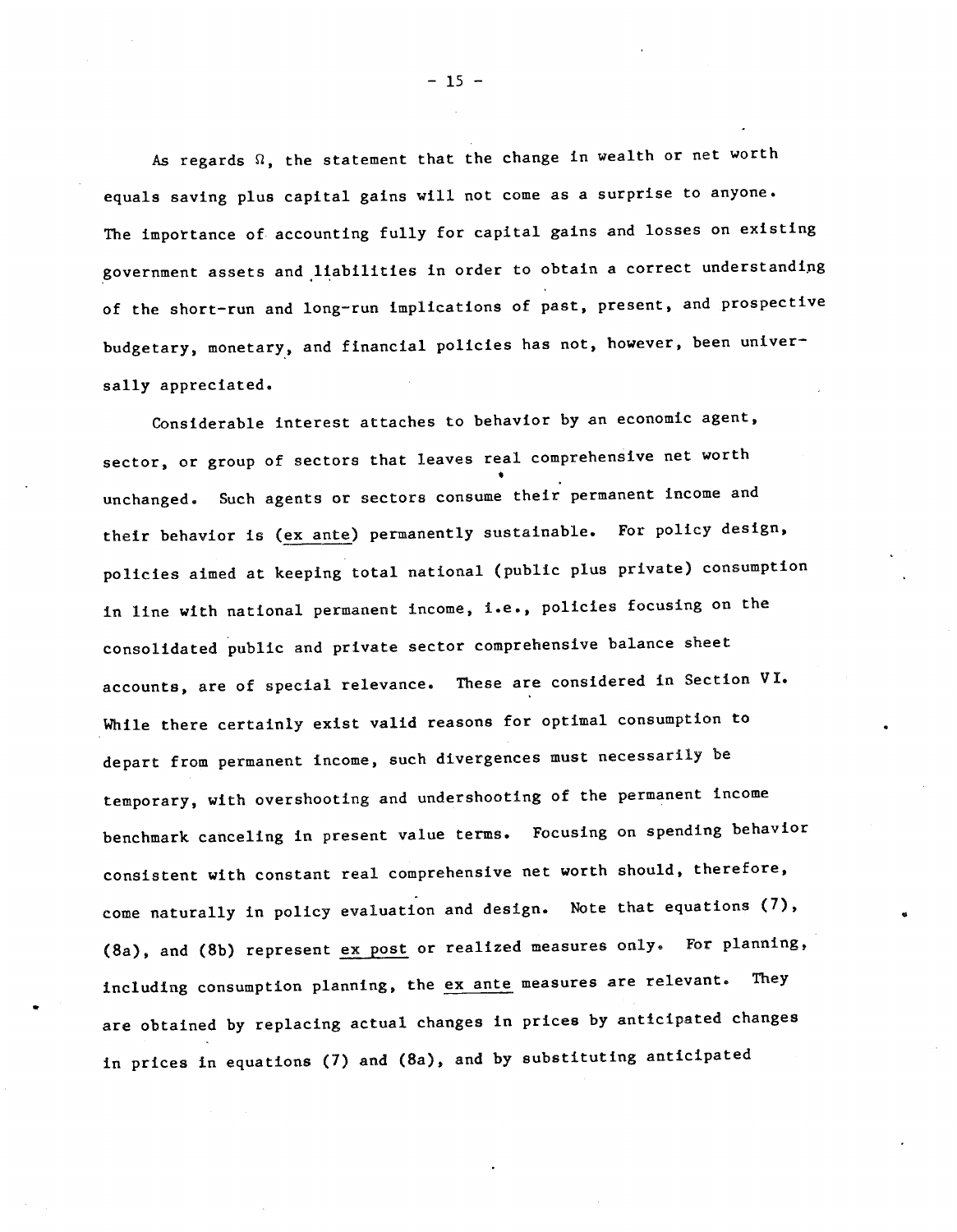changes in the value of implicit assets and liabilities for actual changes in equations (7) and (8b). In what follows, anticipated capital gains and losses replace the ex post measures whenever planned private or public sector behavior is discussed.

# III. Amortization of Public Debt Through Inflation and Currency Appreciation

Consider first changes in the public sector balance sheet due to "pure' or general inflation. This is defined as a situation in which all money prices (including the prices of real capital assets) change at the same rate, i.e.,

$$
\frac{\dot{P}_{K} \text{soc}}{P_{K} \text{soc}} = \frac{\dot{P}_{G}}{P_{G}} = \frac{\dot{P}_{R}}{PR} = \frac{\dot{P}}{P}
$$

For reasons of space we ignore capital gains or losses on the implicit assets and liabilities T and N due to inflation.

Inflation-induced changes in real public sector net worth  $\Omega^*$  are given by:

$$
\Omega' = \frac{p}{p} \left( \frac{B^H + B^F + H}{p} \right) + \left( \frac{p}{p} - \frac{e}{e} \right) \left( B^{*H} + B^{*F} - E^* \right) \frac{e}{p}
$$
 (9a)

## 1. The closed economy

In a closed economy the last term on the right-hand side can be ignored and the reduction in the real value of the outstanding stock of nominally denominated government liabilities is given by  $\Omega$ '.  $\underline{1}/$ 

1/ Note that  $B^F = 0$  here.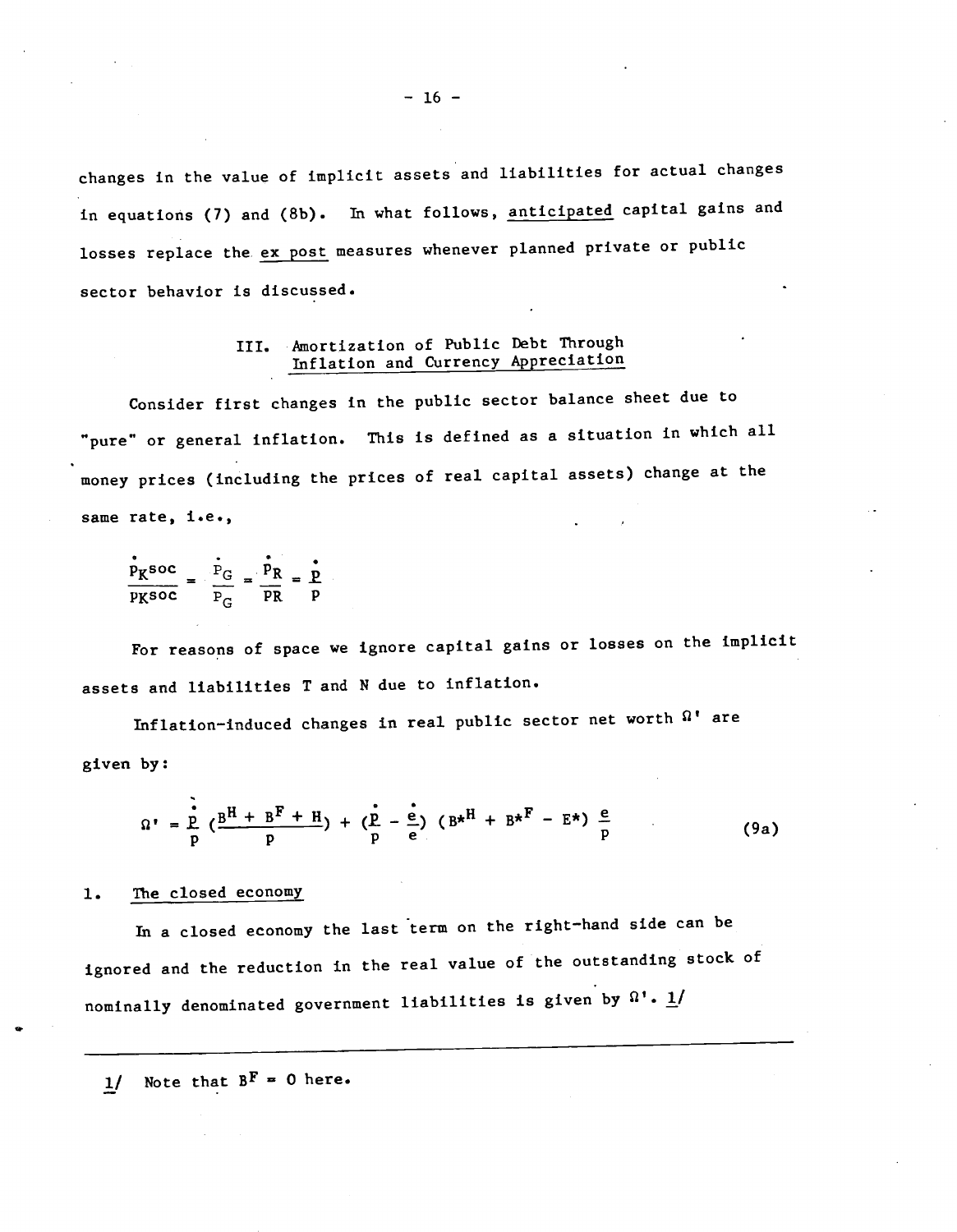$$
\Omega^* = \frac{p}{p} \left( \frac{B^H + H}{p} \right) \tag{9b}
$$

Proper wealth accountinng requires that the amortization of public debt through inflation should be put "below the line" in measuring the financing of the government's net "real" borrowing. 1/ Above the line, a higher rate of inflation will (if interest rates are free) swell the measured deficit as nominal interest rates rise with the rate of inflation. If the Fischer hypothesis holds and real interest rates are invariant with respect to the rate of inflation, the increased nominal interest payments associated with a higher rate of inflation will be matched exactly by the reduction in the real value of the government's stock of nominally denominated, interest—bearing debt, Q''', defined by

$$
\Omega^{++} = \frac{\dot{p}}{p} \frac{B^H}{p}
$$
 (9c)

Subtracting  $\Omega$ <sup>''</sup>' from the conventionally measured deficit gives the deficit "at real interest rates"—what the conventionally measured deficit would have been had all interest—bearing debt been index—linked. In models that do not exhibit "pre-Ricardian' debt neutrality, changes in the real value of the stock of government interest—bearing debt are the major proximate determinant of "financial crowding out"—the displacement of private capital formation by government borrowing, holding constant the size and composition of the government's real spending program. The exact nature (degree, scope, and time pattern) of financial crowding out will, of course, be "model—specific". A number of simple examples will

 $-17 -$ 

Clear statements of this proposition can be found in Siegel (1979) and in Taylor and Threadgold (1979). See also Buiter and Miller (1982) and Buiter (l982b).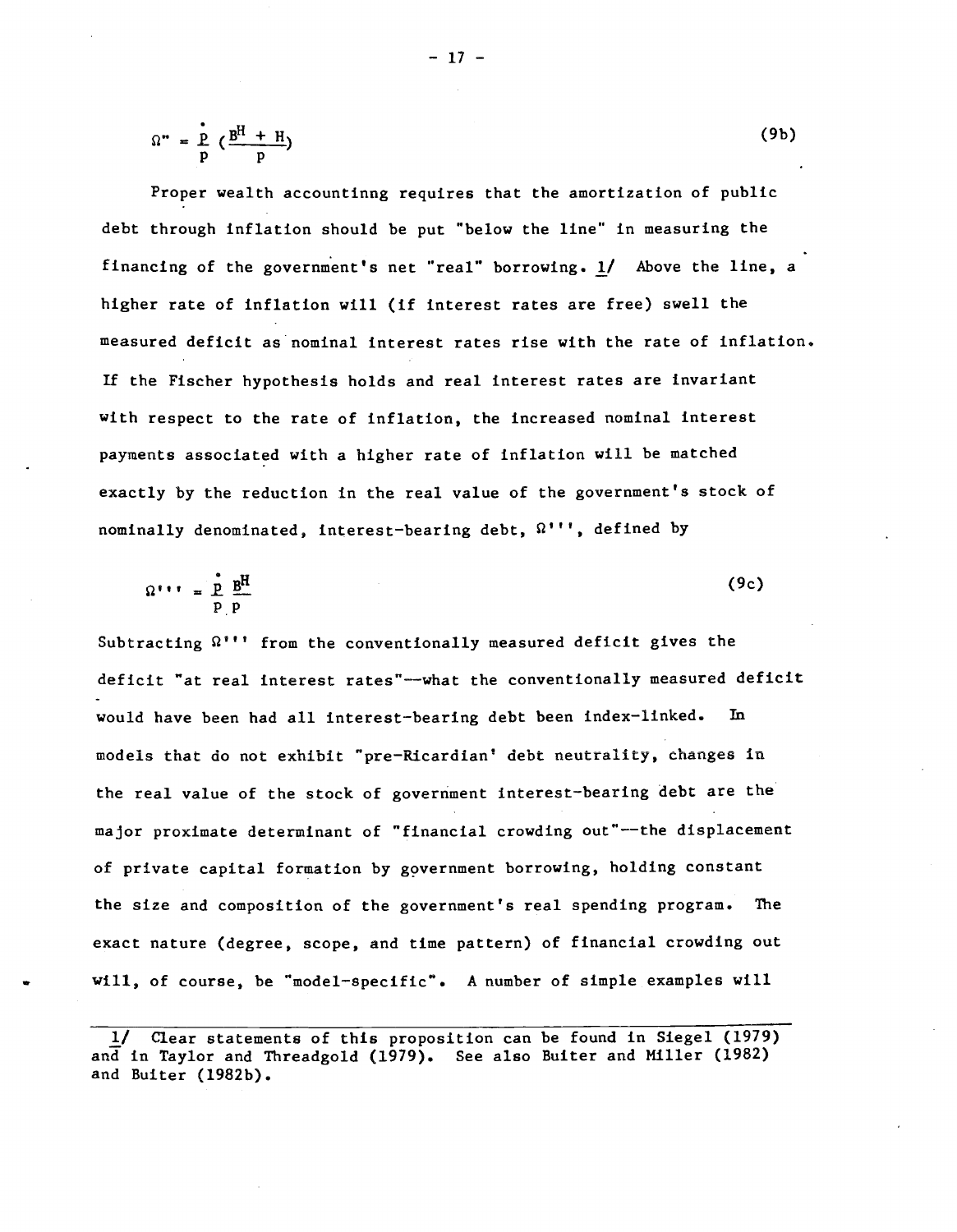be analyzed in a sequel to this paper.  $1/$  The central (and obvious) point is that ceteris paribus private agents (whose portfolio demands are for real stocks of assets if agents are free from money illusion) will absorb additional issues of nominal government bonds equal to the erosion in the. real value of their existing holdings due to (anticipated) inflation, without requiring any increase in the real rate of interest. Such government borrowing, therefore, does not raise the degree to which the public sector competes with the private sector for real investible resources.

The ceteris paribus clause of the previous paragraph includes a given stock of real money balances. Additional monetary financing equal to the inflation tax on existing money balances  $\{\frac{p-H}{p}\}$  leaves real money balances  $\mathbf{p}$   $\mathbf{P'}$ unchanged. A conventionally measured deficit equal to  $\Omega$ " financed by borrowing an amount  $\frac{p}{p}$   $\frac{B}{p}$  and by money creation equal to  $\frac{p}{p}$   $\frac{H}{p}$  is, therefore, consistent with constant real interest rates and a constant degree of aggregate financial crowding out pressure.  $2/$  Note that subtracting  $\Omega$ " from the conventionally measured deficit yields a somewhat wider concept of the deficit at "real interest rates" since the real rate of return (ignoring nonpecuniary liquidity and convenience services) on high-powered money bearing a zero nominal interest rate is minus the the rate of inflation.  $3/$ 

The argument for public sector inflation accounting in the closed economy can be summarized succintly using a simplified version of equations

1/ See Buiter (1982c).<br>
2/ It is assumed that borrowing and money creation per se do not affect<br>
2/ It is assumed that borrowing and money creation per se do not affect  $\overline{2}$ / It is assumed that borrowing and money creation per our action determinants of the demand for public debt other than expected real rates

of return.<br>3/ This is the <u>ex post</u> measure. The <u>ex ante</u> real yields are defined in terms of the expected rate of inflation.

 $-18 -$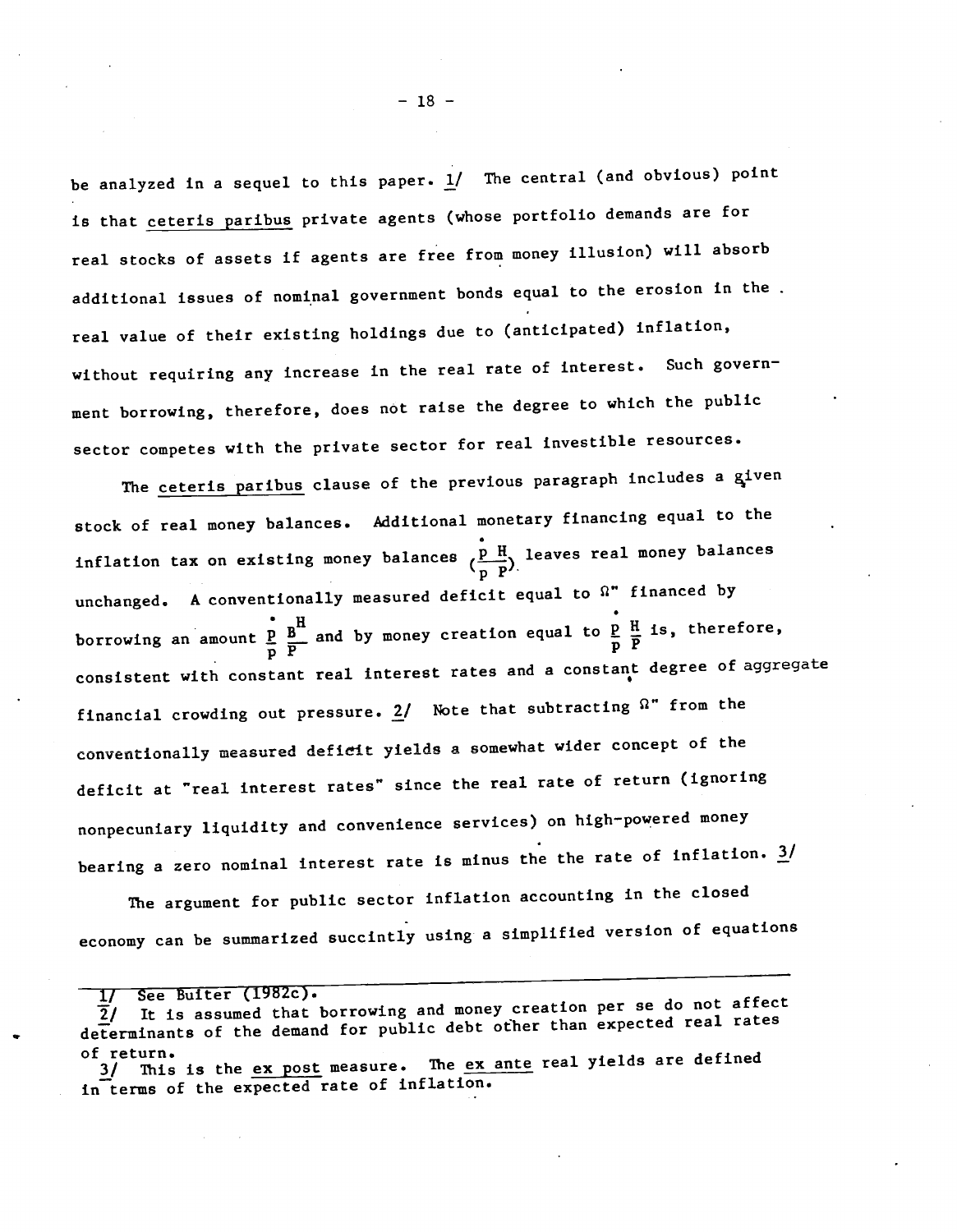— 19 —

(1) and (2). We ignore  $G^{SOC}$ ,  $K^{SOC}$ , and  $R^G$ , assume that  $P_G = p$  and define  $G<sup>I</sup> = K<sup>G</sup>$  (net investment by public sector enterprises) and  $\tilde{\tau} = \frac{\tau - n}{p}$ 

(real taxes net of transfers and other benefits). If we assume in addition that  $r = i - P$ , then the conventionally measured government budget consp

traint is given by:

$$
\frac{\dot{M} + \dot{B}^{H}}{p} + \ddot{B}^{H} \equiv G^{C} + G^{I} + \delta K^{G} - \tilde{\tau} + (r + \frac{\dot{r}}{p}) \frac{B}{p} + r \tilde{B}^{H} - r^{G} K^{G}
$$
 (10)

The change in the real value of the stock of interest—bearing debt is given by:

$$
\frac{\mathrm{d}}{\mathrm{d}t} \left( \frac{\mathrm{B}^{\mathrm{H}}}{p} + \widetilde{\mathrm{B}}^{\mathrm{H}} \right) = \mathrm{G}^{\mathrm{C}} + \mathrm{G}^{\mathrm{I}} + \delta \mathrm{K}^{\mathrm{G}} - \widetilde{\tau} + \mathrm{r} \left( \frac{\mathrm{B}^{\mathrm{H}}}{p} + \widetilde{\mathrm{B}}^{\mathrm{H}} \right) - \mathrm{r}^{\mathrm{G}} \mathrm{K}^{\mathrm{G}} - \frac{\mathrm{H}}{p} \tag{11}
$$

The deficit measure relevant for aggregate financial crowding out pressure on private capital formation given in equation (11) will, of course, depend on the amount of monetary financing the authorities are permitting. Useful benchmarks are (a) monetary financing sufficient to keep the real money stock constant:  $\frac{H}{p} = \frac{p}{p} \frac{H}{p}$ ; and (b) monetary financing consistent with a zero trend rate of inflation:  $\frac{H}{H} = \gamma \frac{H}{m}$  where  $\gamma$  is the natural rate of growth. 1/ p p

Equation (11) answers the questions as to whether the fiscal stance (defined by  $G^c$ ,  $G^I$ , and  $\tilde{\tau}$ ) and the monetary target (defined by  $\frac{H}{D}$ ) imply (defined by  $G^c$ ,  $G^1$ , and  $T$ ) and the monetary target (defined by  $\frac{D}{p}$ )  $\frac{L}{p}$ ,  $\frac{D}{p}$ )  $\frac{L}{p}$ ,  $\frac{D}{p}$ in pressure  $(\frac{d}{dt} (\frac{B^H}{p} + \tilde{B}^H) < 0)$ . This issue can be addressed in the short

1/ Money demand is assumed to be unit elastic in income and wealth.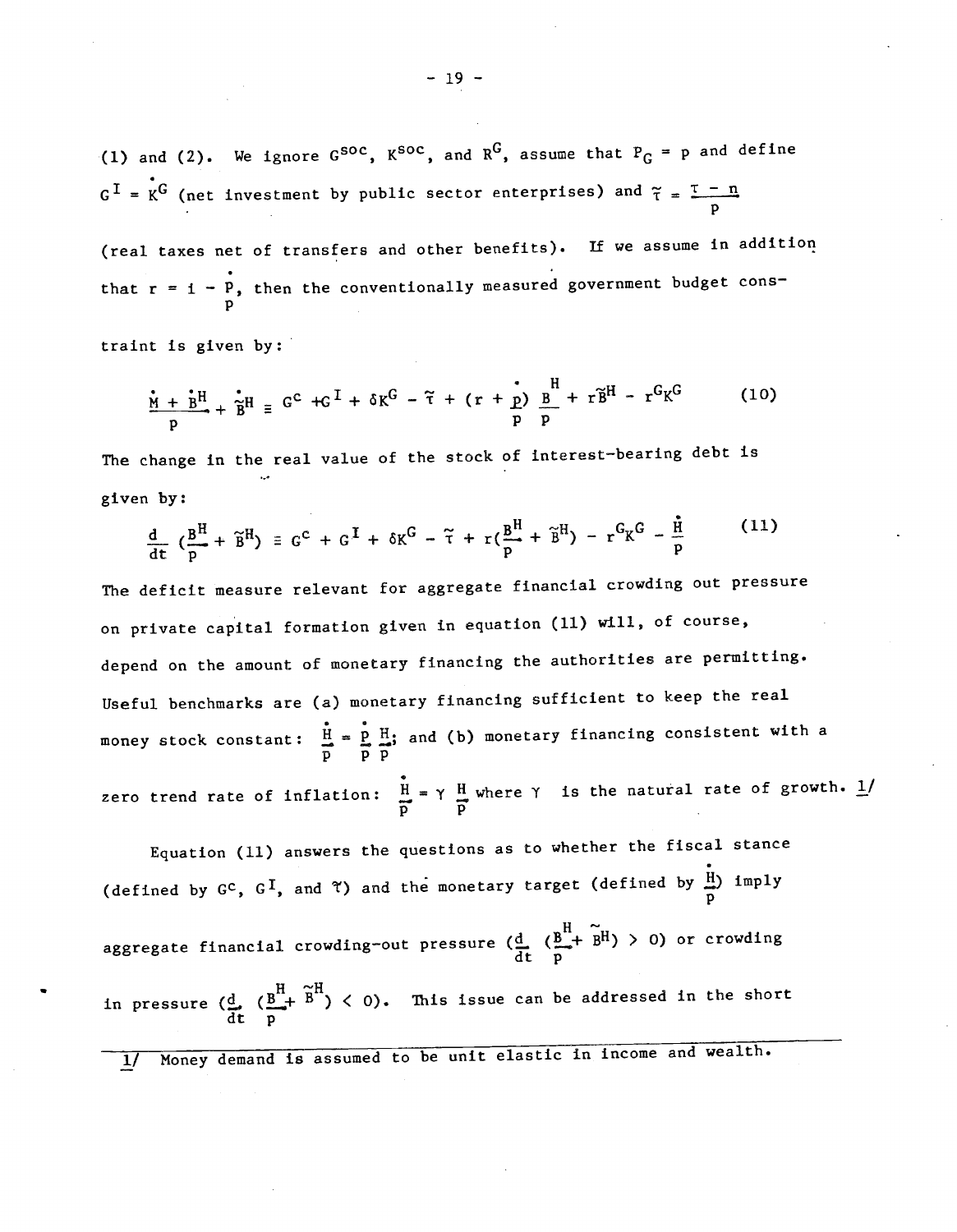run (for a single period), in the medium term (by applying (11) sequentially for as many periods as one is interested in) or In the steady state. Note that inflation—induced capital gains or losses on nonindexed bonds cancel the inflation premium in the nominal interest payments: in. (11) all debt service is evaluated at real rates of interest.  $\underline{1}$ /

For aggregate crowding—out pressure on total national (private plus public sector) capital formation, a useful simple measure is (noting that  $GI = \mathring{K}G$ :

$$
\frac{d}{dt} \left( \frac{B^H}{p} + \tilde{B}^H - K^G \right) = G^C - \tilde{\tau} + r \left( \frac{B^H}{p} + \tilde{B}^H - K^G \right)
$$

+ (r – (r<sup>G</sup> –  $\delta$ )) K<sup>G</sup> –  $\frac{H}{p}$  (12)

The conventional deficit measure is further modified in (12) by subtracting out net investment by public sector enterprises. Interest payments on net nonmonetary liabilities  $(B^H + B^H - K^G)$  are evaluated at the real interest rate r. If the net rate of return on public enterprise capital  $(r^G - \delta)$  exceeds the opportunity cost of borrowing (r) the "corrected" deficit is further reduced. If the opposite prevails, the "corrected" deficit is larger by an amount  $(r - (r^G - \delta)) K^G$ .

The decline in the real value of total public sector tangible net worth Is given by:

$$
\frac{d}{dt} \left( \frac{H + B^H}{p} + \tilde{B}^H - K^G \right) = G^C - \tilde{\tau} + r \left( \frac{B^H}{p} + \tilde{B}^H - K^G \right) + (r - (r^G - \delta)) K^G - \frac{\dot{p}}{p} \frac{H}{p}
$$
(13)

1/ The accounting framework says nothing about whether or not the real<br>interest rate varies with the inflation rate.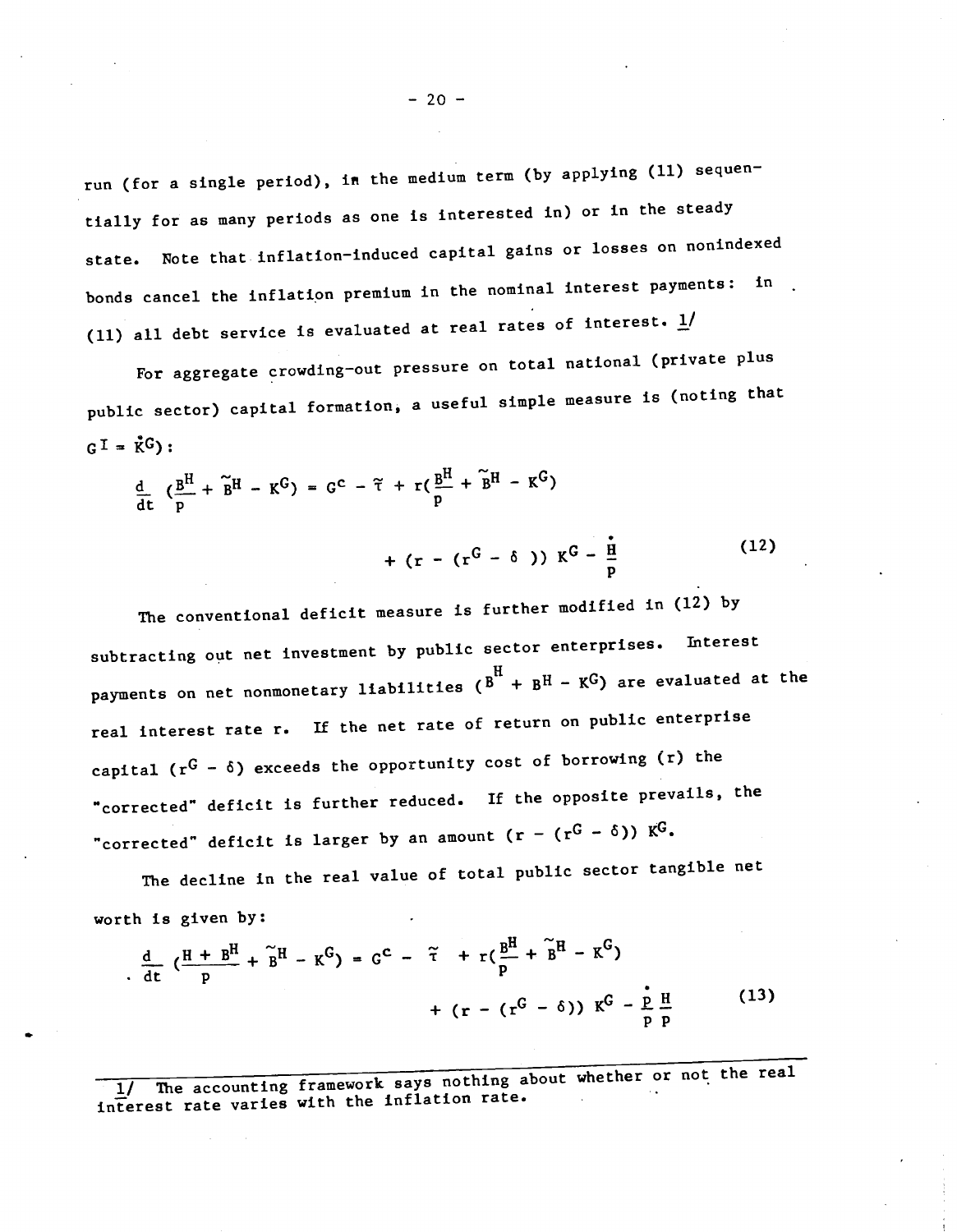This could be called the inflation-corrected government current account deficit. Debt service payments and receipts on all assets and liabilities (including money) are evaluated at real rates of return. 1/

Some idea of the magnitude of the overstatement of the government's true borrowing by the conventionally measured deficit under inflationary circumstances is provided by Table 3a for the United Kingdom and Table 3b for the United States.

In 1981 the public sector borrowing requirement in the United Kingdom was £10.6 billion and the public sector financial deficit £7.5 billion. The inflation correction in that year amounts to about £11 billion, using a variety of estimates. The inflation—corrected deficit was actually a surplus. If one notes that during 1981 the United Kingdom economy was also experiencing the worst recession since the 1930s, there can be no doubt that the inflation-corrected and cyclically adjusted (trend or permanent) deficit was actually a very sizeable surplus. It is a matter of some practical importance whether that constitutes wise countercyclical fiscal policy. The United States during the period 1979—81 also had an inflation corrected balanced Federal budget. Any reasonable cyclical correction for

$$
\frac{d}{dt} \left( \frac{\tilde{B} + B^H p^{-1}}{\gamma} \right) = \frac{G^C + G^T + \delta K^G - \tilde{\tau}}{\gamma} + (r - \gamma) \left( \frac{B^H}{p\gamma} + \frac{\tilde{B}^H}{\gamma} \right)
$$

 $-\frac{r^G K^G}{v} - \frac{H}{pY}$ 

 $-21 -$ 

<sup>1/</sup> For certain purposes, crowding-out pressure per unit of capacity output or crowding—out pressure per unit of efficiency labor is of interest (see, e.g. Sargent and Wallace (1981)). This would involve replacing (11)<br>by:<br> $\frac{d}{dt} (\frac{\beta + B^{H}_{p} - 1}{Y}) = \frac{G^{C} + G^{T} + \delta X^{G} - \tilde{\tau}}{Y} + (r - \gamma)(\frac{B^{H}}{pY} + \frac{\tilde{B}^{H}}{Y})$ by: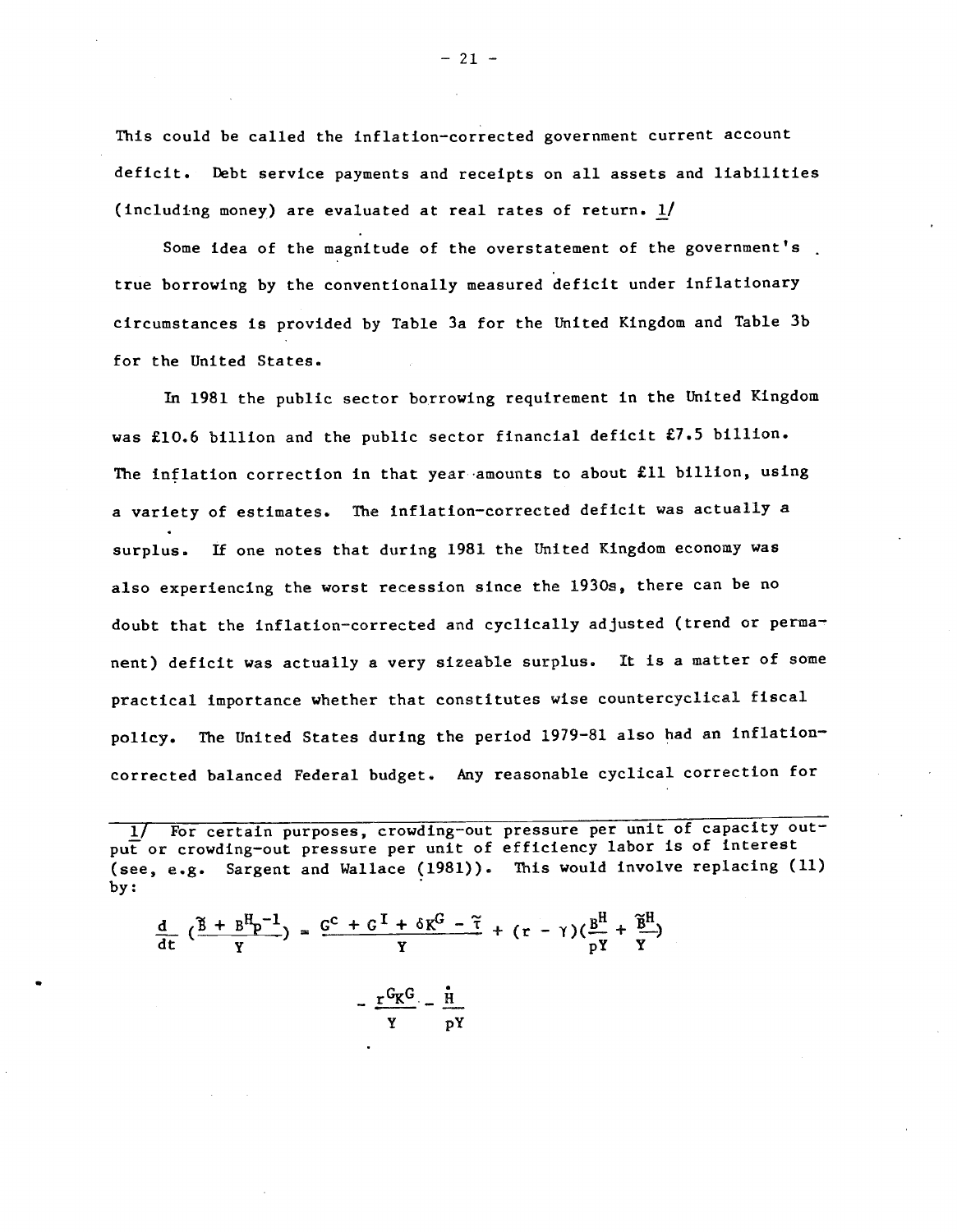| Year | Public<br>Sector<br>Debt<br>(MV)<br>GDPZ | <b>PSBR</b><br>E Billion | <b>PSBR</b><br>GDPZ | PSFD<br>E Billion | <b>PSFD</b><br>$GDP \, X$ | Inflation<br>Correction<br>(1)<br>f Billion | Inflation<br>Correction<br>(2)<br>E Billion | Inflation<br>Correction<br>(3)<br>E Billion |
|------|------------------------------------------|--------------------------|---------------------|-------------------|---------------------------|---------------------------------------------|---------------------------------------------|---------------------------------------------|
| 1967 | 81                                       | 1.9                      | 4.6                 | 1.5               | 3.8                       | 0.5                                         | 0.6                                         | 1.0                                         |
| 1968 | 77                                       | 1.3                      | 3.0                 | 0.9               | 2.0                       | 1.4                                         | 2.0                                         | 1.2                                         |
| 1969 | 70                                       | $-0.4$                   | $-1.0$              | $-0.5$            | $-1.1$                    | 1.2                                         | 2.0                                         | 1.3                                         |
| 1970 | 67                                       | 0.0                      | 0.0                 | $-0.7$            | $-1.3$                    | 2.1                                         | 2.7                                         | 1.4                                         |
| 1971 | 59                                       | 1.4                      | 2.4                 | 0.3               | 0.53                      | 3.0                                         | 3.2                                         | 1.5                                         |
| 1972 | 58                                       | 2.1                      | 3.2                 | 1.5               | 2.4                       | 3.3                                         | 3.2                                         | 1.7                                         |
| 1973 | 49                                       | 4.2                      | 5.8                 | 2.8               | 3.8                       | 3.0                                         | 4.0                                         | 2.3                                         |
| 1974 | 43                                       | 6.4                      | 7.7                 | 4.7               | 5.7                       | 7.0                                         | 9.3                                         | 3.3                                         |
| 1975 | 41                                       | 10.5                     | 9.9                 | 7.7               | 7.3                       | 10.3                                        | 11.9                                        | 3.9                                         |
| 1976 | 43                                       | 9.1                      | 7.3                 | 8.3               | 6.6                       | 7.5                                         | 7.4                                         | 5.0                                         |
| 1977 | 47                                       | 6.0                      | 4.2                 | 5.9               | 4.1                       | 10.1                                        | 9.3                                         | 5.8                                         |
| 1978 | 44                                       | 8.4                      | 5.1                 | 8.1               | 4.9                       | 6.2                                         | 6.4                                         | 6.5                                         |
| 1979 | 42                                       | 12.6                     | $6.6$               | 8.1               | 4.2                       | 12.3                                        | 13.8                                        | 8.2                                         |
| 1980 | 36                                       | 12.2                     | 5.4                 | 9.7               | 4.3                       | 9.6                                         | 12.1                                        | 10.5                                        |
| 1981 | 38                                       | 10.6                     | 4.1                 | 7.5               | 2.9                       | 10.8                                        | 11.7                                        | 11.8                                        |

Table 3a. Correcting the U.K. Public Sector Deficit for Inflation

Source: Marcus Miller (1982).

| MV: market value.<br>PSBR: public sector borrowing requirement.                                                       |
|-----------------------------------------------------------------------------------------------------------------------|
| PSFD: public sector financial deficit.<br>Inflation correction (1): annual rate of inflation x market value of public |
| sector debt (mid-year).                                                                                               |
| Inflation correction (2): annual rate of inflation x nominal value of public                                          |
| sector debt.<br>Inflation correction (3): based on assumption of a 2 per cent long-run real                           |
| interest rate.                                                                                                        |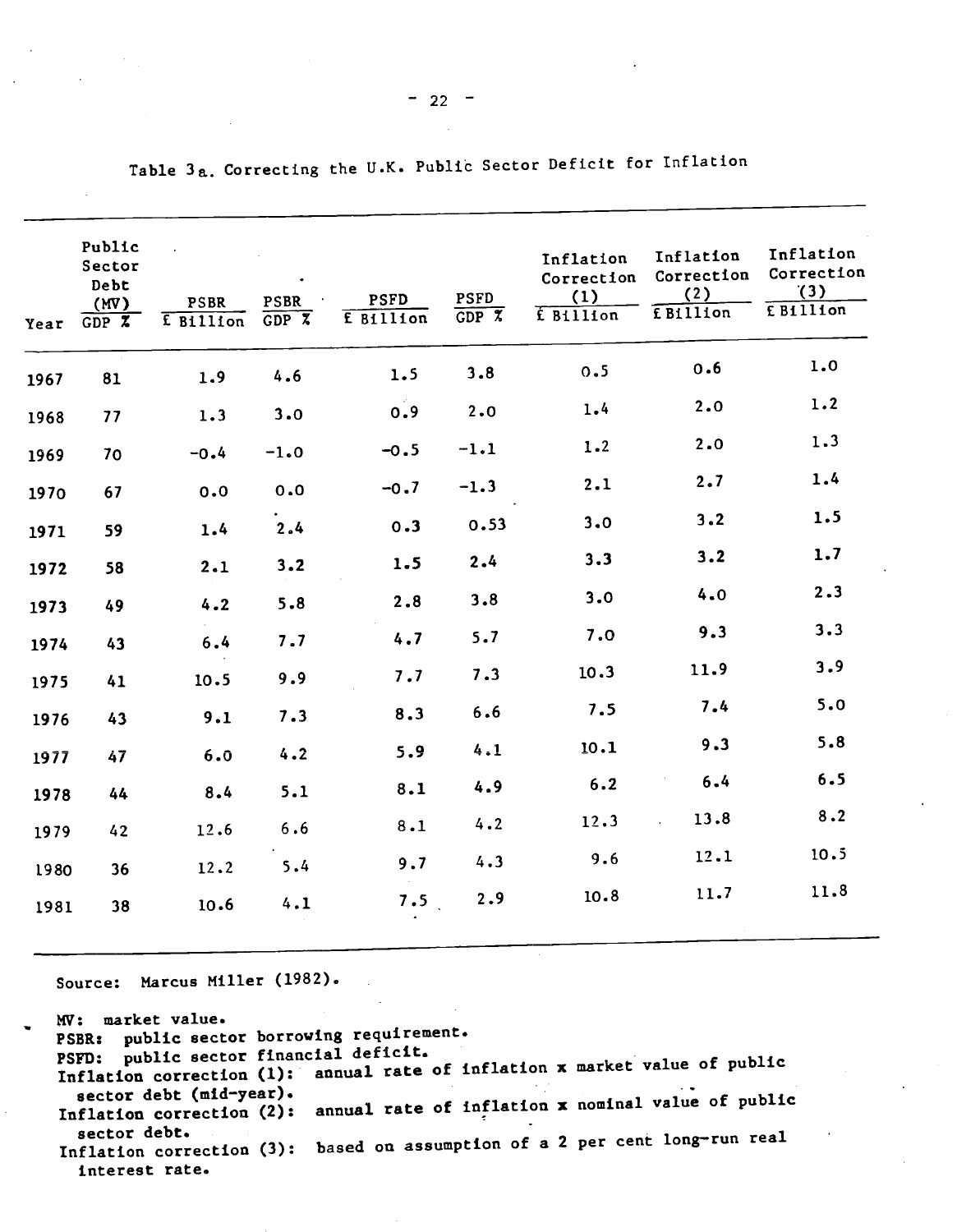| .<br>הלה<br>$\vdots$          |  |
|-------------------------------|--|
| $\overline{D}$<br>)<br>)<br>) |  |
| ים<br>ה<br>;<br>;             |  |
| $a + a + a$<br>フローコワー         |  |
| まりづけり<br>adar.<br>ſ           |  |
| $\frac{1}{2}$<br>c<br>:       |  |
| $\ddot{\phantom{0}}$          |  |
| ן<br>כ                        |  |

 $\ddot{\phantom{0}}$ 

 $\ddot{\phantom{0}}$ 

 $\ddot{\phantom{0}}$  $\frac{1}{2}$   $\frac{1}{2}$ 

|      | and Off-budget Deficit<br>Total Federal Budget<br>Fiscal Year | of Public<br>Investors<br>rities Held<br>iscal Year<br>$\mathbf{Q}$<br>$\bullet$<br>Par Valu<br>Debt Secu<br>by Privat<br>End of F | Ъ<br>Fiscal Year; 1967 Prices<br>by Private Investors End<br>Par Value of Public<br>Securities Held<br>Debt | Inflation<br>Correction | Public Debt<br><b>GNP Ratio</b> |
|------|---------------------------------------------------------------|------------------------------------------------------------------------------------------------------------------------------------|-------------------------------------------------------------------------------------------------------------|-------------------------|---------------------------------|
| Year | $\widehat{E}$<br>$\bullet$                                    | đ<br>billions<br>$\widetilde{c}$<br>딬                                                                                              | $\widehat{c}$<br>dollars<br>$\ddot{u}$                                                                      | $\mathfrak{S}$          | ပ်                              |
| 1967 | 8.7                                                           | 4.4<br>$\overline{2}$                                                                                                              | 204.4                                                                                                       | 5.9                     | .26                             |
| 1968 | 25.2                                                          | 7.0<br>21                                                                                                                          | 208.3                                                                                                       | $\frac{1}{9}$           | .25                             |
| 1969 | $-3.2$                                                        | 4.0<br>21                                                                                                                          | 194.9                                                                                                       | 11, 6                   | .23                             |
| 1970 | 2.8                                                           | 7.2<br>$\overline{c}$                                                                                                              | 186.8                                                                                                       | 12.8                    | .22                             |
| 1971 | 23.0                                                          | $\ddot{8}$ .<br>22                                                                                                                 | 188.7                                                                                                       | $\frac{8}{9}$           | $\frac{21}{2}$                  |
| 1972 | 23.4                                                          | $\frac{6}{3}$<br>$\frac{24}{5}$                                                                                                    | 194:4                                                                                                       | $\frac{0}{8}$           | $\cdot$ <sub>21</sub>           |
| 1973 | 14.9                                                          | $\ddot{a}$<br>25                                                                                                                   | 194.5                                                                                                       | 16.1                    | .20                             |
| 1974 | $\frac{1}{6}$<br>$\ddot{\phantom{0}}$                         | ه.<br>^<br>$\frac{5}{2}$                                                                                                           | 173.1                                                                                                       | 28.1                    | .18                             |
| 1975 | 53.2                                                          | 13.2<br>$\frac{5}{2}$                                                                                                              | 188.1                                                                                                       | 27.6                    | .20                             |
| 1976 | 73.7                                                          | 6.4<br>57                                                                                                                          | 220.8                                                                                                       | 21.8                    | .22                             |
| 1977 | 53.6                                                          | 0.6<br>္ဒ                                                                                                                          | 241.7                                                                                                       | 28.5                    | $\cdot$ 23                      |
| 1978 | 59.2                                                          | 488.3                                                                                                                              | 249.9                                                                                                       | 17.6                    | .23                             |
| 1979 | 40.2                                                          | 523.4<br>л.                                                                                                                        | 240.8                                                                                                       | 59.1                    | .22                             |
| 1980 | 73.8                                                          | 589.2                                                                                                                              | 238.7                                                                                                       | 79.5                    | .22                             |
| 1981 | 78.9                                                          | 665.4                                                                                                                              | 244.3                                                                                                       | 69.2                    | .23                             |
|      |                                                               |                                                                                                                                    |                                                                                                             |                         |                                 |

Source: Economic Report of the President; 1982. Source: Economic Report of the President; 1982.

 $\frac{1}{2}$ 

 $\hat{\mathcal{A}}$ 

Column (3)  $\bullet$  Column (2) deflated by c.p.1.<br>Column (4)  $\bullet$  Column (2) x proportional rate of change of c.p.1. Column (4) = Column (2) x proportional rate of change of c.p.i.  $Colum$  (3)  $\equiv$  Column (2) deflated by c.p.1.

 $\ddot{\phantom{a}}$ 

 $23 \overline{a}$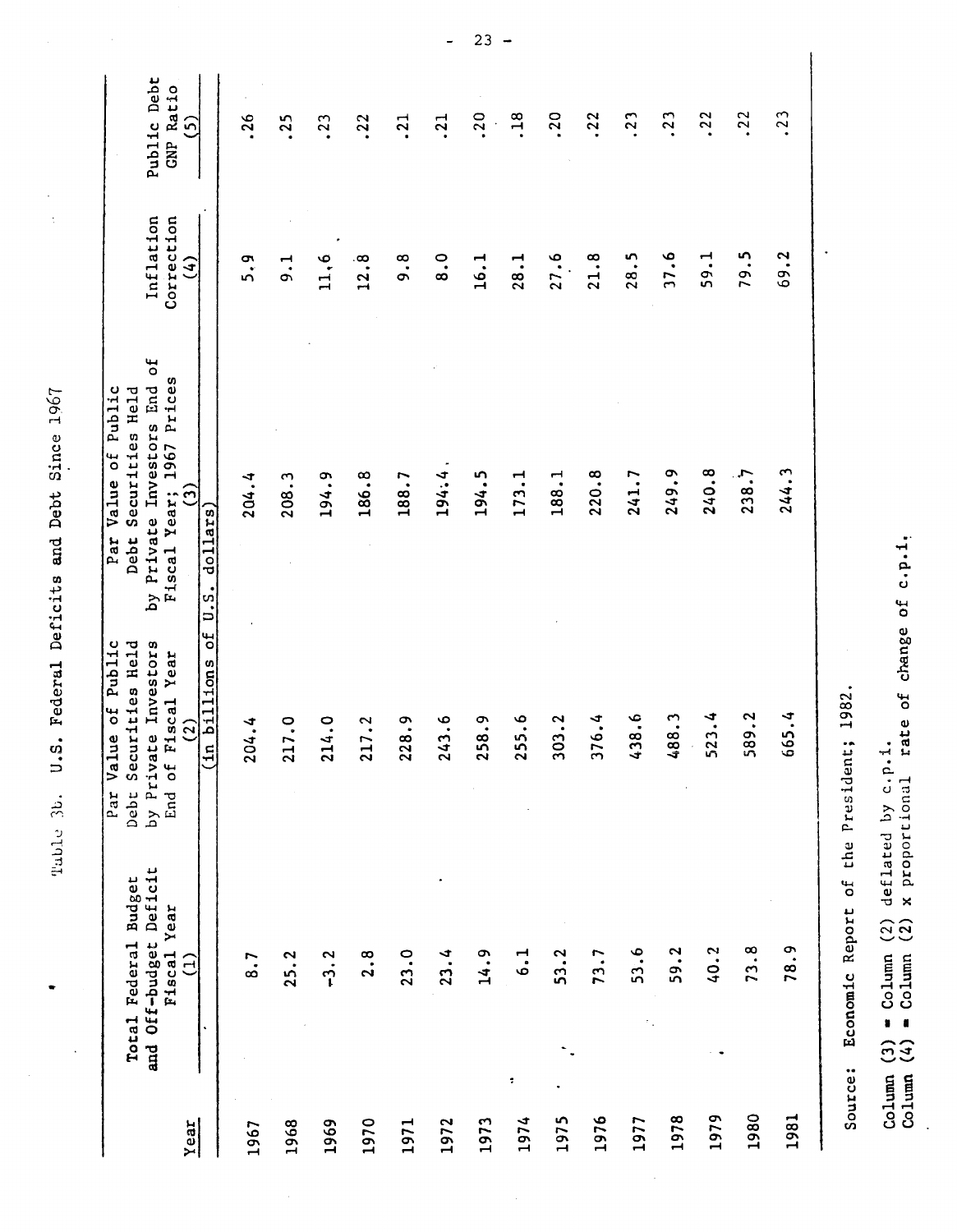1981 produces a large inflation—corrected, cyclically adjusted surplus. High U.S. real interest rates in 1981 can only be explained by the fiscal stance if large anticipated future inflation—Corrected cyclically adjusted deficits are postulated.

#### 2. The open economy

In an open economy, governments can borrow and lend domesticallY or abroad. Their financial assets and liabilities can be denominated in foreign or domestic currency or be index—linked. Consider equation (9a). The real value of public sector debt denominated in domestic currency is reduced by domestic inflation whether this debt is owned by the private sector or the rest of the world. While ceteris paribus inflation also reduces the real value of foreign-currency-denominated financial claims, exchange rate depreciation increases it. If purchasing power parity holds  $\frac{1}{\pi}$  e  $\frac{1}{\pi}$  and through choice of units, ep\* = p), equation (9a) becomes  $p = \frac{p}{p}$  e  $p^*$ 

$$
\Omega' = \frac{\dot{p}}{p} \left( \frac{B^H + B^F + H}{p} \right) + \frac{\dot{p}^{\star}}{p^{\star}} \left( \frac{B^{\star H} + B^{\star F} - E^{\star}}{p^{\star}} \right)
$$
\n(9a')

With p.p.p. reductions in the real value of foreign-currency-denominated public sector debt can be calculated by multiplying the foreign rate of inflation into the real value of net foreign-currency-denominated liabilities.

Consider the following stylized representation of the position of a number of small, open developing countries that lack a significant domestic capital market. Government debt is largely placed abroad and tends to be denominated in foreign currency (typically U.S. dollars). In such countries  $B^H = B^F = \widetilde{B}^H = \widetilde{B}^F = B^{*H} = 0$ . The conventionally measured public sector deficit is: 1/

1/ We continue to make the further simplifying assumptions about the public sector accounts made earlier in this section of the paper.

— 24 —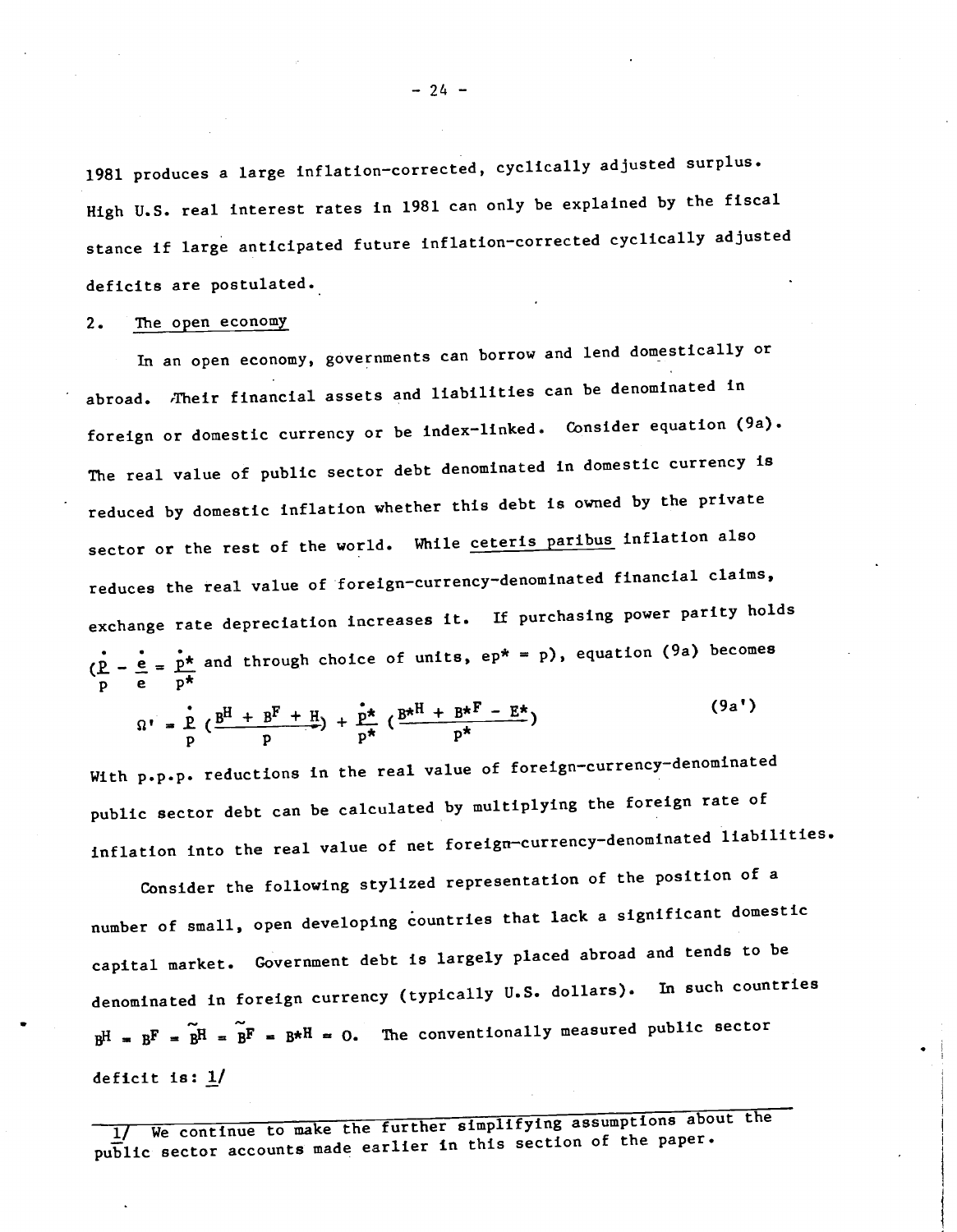$$
\frac{\mathbf{r}}{\mathbf{p}} + \frac{\mathbf{e}}{\mathbf{p}} \left( \mathbf{B}^{\star} \mathbf{F} - \mathbf{E}^{\star} \right) = \mathbf{G}^{\mathbf{C}} + \mathbf{G}^{\mathbf{T}} + \delta \mathbf{K}^{\mathbf{G}} - \mathbf{\tilde{\tau}} + \frac{\mathbf{e}}{\mathbf{p}} \mathbf{i}^{\star} (\mathbf{B}^{\star} \mathbf{F} - \mathbf{E}^{\star}) - \mathbf{r}^{\mathbf{G}} \mathbf{K}^{\mathbf{G}} \tag{14}
$$

 $\overline{a}$   $\overline{a}$   $\overline{a}$   $\overline{b}$ 

 $\lambda = -\frac{1}{2}$ 

If, in addition, only the government borrows overseas,  $\frac{d}{dt}$  (B\*F – E\*) equals the current account deficit (in terms of foreign currency) of the balance of payments:

$$
\frac{e}{p} \left( B^{\star} F - E^{\star} \right) = - X + \frac{e}{p} i^{\star} (B^{\star} F - E^{\star})
$$
\n(15)

Here X denotes real net exports of goods and services (excluding debt service) plus net transfers and grants from abroad.

Compare the current account balances of two countries, identical in real terms but facing different rates of world inflation. If r\* is the world world real rate of interest,  $i^* = r^* + p^*, i.e.,$ 

$$
\frac{e}{p} \left( B^{\star} \right) = -X + \frac{e}{p} \left( r^{\star} + \frac{p^{\star}}{p^{\star}} \right) \left( B^{\star} \right) \tag{15'}
$$

If the world real rate of interest is independent of the inflation rate and if p.p.p. prevails, the current accounce account deficit of the country facing the higher rate of world inflation  $\frac{\overline{p^*}}{p^*}$ , will exceed that of the country

facing the lower rate of world inflation  $(\frac{p^*}{p^*})^2$  by an amount

$$
(\frac{p^*}{p^*})^1 - (\frac{p^*}{p^*})^2) \cdot (\frac{B^*}{p^*} - E^*),
$$
 equal to the difference in external debt service

payments. This difference in current account balances should, however, have no real consequences since the higher debt service item above the line is matched below the line by the larger reduction in the real value of its external liabilities: higher world inflation means faster amortization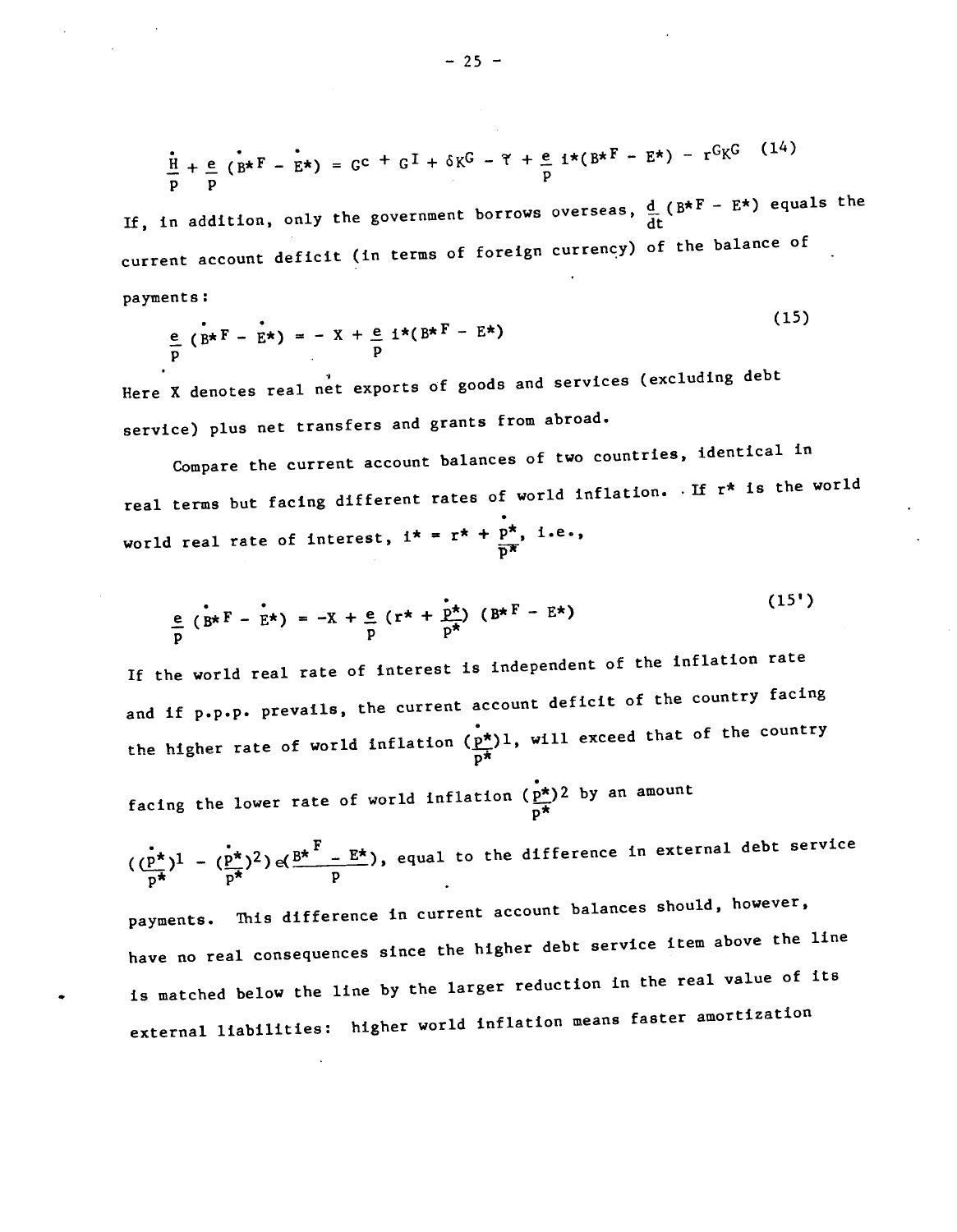of external indebtedness. Thus  $\frac{d}{dt}$  (e (B\*F – E\*)), the change in net real external.liabilities, is the same in the two economies. The country facing the larger current account deficit owing to higher world inflation should be able to borrow to finance its higher external interest payments.  $\underline{1}/$ 

What we have seen in recent years, of course, is an increase in world real interest rates (r\*). This does require adjustment rather than, or in addition to, merely financing, with the relative weights on adjustment versus financing depending on the extent to which the increase in world real interest rates is perceived as permanent rather than transitory. Also, to the extent that countries have borrowed long—term rather than short—term (or at variable interest rates), unanticipated changes in interest rates will result in (once and for all) real capital gains or losses on external debt. Finally, significant departures from p.p.p. have been the rule, especially since the breakdown of Bretton Woods. Thus, even with a given world real interest rate  $r^*$ , a country's real external indebtedness will increase whenever  $\frac{\dot{p}^*}{p^*} - (\frac{\dot{p}}{p} - \frac{\dot{e}}{e})$ , the excess of

the world rate of inflation over the domestic rate of inflation minus the percentage depreciation of the exchange rate, increases.

Nany other kinds of open economies can be analyzed starting from the general framework of equations (6), (7), and (9a), but the general princi ples should be clear from the simple example just analyzed.

For a discussion of these issues see Sachs (1981).  $1/$ 

 $-26 -$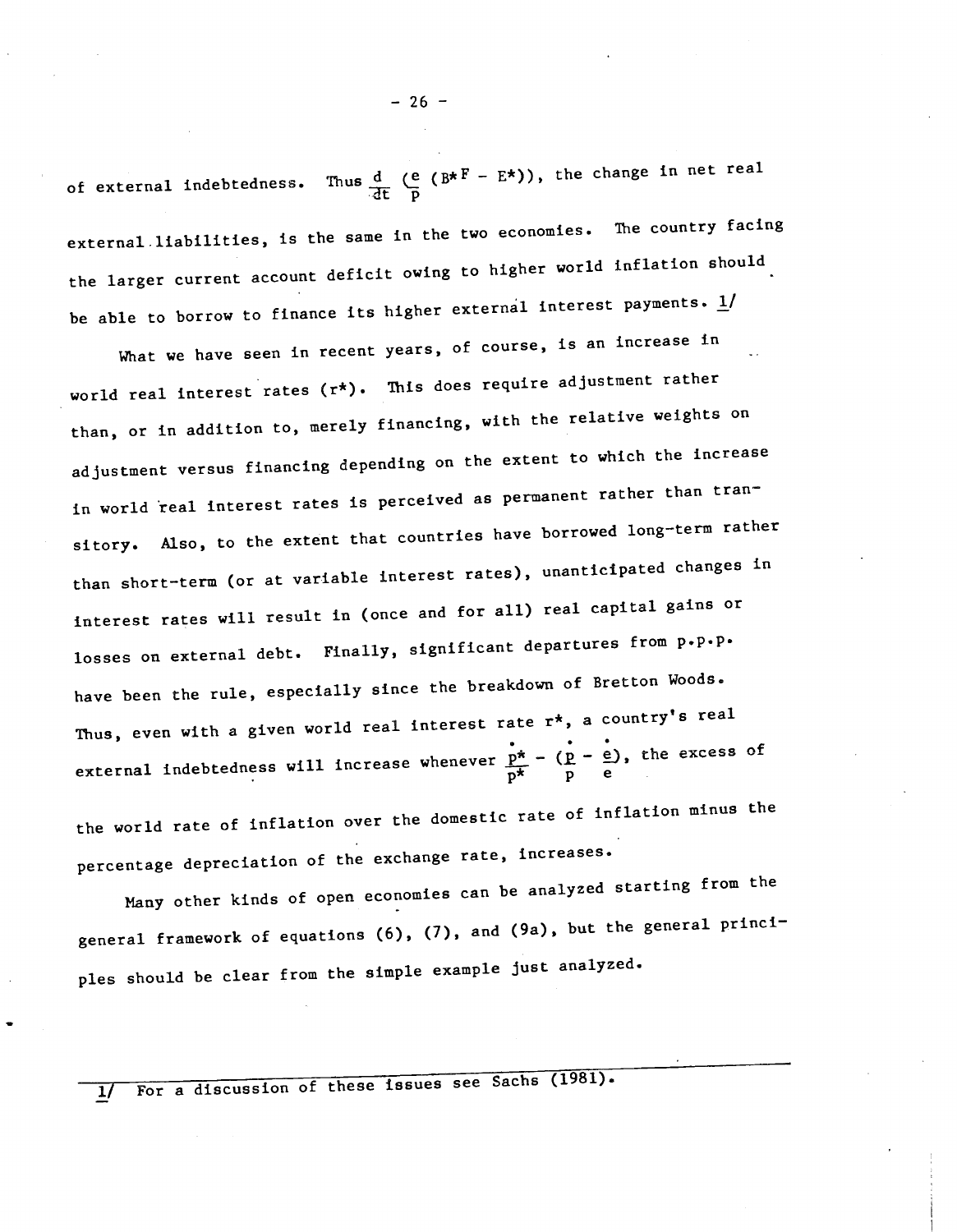# IV. Budgetary Policy and Monetary Growth: The Eventual Monetization of Deficits

If bond financing of deficits causes concern about crowding out of private capital formation and, in the open economy, about possible adverse. consequences for external indebtedness, monetization of deficits is a source of concern because of its inflationary implications. We saw that it was necessary to correct the conventionallY measured budget deficit for the effects of inflation and exchange rate appreciation on the real value of outstanding stocks of public sector financial assets and liabilities in order to assess (changes in) the extent to which the public sector competes for investible resources with the private and overseas sectors

Similar adjustments are required to understand the monetary implications of the deficit, as will be shown in this section.

#### 1. The closed economy

From the simplified government budget constraint in equation (10), we obtain the following expression for the proportional rate of growth of the nominal money stock.  $1/$ 

$$
\frac{\dot{H}}{H} = V\left[\frac{G^{C} + G^{T} + \delta K^{G} - \tilde{\tau}}{Y} + (r + \frac{\dot{r}}{p})\frac{B^{H}}{pY} + r\frac{\tilde{B}^{H}}{Y} - r^{G}\frac{K^{G}}{Y}\right]
$$
\n
$$
-\frac{\dot{r}^{H}}{pY} - \frac{\dot{r}^{H}}{Y}
$$
\n(16)

 $\nabla$  =  $\underline{pY}$  is the income velocity of circulation of money. To evaluate  $\overline{H}$ 

the implications of the fiscal stance for monetary growth, we must specify paths both for public spending and taxation and for nonmoney financing.

 $-27 -$ 

<sup>1/</sup> The money stock throughout this paper is the high-powered money stock. Adding a private banking sector will, in general, be required for practical applications but does not alter significantly the conceptual framework outlined here.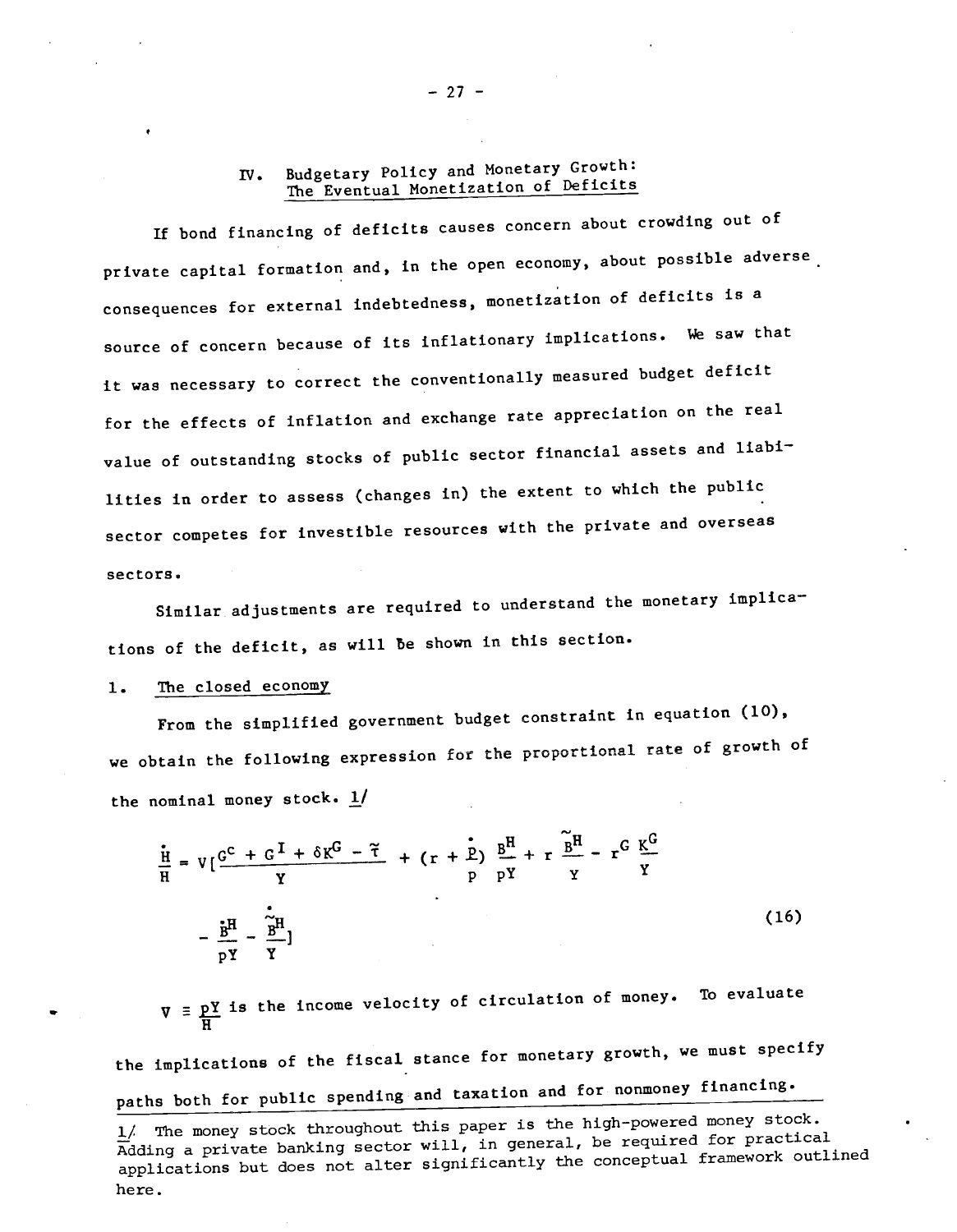<sup>A</sup> particularly useful benchmark financing policy Is one which keeps constant the real values of all government assets and liabilities (other than money) per unit of output. This would be a policy of constant crowding out pressure per unit of output. These constant liability-(or asset—) output ratios need not be the historically inherited ones. The exercise can be applied to evaluating the longer—run implications for monetary growth after the debt—output ratios have achieved some desired

long-run (or even steady state) values. Given this rule,  $\frac{G^I}{C} = \frac{\widetilde{B}^H}{\widetilde{H}}$   $\gamma$  $K^G$   $B^H$ 

and  $\frac{B}{2} = \gamma + P$ . Equation (16) then becomes: p

Y<sub>y</sub>

$$
\frac{1}{H} = V\left[\frac{G^{C} - \tilde{\tau}}{Y} + (r - \gamma)\right] \left[\frac{B^{H}}{pY} + \frac{B^{H}}{Y} - \frac{K^{G}}{Y}\right] + (r - (r^{G} - \delta)) \frac{K^{G}}{Y}\right]^{(17)}
$$
\nDefining the longer-run fiscal stance by given constant values of  $\frac{B}{pY} \times \frac{B}{Y}$ 

\nand  $\frac{K^{G}}{Y}$  and by given, but not necessarily constant, paths of  $\frac{G^{C}}{Y}$  and  $\frac{\tilde{\tau}}{Y}$ , we

can see from (17) that longer—run monetary growth is governed by a deficit concept that differs from the conventionally measured deficit in a number of ways. First, the reduction in the real value of the stock of nominal government bonds due to inflation is subtracted from the conventional measure. Second, in a growing economy the real stocks of government assets and liabilities can grow at the natural rate Y while leaving the asset—output or debt—output ratios constant. The net debt service term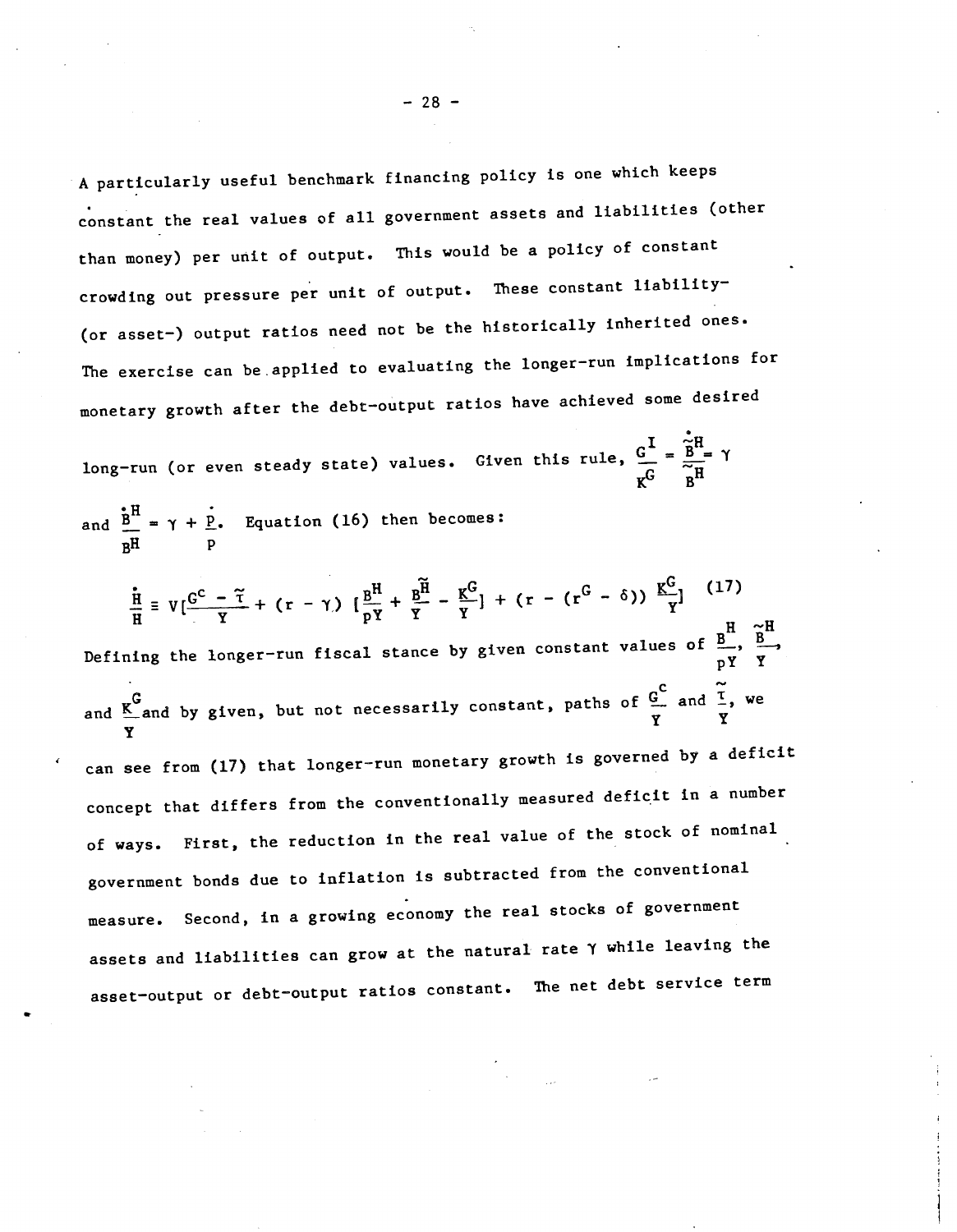in (17), therefore, involves the real, growth-adjusted interest rate r - Y. Under inflationary conditions this can be significantly less than  $i = r +$ p the nominal interest rate. Note that in order to infer the long-term implications for monetary growth (and thus for inflation) of the fiscal stance, an inflation correction is applied only to the interest-bearing component of the government's nominal liabilities. The conventionally measured deficit should not also be reduced by the erosion of the real value of the nominal stock of high-powered money balances,  $\frac{p}{p}$   $\frac{H}{p}$ . The reason is that constancy of the real value of all (monetary and nonmonetary) government debt per unit of output is consistent with any deficit and any rate of inflation.

Large conventionally measured (even if cyclically adjusted) deficits that correspond to small inflation-corrected deficits (or even surpluses)  $\underline{1}/$ reflect current high inflation. They do not indicate the inevitability of high crowding out pressure or high rates of monetary growth in the future. Even without correcting for real growth, an inflation-corrected (trend) surplus means that (a) even with zero money financing, there would be (aggregate) crowding in and (b) with a bond-financing policy of zero (aggregate) crowding in, there would be negative monetary base growth.

Equation (17) by itself does not permit one to draw conclusions about the effects of say, changes in fiscal stance on monetary growth. Positive economic models are required to incorporate the effect of any parameter changes on endogenous variables such as velocity, V, real rates

1/ That is, deficits corrected for the reduction due to inflation in the real value of the stock of nominal government bonds.

—29—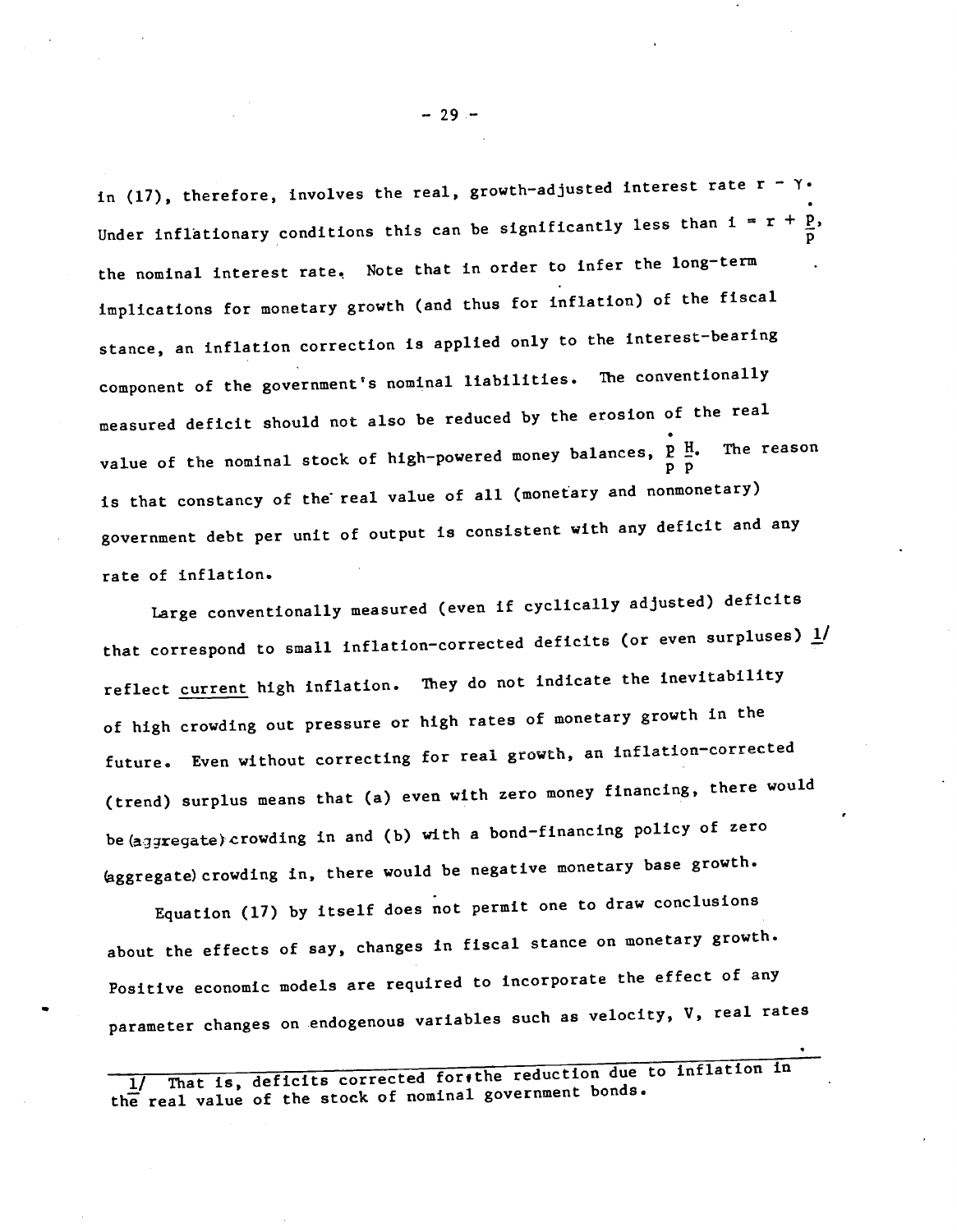of interest, r and  $r^G$ , and even the natural rate of growth  $\gamma$ . Such analysis Is simplest in very classical monetarist models such as Sargent and Wallace's (1981) in which velocity, the real interest rate, and the natural rate of growth are constants, but (17) can be incorporated in models of any hue. (See also Buiter (1982a and 1982b).)

### 2. The open economy

From the simplified open economy budget constraint we obtain the expression for the percentage growth rate of the nominal money stock given in equation (18):

$$
\frac{\dot{n}}{H} = V\left[\frac{G^{C} + \delta K^{C} - \tilde{\tau}}{Y} + (r + \frac{\epsilon}{p}) \left(\frac{B^{H} + B^{F}}{pY}\right) + r \left(\frac{\tilde{B}^{H} + \tilde{B}^{F}}{Y}\right) \right]
$$
\n
$$
+ \frac{1 \star e}{pY} \left(B \star^{H} + B \star^{F} - E \star\right) - r^{G} \frac{K^{G}}{Y} + \frac{\tilde{\tau}^{G}}{Y} - \frac{1}{p} \left(\frac{\tilde{B}^{H} + \tilde{B}^{F}}{Y}\right) - \left(\frac{\tilde{\tau}^{H} + \tilde{B}^{F}}{Y}\right)
$$
\n
$$
- \frac{e}{p} \left(\frac{\tilde{B} \star^{H} + \tilde{B} \star^{F} - \tilde{E} \star}{Y}\right)
$$
\n(18)

To evaluate the longer-run monetary implications of the fiscal stance, we again assume that all stock—flow ratios on the right—hand side of (18) are kept constant. Equation (18) then reduces to:

$$
\frac{\bar{H}}{H} = V\left[\frac{G^{C} - \tilde{\tau}}{Y} + (r - \gamma) \left(\frac{B^{H} + B^{F}}{pY} + \frac{\tilde{B}^{H} + \tilde{B}^{F}}{Y} - \frac{K^{C}}{Y}\right) + (i^{*} - (\tilde{P} - \frac{\dot{e}}{p}) - \gamma) \left(\frac{B^{*H} + B^{*F} - E^{*}}{pY}\right) e + (r - (r^{G} - \delta)) \frac{K^{C}}{Y}\right]
$$
\n(19)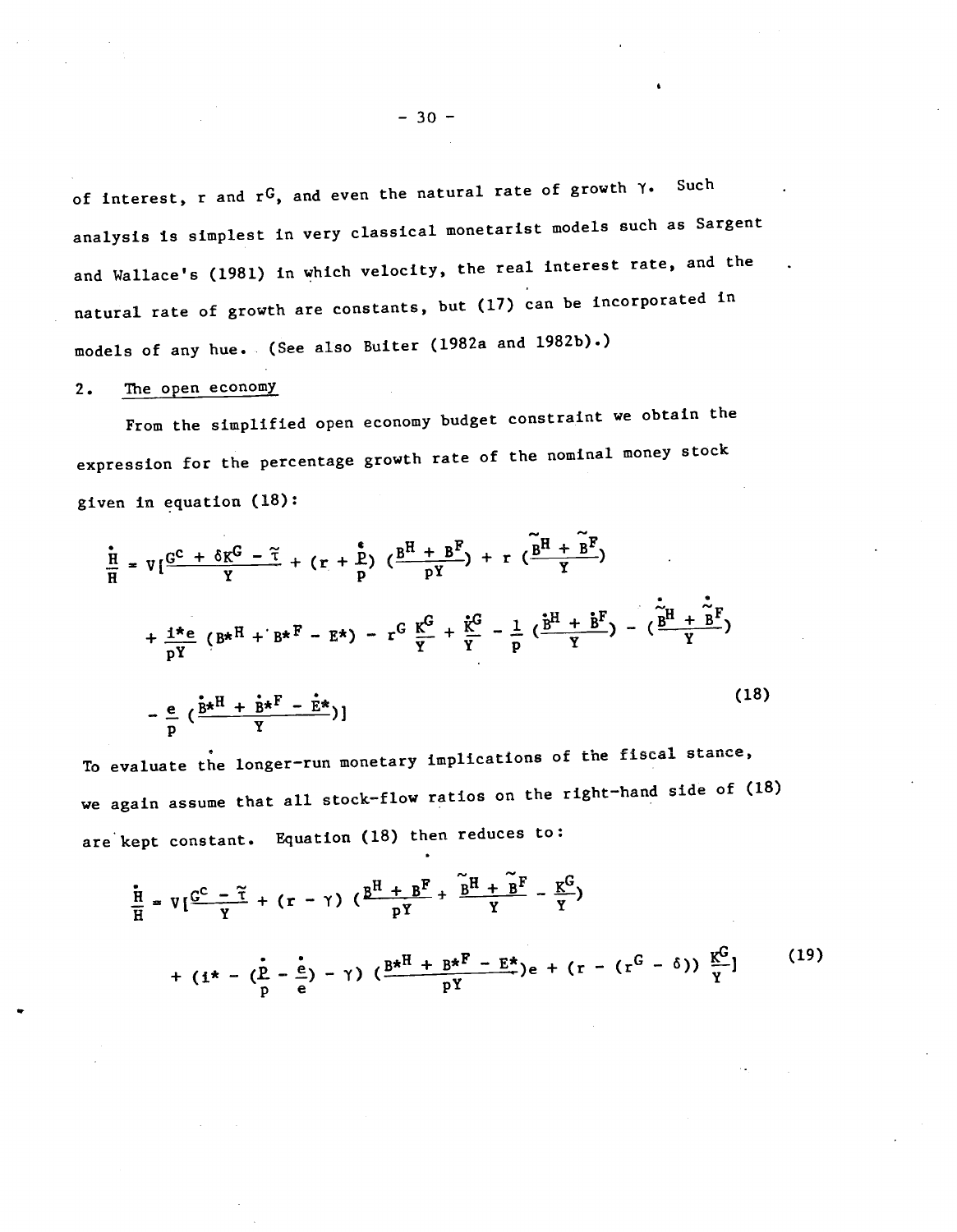With p.p.p. this simplifies to:

$$
\frac{\mathbf{H}}{H} = V\left[\frac{C^{C} - \tilde{\tau}}{Y} + (r - \gamma) \left(\frac{B^{H} + B^{F}}{pY} + \frac{\tilde{B}^{H} + \tilde{B}^{F}}{Y} - \frac{K^{C}}{Y}\right) + (r \star - \gamma) \left(\frac{B^{*H} + B^{*F} - E^{*}}{p^{*Y}}\right) + (r - (r^{G} - \delta)) \frac{K^{G}}{Y}\right]
$$
\n(19')

a The evaluation of the long—term monetization implied by the fiscal stance requires the consideration of a deficit measure which has nominal debt service payments "corrected" for the effects of domestic inflation, exchange rate appreciation, and real growth.

In any particular period the economy may well be far removed from the long—run trend captured in equations (17) and (19) or (19'). Actual monetary growth in the short run will be given by equations (16) or (18). If current inflation is a function only of current monetary growth, as would, for example, be the case if velocity were constant, the price level were perfectly flexible, and output grew at its exogenously given trend rate  $\gamma$ , then  $\frac{1}{k}$  =  $\frac{1}{k}$  -  $\gamma$ . Authorities concerned with inflation  $\overline{p}$  H  $\overline{H}$ 

in the short run may not be much comforted by the knowledge that the longrun rate of inflation implied by their fiscal stance is low, if current monetary growth and inflation are high. If, as seems more likely, current inflation is a function of current and past monetary growth and a fortiori if current inflation depends also on anticipated future monetary growth (as it does in models with forward—looking rational expectations) then the long—run monetary growth expressions in (17), (19), and (19') become the relevant ones even for short- and medium-term policy.

 $-31$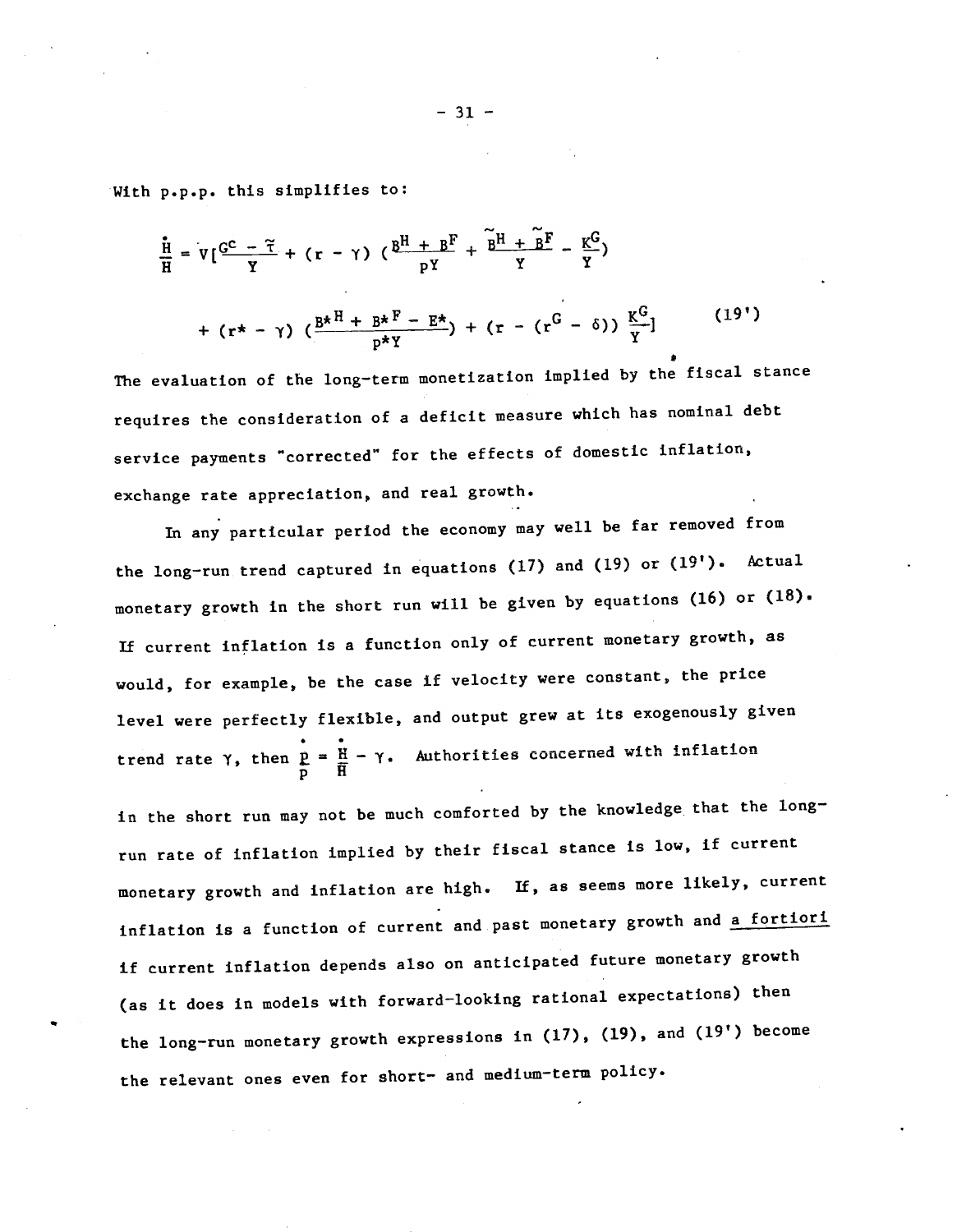# V. The Role of Implicit Assets and Liabilities

On the asset side of the public sector balance sheet we included T, the present value of future planned or anticipated tax revenues and AM, the imputed value of the government's cash monopoly. On the liability side was N, the present value of future transfers and benefits under various entitlement programs. In this section I shall consider how the value of these implicit assets and liabilities changes over time. I shall focus on N. The treatment of T,  $A^M$ , and (in Section VI) of private sector human wealth is analytically identical. N is defined in equation (20):  $\underline{1}$ /

$$
-\int_{\tilde{I}(s,t)ds}^{u} f(s,t)ds
$$
  
\n
$$
N(t) = \int_{t}^{\infty} e^{t} \hat{n}(u,t)du
$$
\n(20)

The change in the present discounted value of expected future benefits is given by:

$$
-\int_{\frac{d}{dt}}^{\frac{d}{2}} f(s, t) ds
$$
\n
$$
\frac{d}{dt} N(t) = i(t) N(t) - n(t) + \int_{t}^{\infty} e^{t} \frac{\int_{\frac{d}{dt}}^{\infty} \hat{n}(u, t)}{\int_{t}^{\infty} h(t)} -\hat{n}(u, t) \int_{t}^{\frac{d}{2}} \frac{i(s, t) ds}{\int_{t}^{\infty} du}
$$
\n(21)

The first two terms on the right—hand side of (21) show how the present value of future benefits changes if all expectations concerning the future flow of benefits and future interest rates remain the same. The last term shows the effect of changes (at time t) in expectations concerning future benefits  $(\frac{\partial}{\partial t} \hat{\mathbf{n}}(u, t)$  and future interest rates

The appropriate discount rate may include a risk premium.

 $-32 -$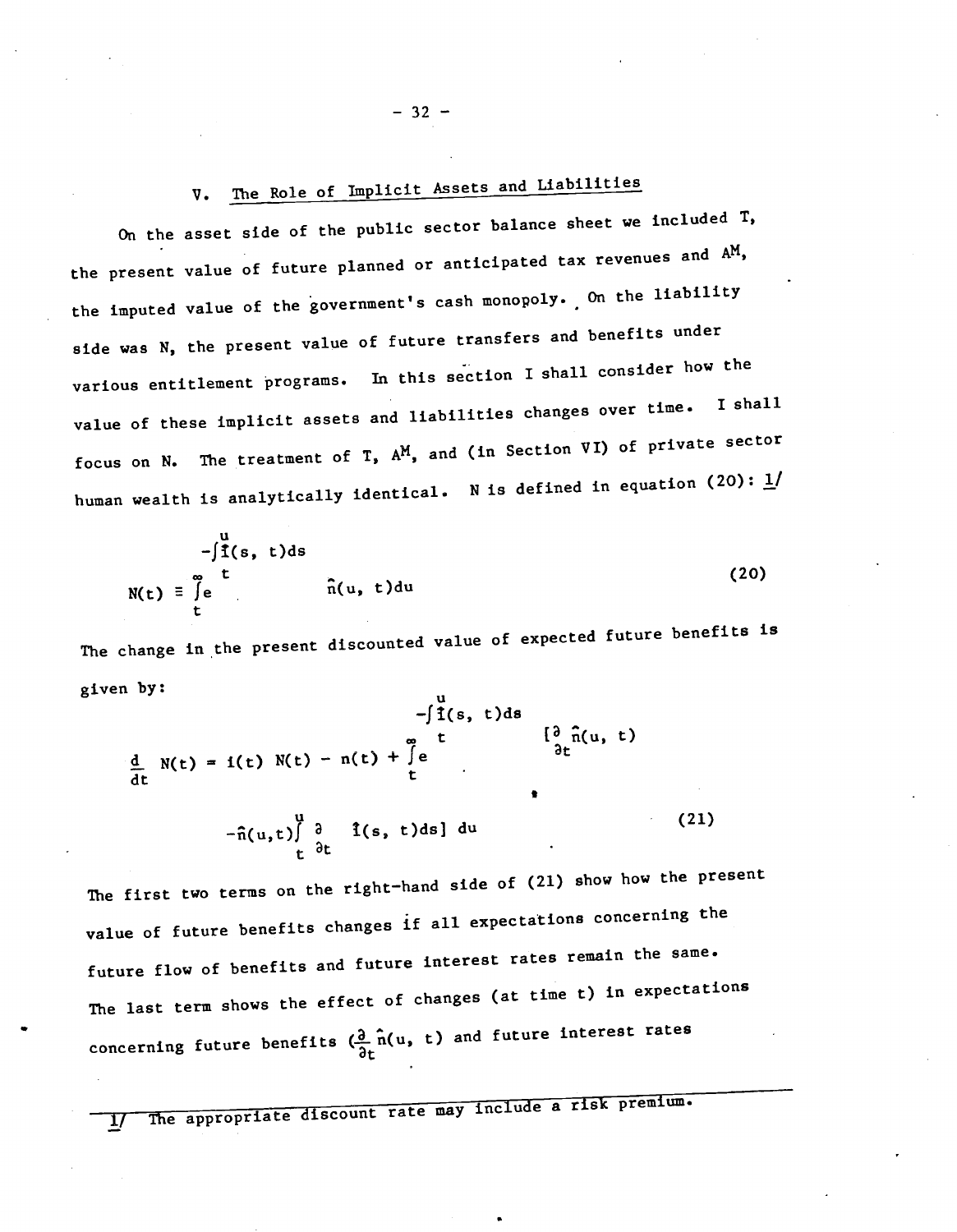$\left(\frac{\partial}{\partial t}\hat{i}(s, t)\right)$ . As expected, upward revisions in future benefit enti entitlements raise N while higher future expected interest rates lower it.

The only item on the right-hand side of (21) that appears in the cashbased public sector deficit or flow of funds accounts is  $n(t)$ , current benefit payments. i(t)N(t) does not appear because future entitlements are not a marketable interest-bearing liability of the authorities. Changes in planned or expected future benefit entitlements will only appear in the accounts if and when they actually become payable in the future. Yet such "revaluations" of N are of considerably policy interest. Even if financial markets are not "forward—looking," i.e., even if government borrowing affects market rates of return only when it actually occurs, increases in N unmatched by increases in T (or by cuts in other spending programs) imply increased future borrowing or money Issues and thus store up trouble for the future. Financial markets do, furthermore, appear to be linked intertemporally (as formalized, e.g., by models of efficient asset market equilibrium incorporating forward—looking rational expectations). A larger anticipated future borrowing requirement will, therefore, affect asset prices and rates of return today. An unanticipated increase in future expected (inflation—corrected) deficits will crowd out private spending today. The intangible items in the public sector balance sheet must be taken into account.

 $-33 -$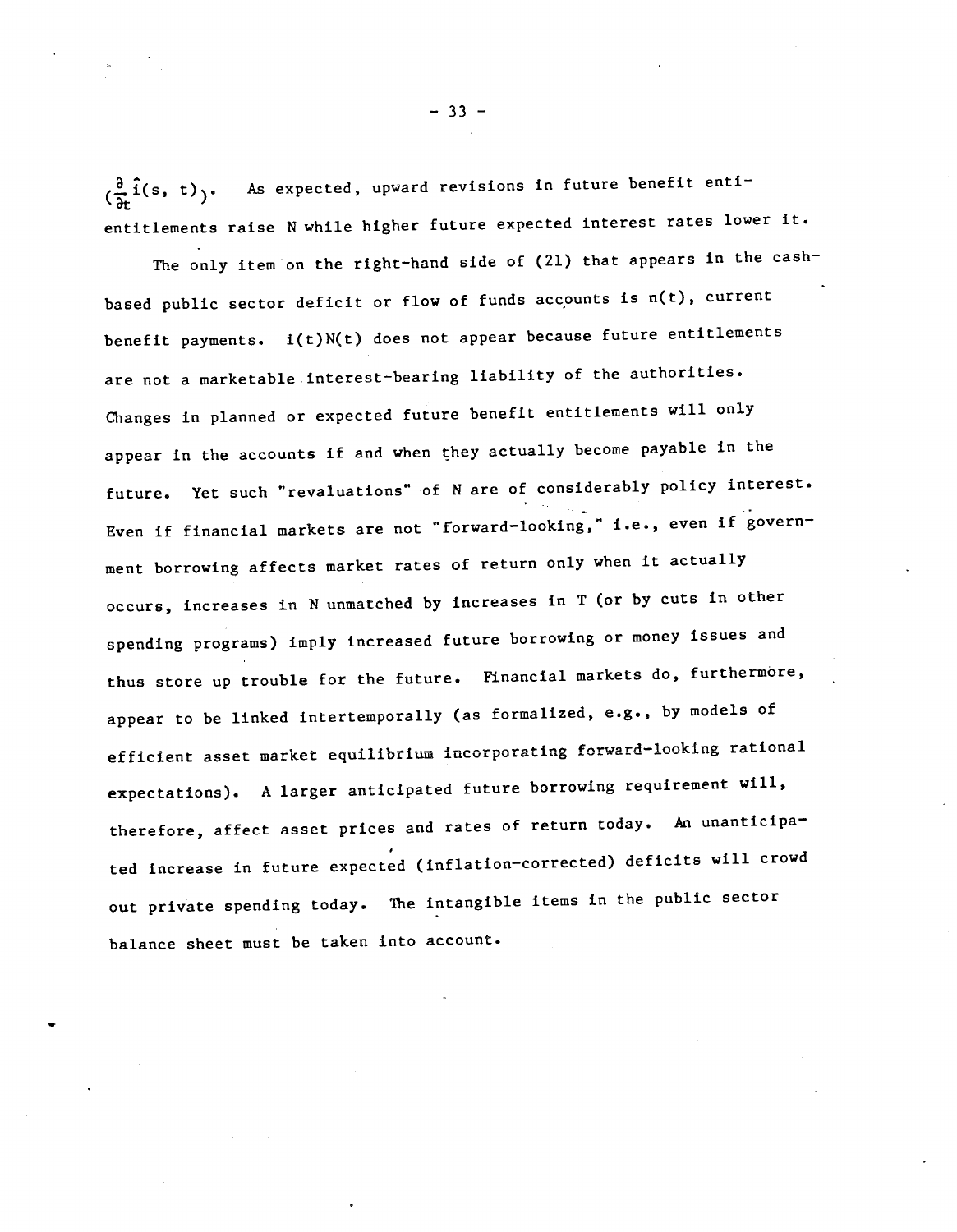# VI. The Public Sector Accounts and Private Behavior

# 1. The private and overseas sectors' accounts

Comprehensive balance sheets analogous to the public sector balance sheet of Table 1 are drawn up for the private sector and the overseas sector in Tables 4 and 5, respectively. For reasons of space, the private sector balance sheet consolidates the household sector, the corporate sector, and the private financial sector. For practical applications, further sectoral disaggregation will often be required. The balance sheets require little further explanation. Consumer durables and private residential housing can be viewed as included in  $\kappa^p$ , and their imputed service flows as subsumed under private income and consumption in the budget connstraint.

For simplicity it is assumed that all claims on or debts to the rest of the world take the form of interest—bearing financial claims. Direct foreign ownership of domestic real capital or of domestic resources is not considered but could be added without dIfficulty. Human wealth, L, the present discounted value of future expected labor income, is a (nonmarketable) asset in the household balance sheet. The total national stock of land and mineral rights is assumed to be given by  $\overline{R}$ .  $\underline{1}/$ 

1/ If Table 4 represents the balance sheet of those private agents currently alive, the horizons involved in N, T, and L would be finite if operative intergenerational bequest motives are absent. N and T in the private balance sheet would, therefore, be smaller than the corresponding items in the public sector balance sheet, even if public sector and private sector discount rates were identical. If there are operative intergenerational bequest motives, or if the private sector is viewed abstractly as containing both current and future generations, an infinite horizong for T, N, and L In Table 4 is appropriate. Even with common horizons, different discount rates as between the public and private sectors could lead to changes in private net worth resulting from changes in the public sector balance sheet that leave public sector net worth unchanged. These issues are discussed further in Section VI.2.

 $-34$  –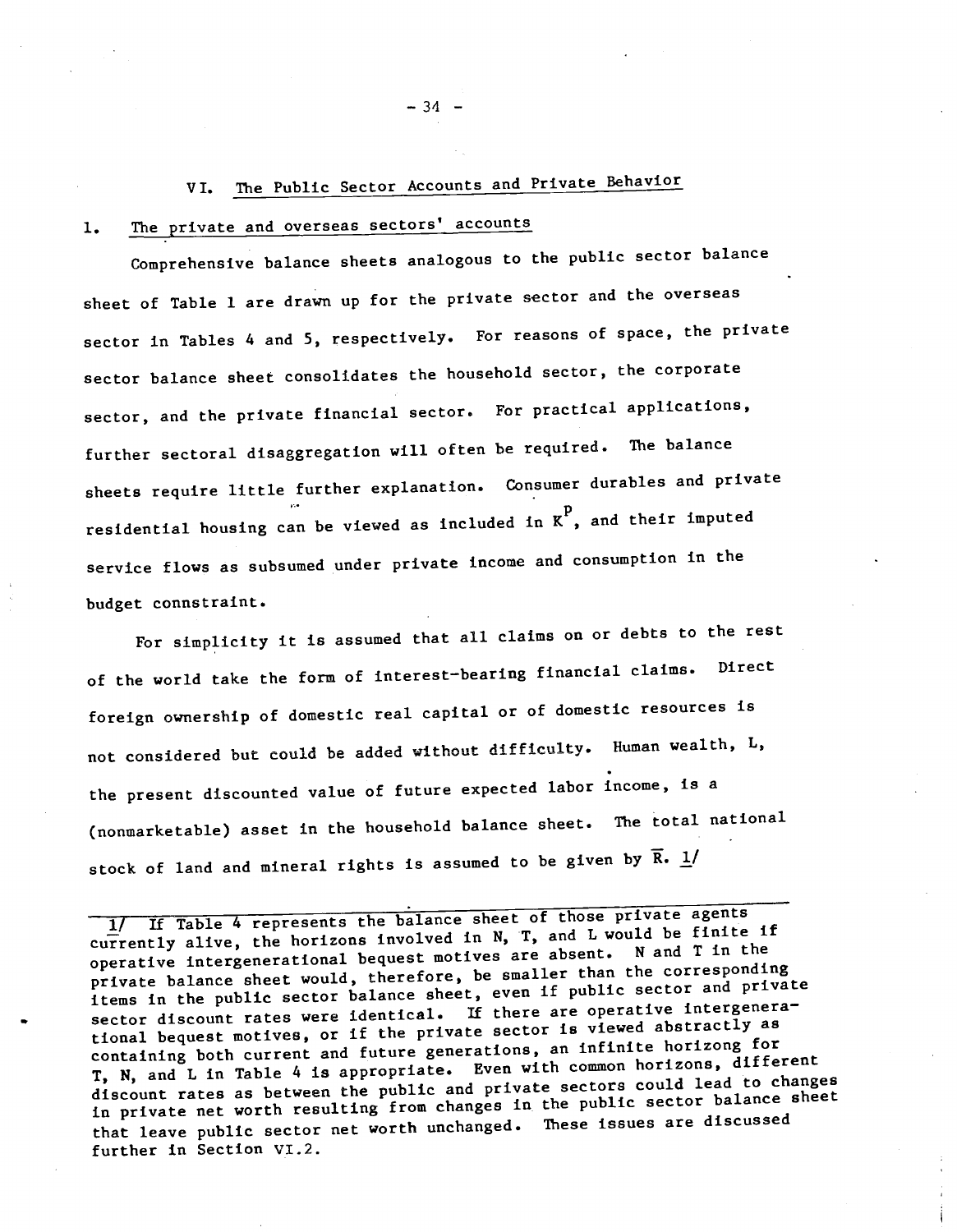# $-35 -$

# Table 4. Private Sector Balance Sheet

# (At current prices)

|                                    |                      | Assets                                                                                               |                       |   | Liabilities                                        |
|------------------------------------|----------------------|------------------------------------------------------------------------------------------------------|-----------------------|---|----------------------------------------------------|
| $R^{\rm H}$                        | $\ddot{\phantom{a}}$ | net interest-bearing<br>government debt deno-<br>minated in domestic<br>currency held by             | T<br>$W^{\mathbf{p}}$ | ÷ | present value of<br>future taxes<br>private sector |
|                                    |                      | residents                                                                                            |                       |   | net worth                                          |
| $e^{B*H}$                          | ÷                    | net interest-bearing<br>government debt deno-<br>minated in foreign<br>currency held by<br>residents |                       |   |                                                    |
| pB                                 | $\ddot{\phantom{a}}$ | net interest-bearing<br>index-linked govern-<br>ment debt held by<br>residents                       |                       |   |                                                    |
| н                                  | $\ddot{\phantom{a}}$ | stock of high-powered<br>money                                                                       |                       |   |                                                    |
| N                                  | :                    | present value of<br>social insurance and<br>other entitlement<br>programmes                          |                       |   |                                                    |
| $F_{\rm H}$                        | $\ddot{\cdot}$       | net interest-bearing<br>claims on the foreign<br>sector denominated in<br>domestic currency          |                       |   |                                                    |
| $eF^{\star H}$                     | $\ddot{\cdot}$       | net interest-bearing<br>claims on the foreign<br>sector denominated in<br>foreign currency           |                       |   |                                                    |
| $P_{KP}^{R}$                       |                      | value of claims on<br>real reproducible<br>capital (including<br>inventories)                        |                       |   |                                                    |
| $P_R$ <sup>(R-R<sup>G</sup>)</sup> |                      | land and mineral assets                                                                              |                       |   |                                                    |
| L                                  |                      | present value of<br>future expected<br>labor income                                                  |                       |   |                                                    |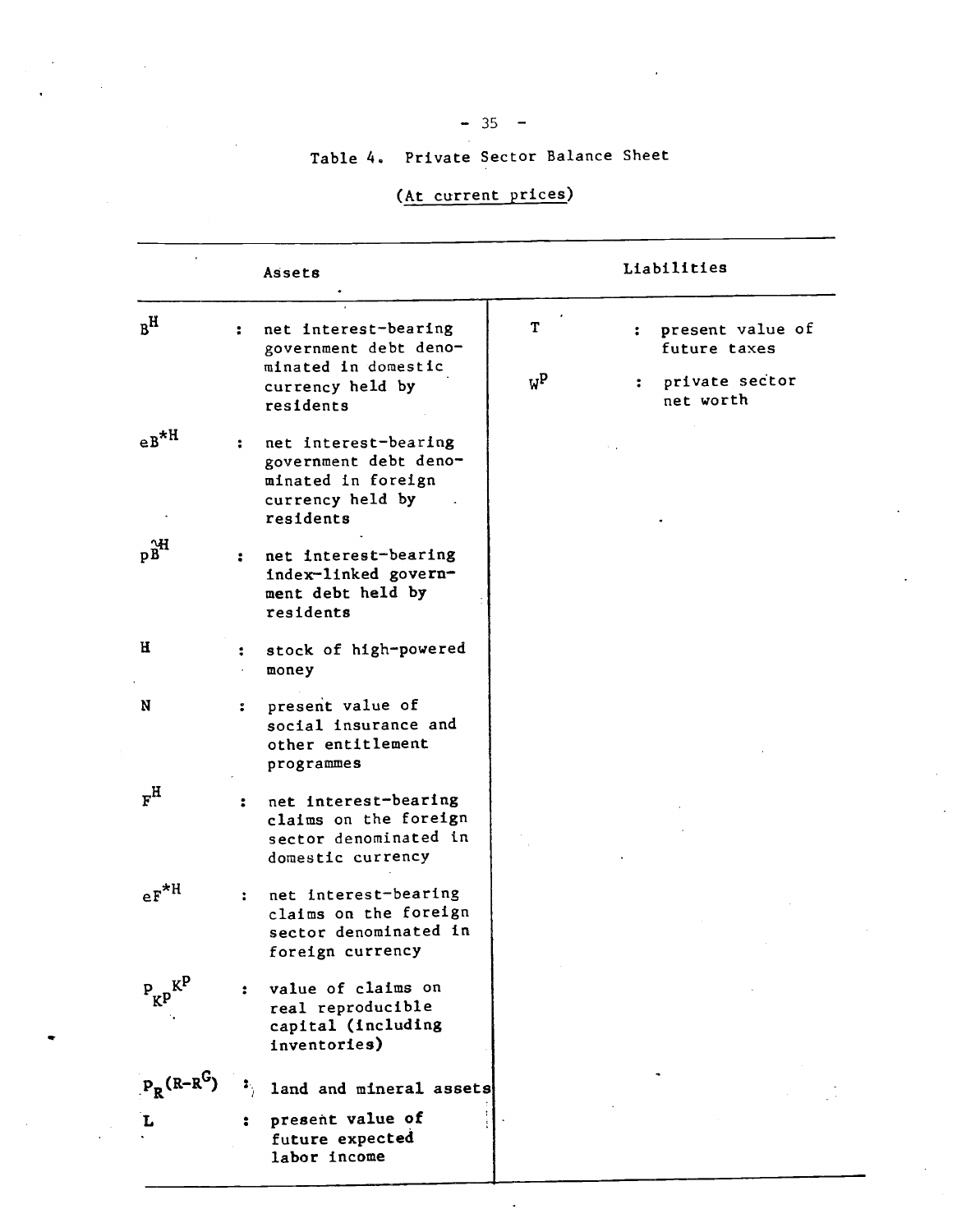# Table 5. Overseas Sector Balance Sheet

# (At current prices)

 $\overline{\phantom{a}}$ 

|                | Assets                                                                                  |                                  | Liabilities                                                                                             |
|----------------|-----------------------------------------------------------------------------------------|----------------------------------|---------------------------------------------------------------------------------------------------------|
| B <sub>E</sub> | : overseas holdings<br>of nominal domestic-<br>currency-denominated<br>government bonds | $eE^{\star}$                     | net foreign exchange<br>reserves of the<br>government                                                   |
| $e^{B*F}$      | overseas holdings<br>of foreign-currency-<br>denominated govern-<br>ment bonds          | F <sub>H</sub>                   | net interest-bearing<br>debt to the domestic<br>private sector deno-<br>minated in domestic<br>currency |
|                | overseas holdings<br>$\ddot{\bullet}$<br>of index-linked<br>government debt             | $\mathrm{eF}^{\star \mathrm{H}}$ | net interest-bearing<br>debt to the domestic<br>private sector deno-<br>minated in foreign<br>currency  |
|                |                                                                                         | $w^{\mathrm{F}}$                 | overseas sector net<br>vorth                                                                            |

# $-36 -$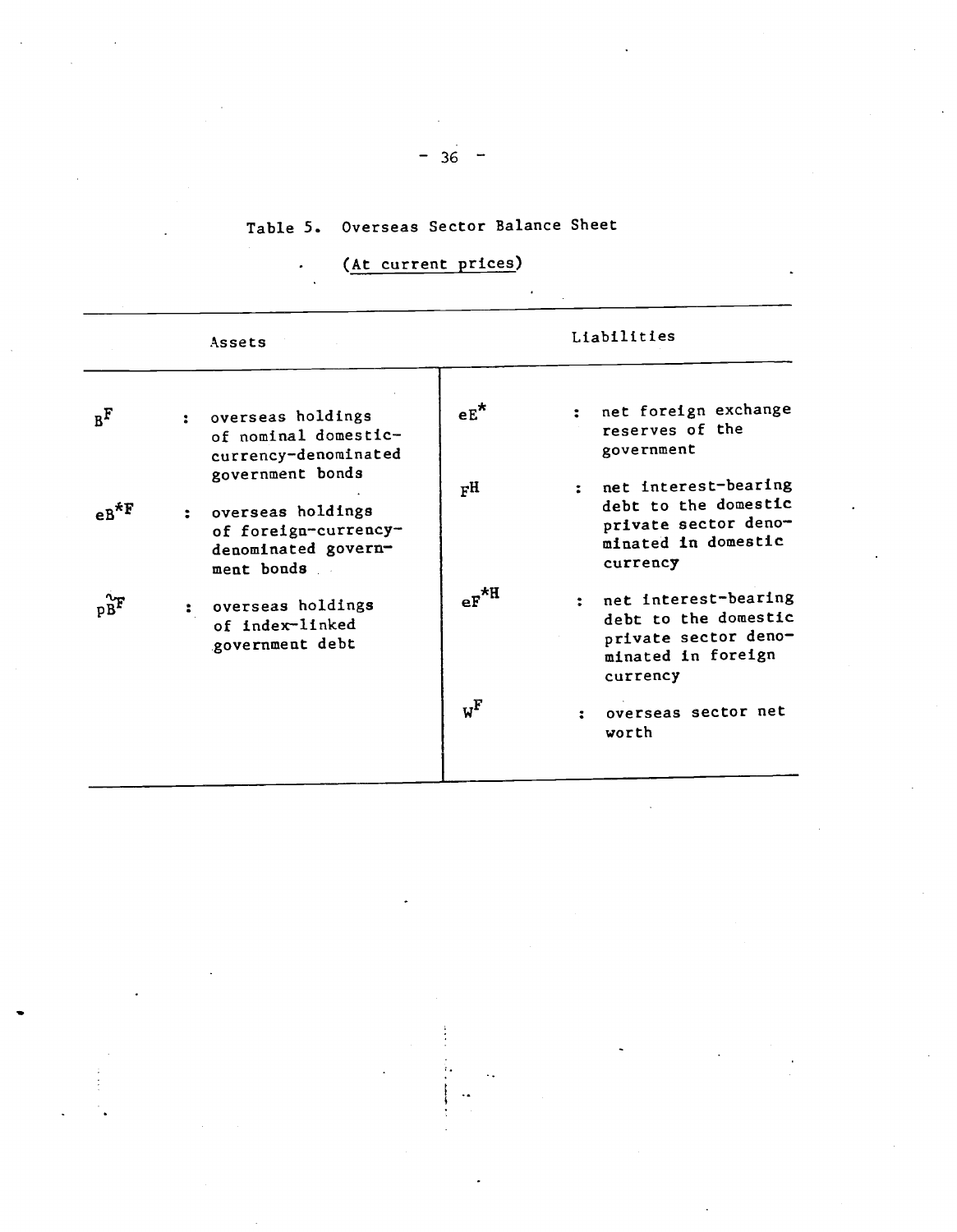The conventionally measured private sector financial surplus (at constant prices) and the change in real private net worth are given in equations (22) and (23), respectively:

$$
\frac{a}{p} + r^p \frac{p_K p}{p} K^p + r^R \frac{p_R}{p} R^p + (r + \frac{p}{p}) (\frac{B^H}{p} + \frac{r^H}{p}) + \frac{e i^*}{p} (B \star^H + F \star^H)
$$
  
+  $r \tilde{B}^H + \frac{n}{p} - \frac{\tau}{p} - C - \delta K^p \equiv (\frac{\tilde{B}^H + \tilde{F}^H}{p}) + \tilde{B}^H + \frac{e}{p} (\tilde{B} \star^H + \tilde{F} \star^H) + \frac{\tilde{H}}{p}$   
+  $\frac{p_K p}{p} K^p - \frac{p_R}{p} \tilde{K}^G$  (22)  
  

$$
\frac{d}{dt} (\frac{W^p}{p}) \equiv (\frac{\tilde{B}^H + \tilde{F}^H}{p}) + \tilde{B}^H + \frac{e}{p} (\tilde{B} \star^H + \tilde{F} \star^H) + \frac{\tilde{H}}{p} + \frac{P K^p}{p} K^p
$$
  
-  $\frac{p_R}{p} \tilde{R}^G + \frac{1}{p} (L + N - T) + (\frac{p_K p}{p_K} - \frac{\dot{p}}{p}) K^p$   
+  $(\frac{\dot{p}_R}{p} - \frac{\dot{p}}{p}) (\overline{R} - R^G) - \frac{\dot{p}}{p} (\frac{B^H + F^H + H}{p})$ 

$$
+ \left(\frac{e}{e} - \frac{p}{p}\right) \frac{e}{p} \left(B^{\star H} + F^{\star H}\right) - \frac{e}{p} \left(L + N - T\right)
$$
 (23)

The conventionally measured overseas sector financial surplus (at constant prices) and the change in the real net worth of the overseas sector are given in equations (24) and (25), respectively:

$$
-X + \frac{e}{p} i*(B*^{F} - F*^{H} - E*) + (r + \frac{e}{p}) (\frac{B^{F} - F^{H}}{p}) + r\tilde{B}^{F}
$$
  

$$
\equiv \frac{e}{p} (\tilde{B}*^{F} - F*^{H} - E*) + (\frac{B^{F} - F^{H}}{p}) + \tilde{B}^{F}
$$
 (24)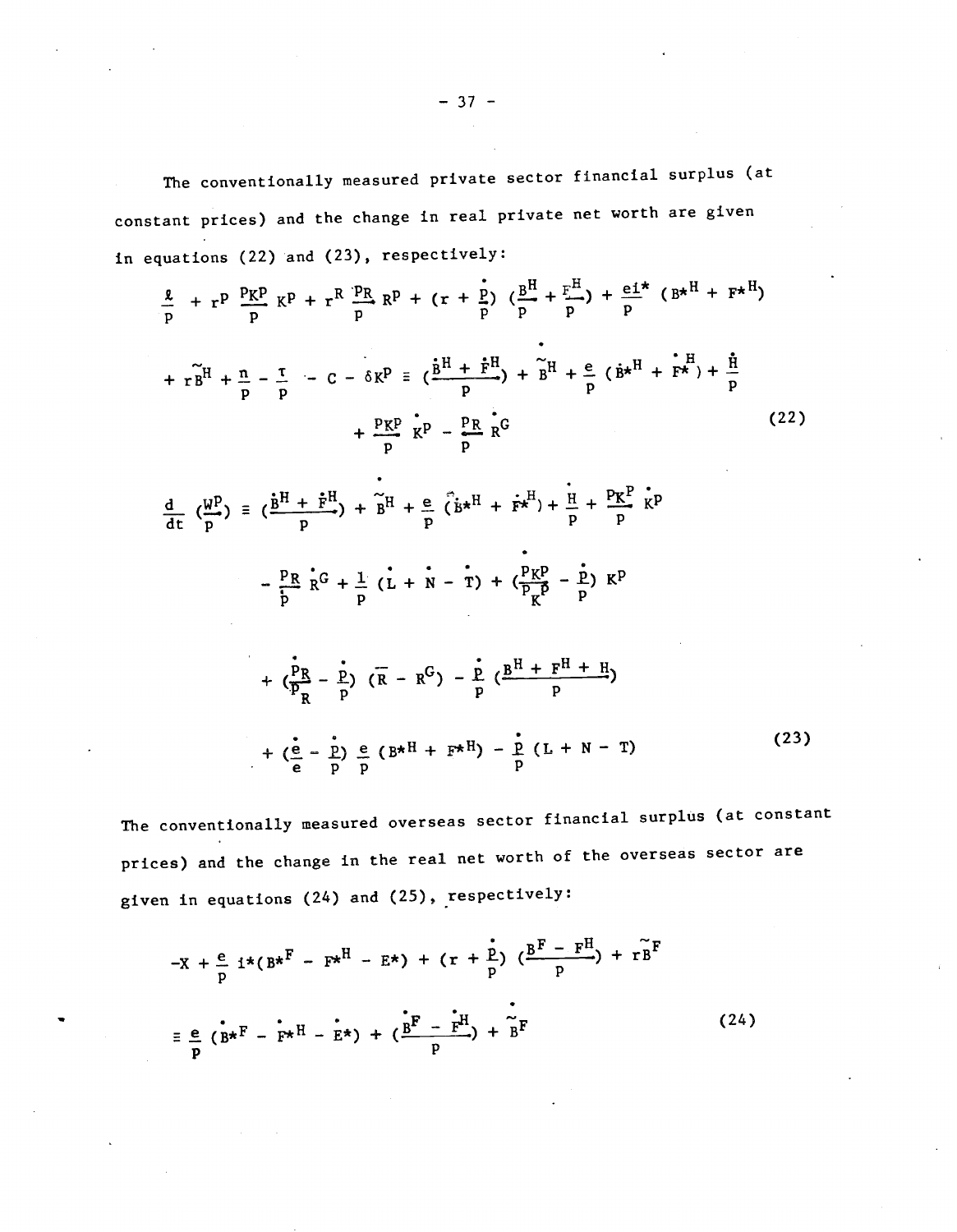$$
\frac{d}{dt} \left( \frac{w^F}{p} \right) = \frac{e}{p} \left( B^* - F^* - F^* - E^* \right) + \left( \frac{B^F - F^H}{p} \right) + \frac{e}{B} - \frac{p}{p} \left( \frac{B^F - F^H}{p} \right) + \left( \frac{e}{p} - \frac{p}{p} \right) \frac{e}{p} \left( B^* - F^* - F^* - E^* \right)
$$
\n(25)

These flow of funds and change in real net worth equations require little explanation. In the case of the private sector, the difference between the financial surplus (at constant prices) and the change in real net worth reflects capital gains and losses on existing marketable assets and liabilities (including capital gains and losses due to inflation and exchange rate changes) and changes In the value of the intangible and nonmarketable items L, N, and T. On the left—hand side of equation (22) we have omitted, because only cash transactions are included, the implicit we have omitted, because only seen example.<br>liquidity and convenience yield on money balances,  $\rho^M \frac{H}{a} = i \frac{H}{a}$ , as an p p item of private consumption and of private income.

# 2. The positive irrelevance and normative relevance of debt neutrality

The simplest theory of the interaction of the private and public sectors is based on the so-called (pre-) Ricardian debt-neutrality hypothesis (see Barro (1974), Carmichael (1979), Buiter (1980), Buiter and Tobin (1979), and Tobin and Buiter (1980)). This hypothesis holds that, given the level and composition of the public sector's real spending program on goods and services, private sector behavior will be invariant with respect to changes in the taxation—borrowing mix that finances this spending. Most of the formal models dealing with this issue concern closed barter economies and the formal invariance propositions tend to be stated in terms of borrowing versus taxing without explicit consideration

— 38 —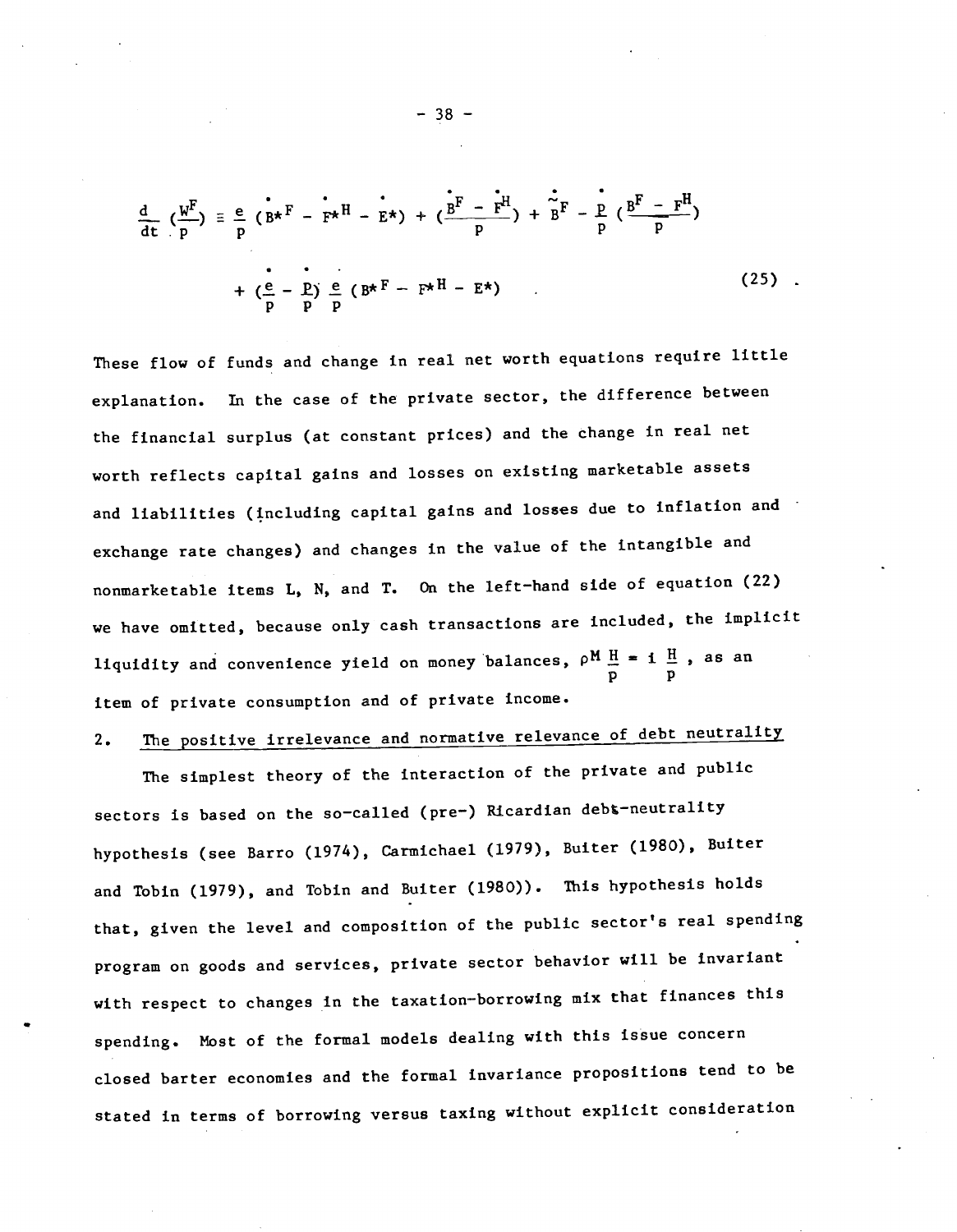of monetary financing. The informal lore on the subject does, however, assert the irrelevance for real outcomes of the way in which governments finance their spending, for all three financing modes. The argument underlying this Modigliani-Miller theorem for the public sector vis-à-vis the private sector runs as follows. Spending must be financed (in a closed economy) by taxation, borrowing, or printing money. Borrowing is merely deferred taxation. A switch between taxation and borrowing should, therefore, not affect the permanent income and consumption behavior of rational, well—informed private agents. Monetary financing implies the imposition of an inflation tax which (under suitably restrictive conditions) has the same effect on permanent income as explicit taxes.  $1/$ 

With debt neutrality, private sector spending behavior, for a given program of public spending on good and services, is constrained only by the consolidated national balance sheet shown in Table 6. The distribution of the ownership of the nation's resources between the public and private sectors is irrelevant. The national flow of funds account (including nonmarketable imputed income and consumption streams) is given in equation (26): of funds account<br>
mption streams) is given<br>
ancing has been established<br>
ore of value only. Such<br>
nomists have always

formally for models in which money serves as a store of value only. Modigliani-Miller theorem for money financing has been established<br>a store of value only. Such 'money" has only the name in common with what economists have always meant by money, that is, a means of payment or medium of exchange. See Wallace (1981).

— 39 —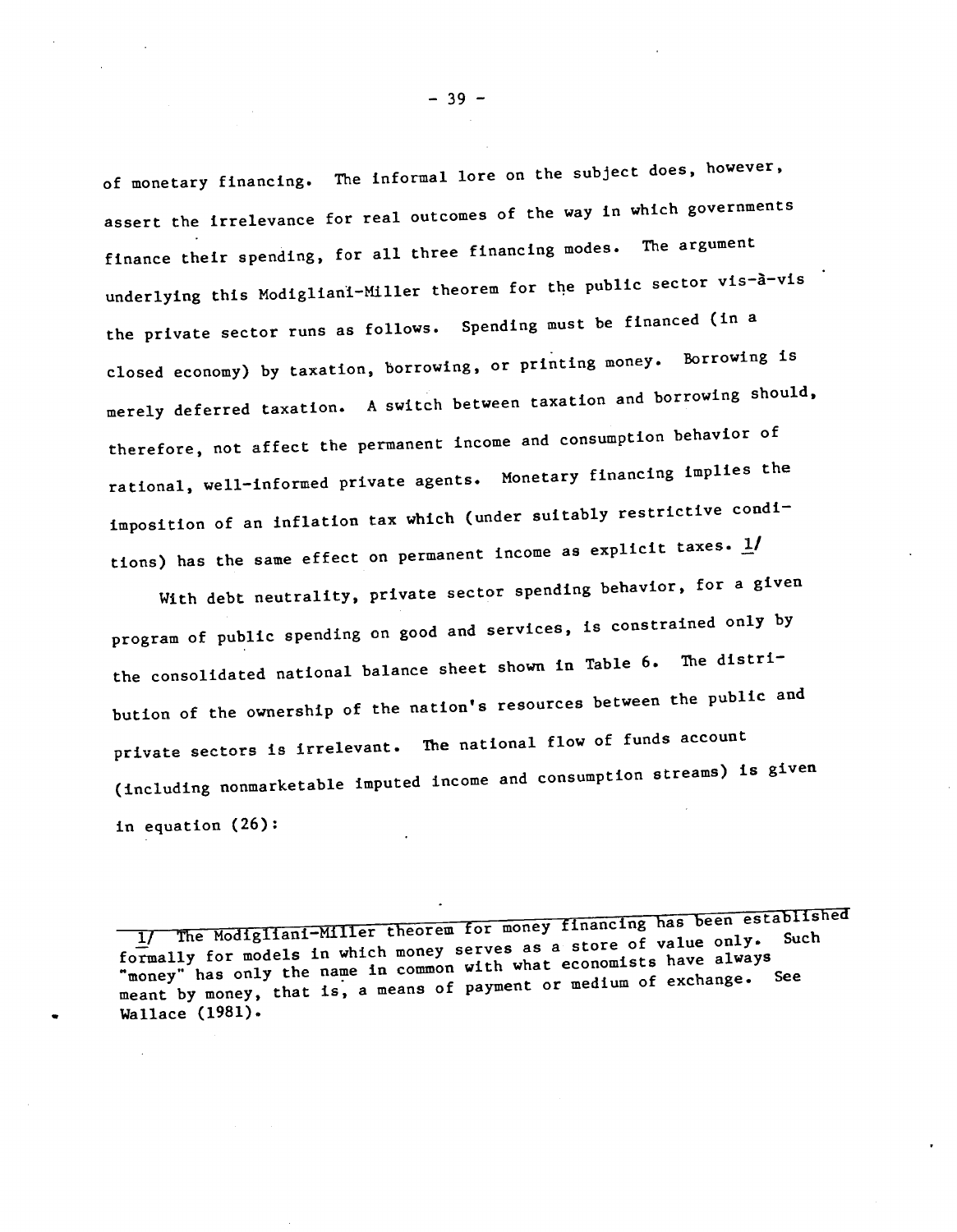| Assets                                                                                                               | Liabilities |
|----------------------------------------------------------------------------------------------------------------------|-------------|
| $P_{K^{\text{SOC}}}$ $K^{\text{SOC}}$<br>$P_{K}$ $R^{\text{P}}$<br>$\mathtt{P}_{\mathbf{R}}$ $\overline{\mathtt{R}}$ | $W^P + W^G$ |
| $e(E^* + F^{*H} - B^{*F})$<br>+ $F^H$ - $B^F$ - $p\tilde{B}^F$<br>L<br>$\mathbf{p}\text{A}^\text{M}$                 |             |
|                                                                                                                      |             |
|                                                                                                                      |             |

Table 6. Consolidated Public and Private Sector Balance Sheet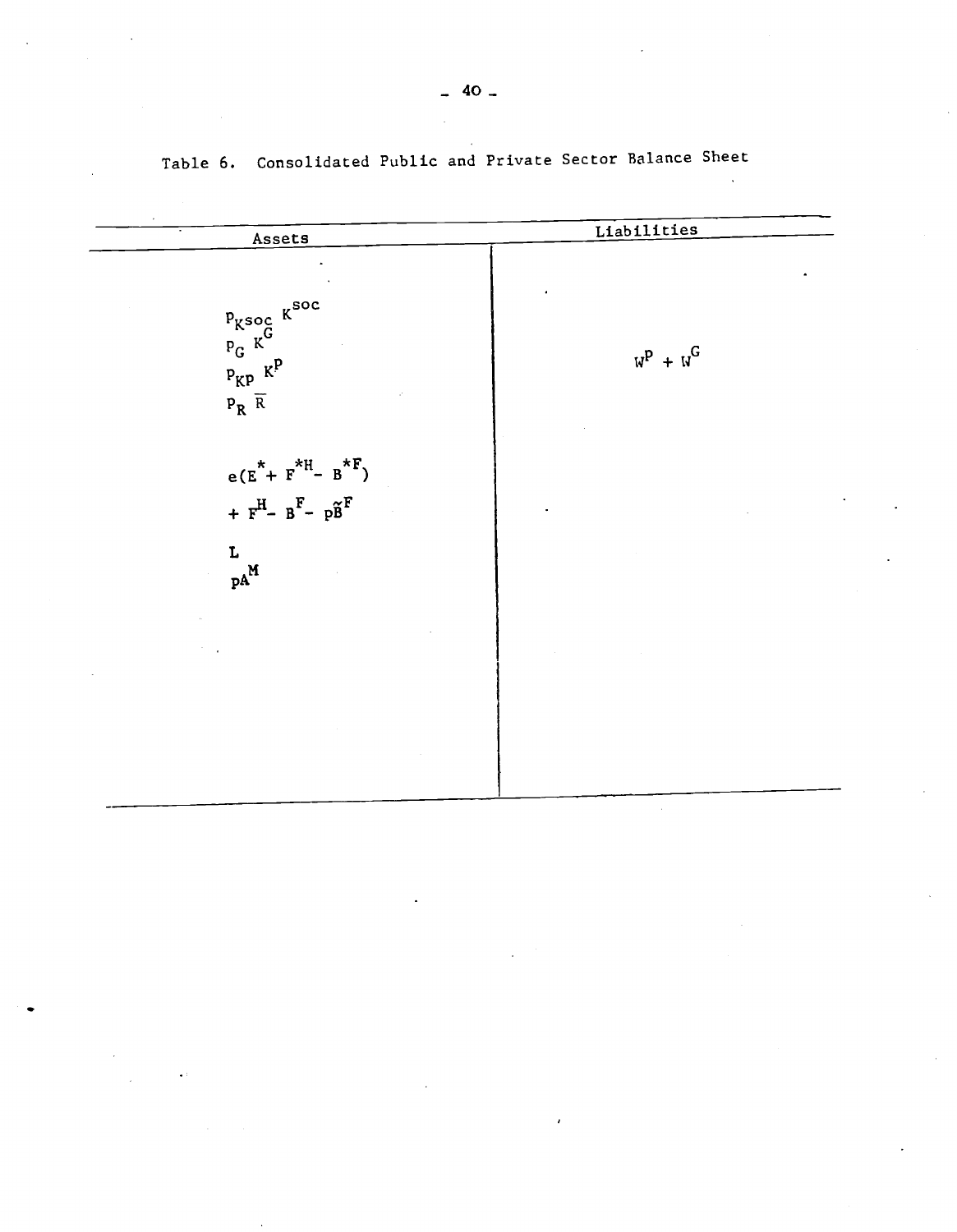$$
\frac{1}{p} \{x + r^{soc}p_{K^{soc}}K^{soc} + r^Gp_{G}K^G + r^pp_{K^p}K^P + r^Rp_{R^p} + i *e(E^* + F^*H - B^*F)
$$
  
+  $i(F^H - B^F) - r p B^F + i H \} - \{G^C + G^{soc} + C$   
+  $\frac{\delta}{p}(p_{K^{soc}}K^{soc} + p_{G}K^G + p_{Kp}K^P) + p \frac{H}{p} = \frac{1}{p} \{p_{K^{soc}}K^{soc}$   
+  $p_{G}K^G + p_{K^p}K^P + e(E^* + F^*H - B^*F) + F^H - B^F - p\tilde{B}^F\} = \frac{S}{p}$  (26)

The first bracketed term on the left—hand side of equation (26) contains current income, including the imputed return from the government's cash monopoly iH. This item is matched in the second bracketed term, containing p

current consumption, by  $\rho^{\text{M}}$ H, the imputed value of the nonpecuniary p

services of money consumed by the private sector. Those unhappy with our treatment of money can omit both items. The change in real national comprehensive net worth is given by:

$$
\frac{d}{dt} \left( \frac{W}{p} \right) = \frac{d}{dt} \left( \frac{W^P + W^G}{p} \right) = \frac{S}{p} + \left( \frac{P_{K} \text{soc}}{p} - \frac{P}{p} \right) \frac{P_{K} \text{soc}}{p} + \left( \frac{P}{p} - \frac{P}{p} \right) \frac{P_{G}}{p} K^G
$$
  
+ 
$$
\left( \frac{P_{K} p}{p} - \frac{P}{p} \right) \frac{P_{K} p}{p} K^P + \left( \frac{P_{R}}{p} - \frac{P}{p} \right) \frac{P_{R}}{p} \overline{R} + \left( \frac{e}{e} - \frac{P}{p} \right) \frac{e}{p} \left( E^* + F^* \right) - B^* F
$$
  
- 
$$
\frac{P}{p} \left\{ F^H - B^F \right\} + \left( L/p \right) + A^M
$$
 (27)

 $-41 -$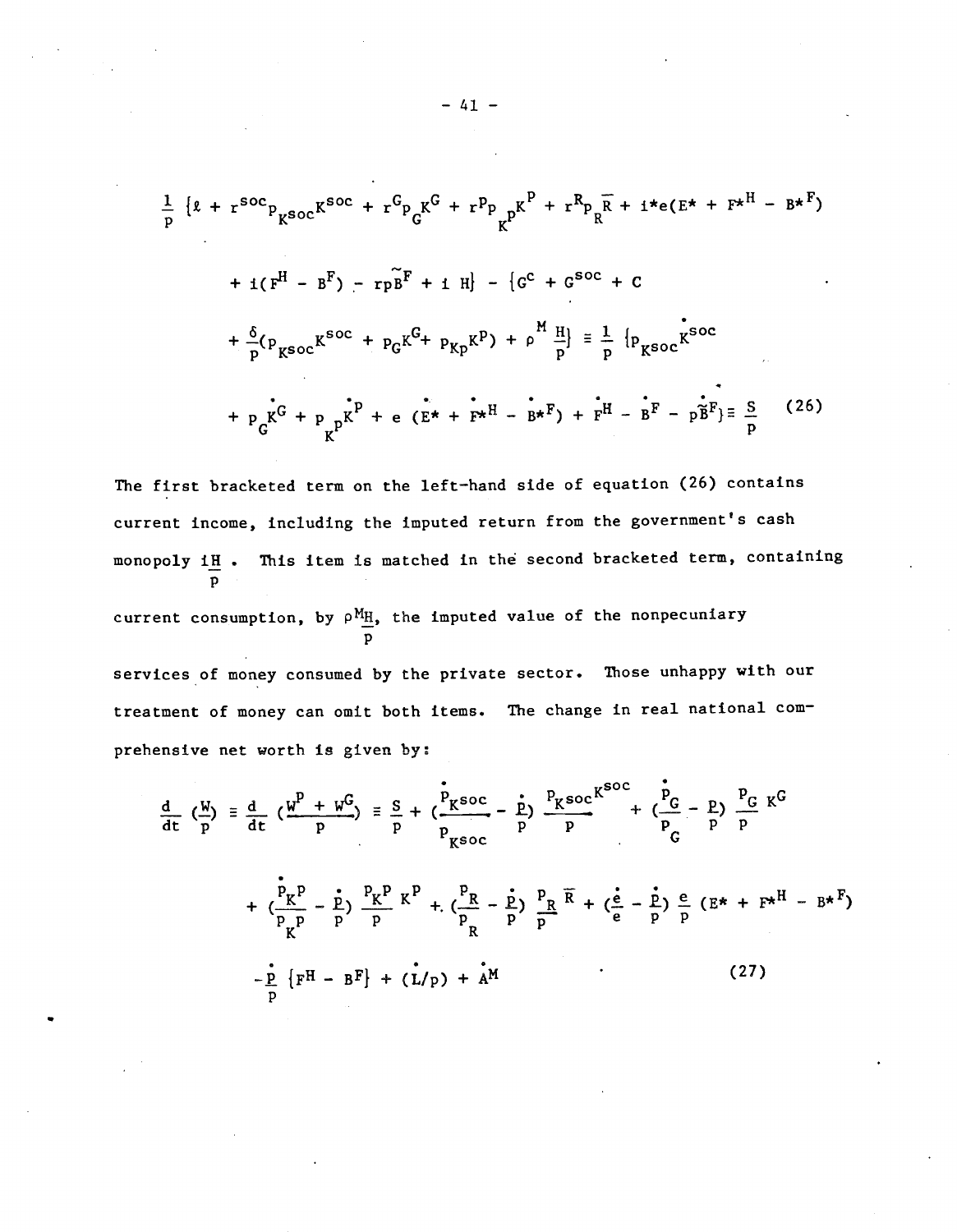The change in real net worth equals saving, S, plus capital gains on p

marketable assets plus changes in the imputed or implicit value of non marketable items of wealth. A program of total national consumption in line with permanent national income means choosing the value of the second bracketed terms in (26) such that the expected value of  $d$  ( $\frac{W}{A}$ ) = 0. Such a dt p

consumption program is ex ante indefinitely sustainable and serves as a useful benchmark for consumption planning in this debt—neutral economy.

Debt neutrality is bad positive economics. It requires private agents to be infinite—lived or to have operative intergenerational bequest and child-to-parent gift motives in every generation. Perfect capital markets are another necessary condition: future labor income is a source of current spending power on a par with current disposable income and current holdings of government debt.  $1/$ 

The economic behavior that would be generated under debt neutrality is, however, a useful guide to what policy should try to achieve in a world in which a variety of capital market imperfections prevent the "unaided" private sector from acting according to permanent income principles.

1/ Debt neutrality, i.e., invaiiance of the solution trajectories of real economic variables under changes in the borrowing—taxation mix of the government also requires the taxes to be lump-sum. With nonlump-sum (distortionary) taxes, transfers and subsidies, public sector claims on the private sector and private sector claims on the public sector still are netted out in the balance sheet. Real behavior will be altered when the borrowing—taxation mix changes because the familiar allocative effects of nonlump—sum taxes, etc., will alter equilibrium prices and rates of return.

 $-42 -$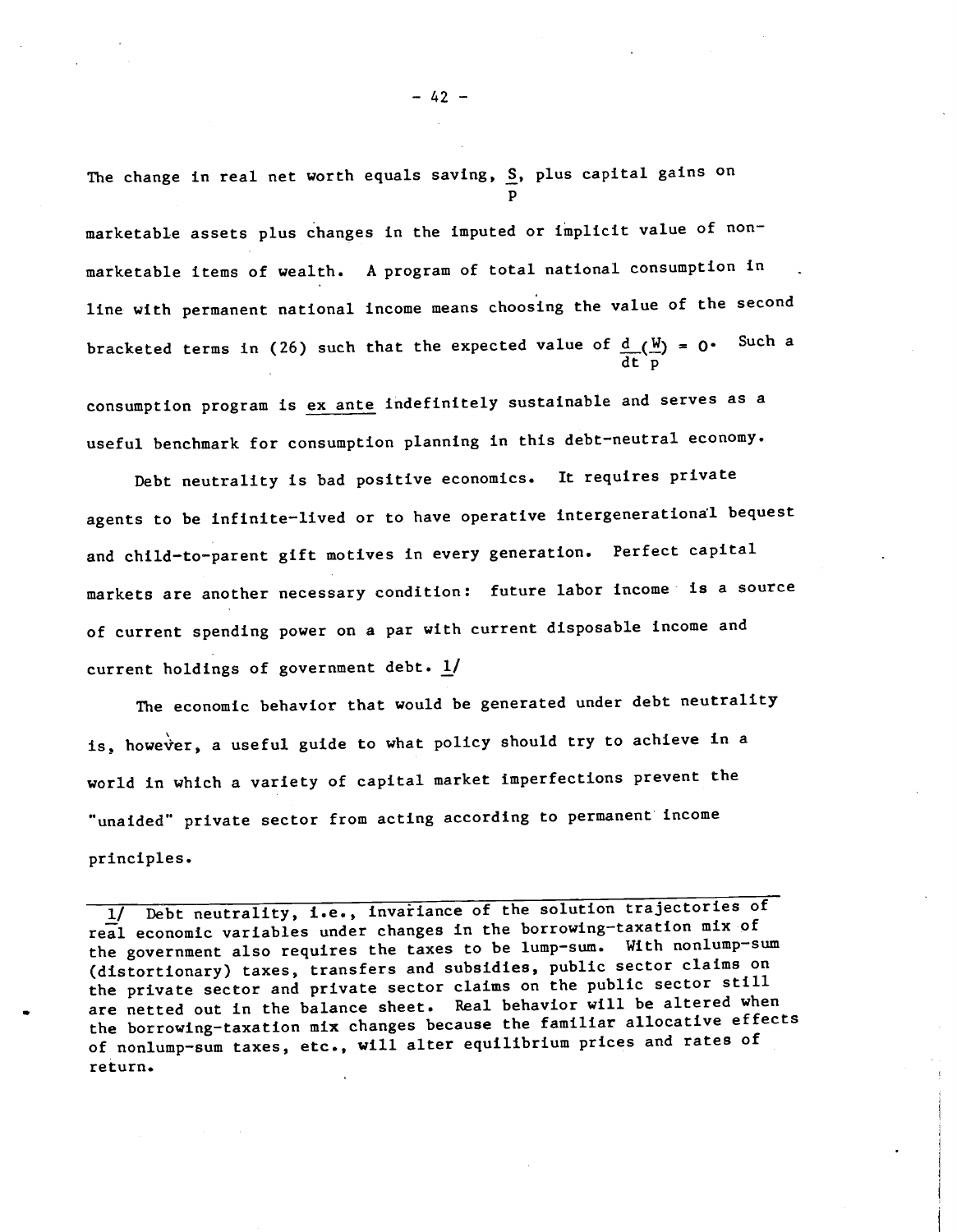It is, for example, well—known that, in the absence of operative private intergenerational transfer motives, changes in the borrowing<del>.</del> taxation mix can redistribute the burden of financing a given government spending programme between generations,even without the existence of capital market imperfections. If government is motivated by a concern for the utility (i.e., the lifetime consumption patterns) of future generations as well as of the current generation, it can use the budgetary and financial mechanism to induce the current generation to act as if it were constrained by permanent private sector income rather than merely by the present value of its own lifetime resources.

The endowments listed on the asset side of Table 6, the nation's technology (broadly defined) and the international trading and lending or borrowing conditions it faces, represent the unavoidable constraints on the nation's intertemporal transformation of resources.  $\underline{1}$ / The purpose of financing policy, i.e., the choice of the tax, transfer, borrowing, and money creation mix for a given real public spending programme on

I/ While it might, for example, be possess<br>consume today by borrowing against the present value of future labor<br>feet intertemporal shifts of income, a closed economic system cannot effect intertemporal shifts of future labor endowments. In an ideal market economy these and other technological constraints will be reflected in the sequence of demands and supplies over time and thus in equilibrium prices (including the<br>hand supplies over time and thus in equilibrium prices (including the asset prices entering the balance sheets) at each point in time. ideal planned economy, material balances programme programming and the use of shadow prices would ensure the same outcomes.<br>The intertemporal

Consider, e.g., a simple two-period economy. consumption possibility frontier trading off c<sub>1</sub>, consumption in period<br>consumption possibility frontier trading of civer by AA in Figure A. It is 1, for  $c_2$ , consumption in period, 2, is given by AA in Figure A. defined by the initial endowment of capital,  $K_1$ , the labor endowments in periods 1 and 2 ( $L_1$  and  $L_2$ ), the well-behaved production functions

in the two periods  $f^1(K_1,L_1)$  and  $f^2(K_2,L_2)$  and the constraint: o  $\leq c_1 \leq f^1 + K_1$ , o  $\leq c_2 \leq f^2 + K^2$ ,  $c_1 = f^1(K_1, L_1) + K_1 - K_2$ .

 $-43 -$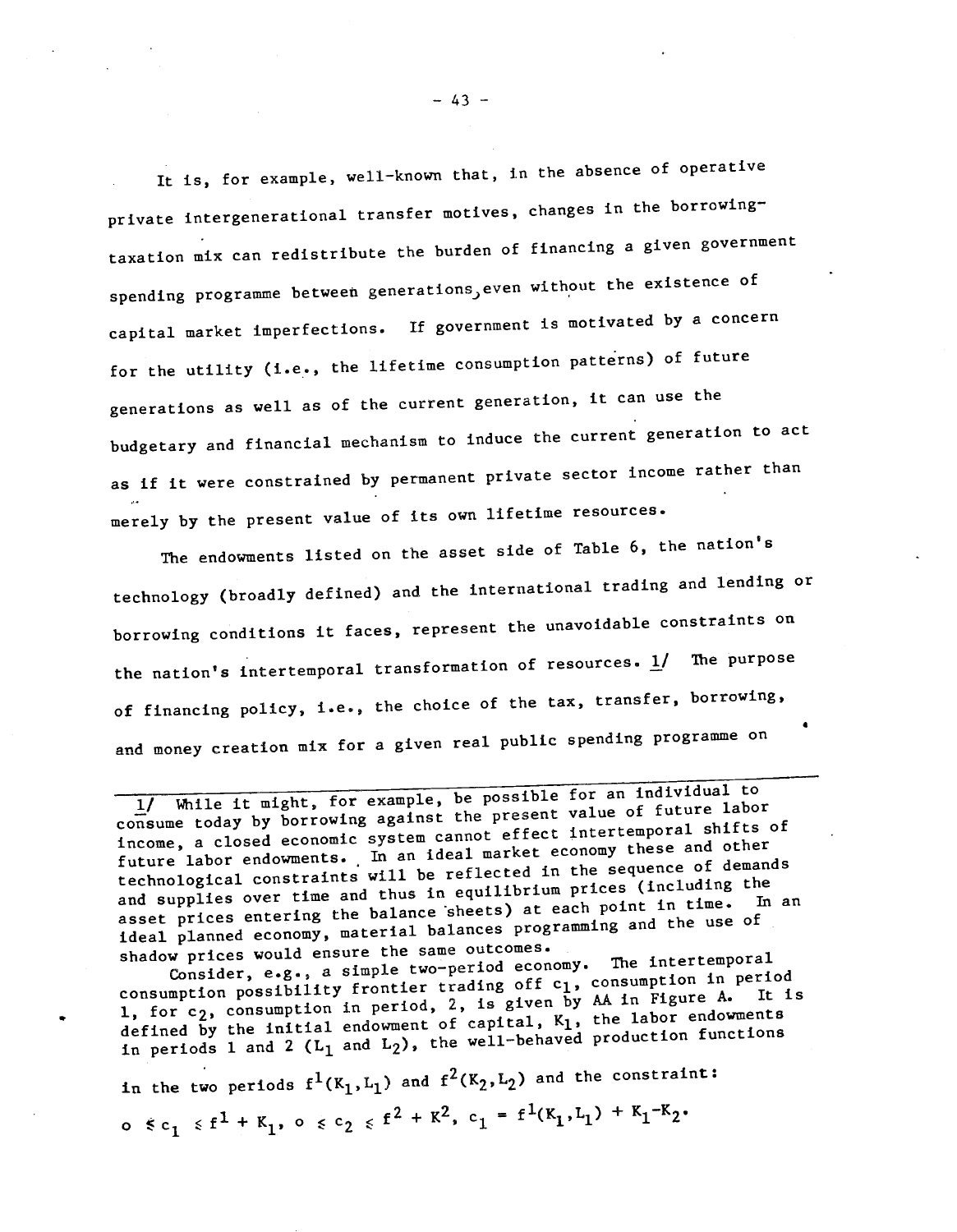goods and services, should be to avoid additional constraints——cash flow shortfalls, inadequate liquidity, insufficient collateral, nonmarketabilitY



The permanent income at his closed system is given by  $OD = OC$ , determined by the intersection of the consumption possibility frontier with the 450 line OF. The opportunity for international lending and borrowing at a rate r would raise the permanent income of this system unless the slope of the international capital market constraint BB (given by  $-(1+r)$ ) equals the slope- of the closed economy locus at E. For the figure we show how a low external interest rate raises permanent income. to  $OP$ . Figure B shows when a closed economy should not consume its permanent income in each period. Very favorable intertemporal transformation possibilities (Figures B1 and B2) suggest consuming in excess of permanent income in period 2. The opposite applies in Figures B3 and B4. still the comprehensive balance sheet that matters for consumption, but constant net worth is unlikely to be optimal. Even with international lending and borrowing, the presence of nontraded goods whose production can only be augmented slowly and at considerable cost, can make a programme of consumptioon equal to permanent income infeasible or suboptimal. (I am indebted to Morris Goldstein for this observation.)

— 44 —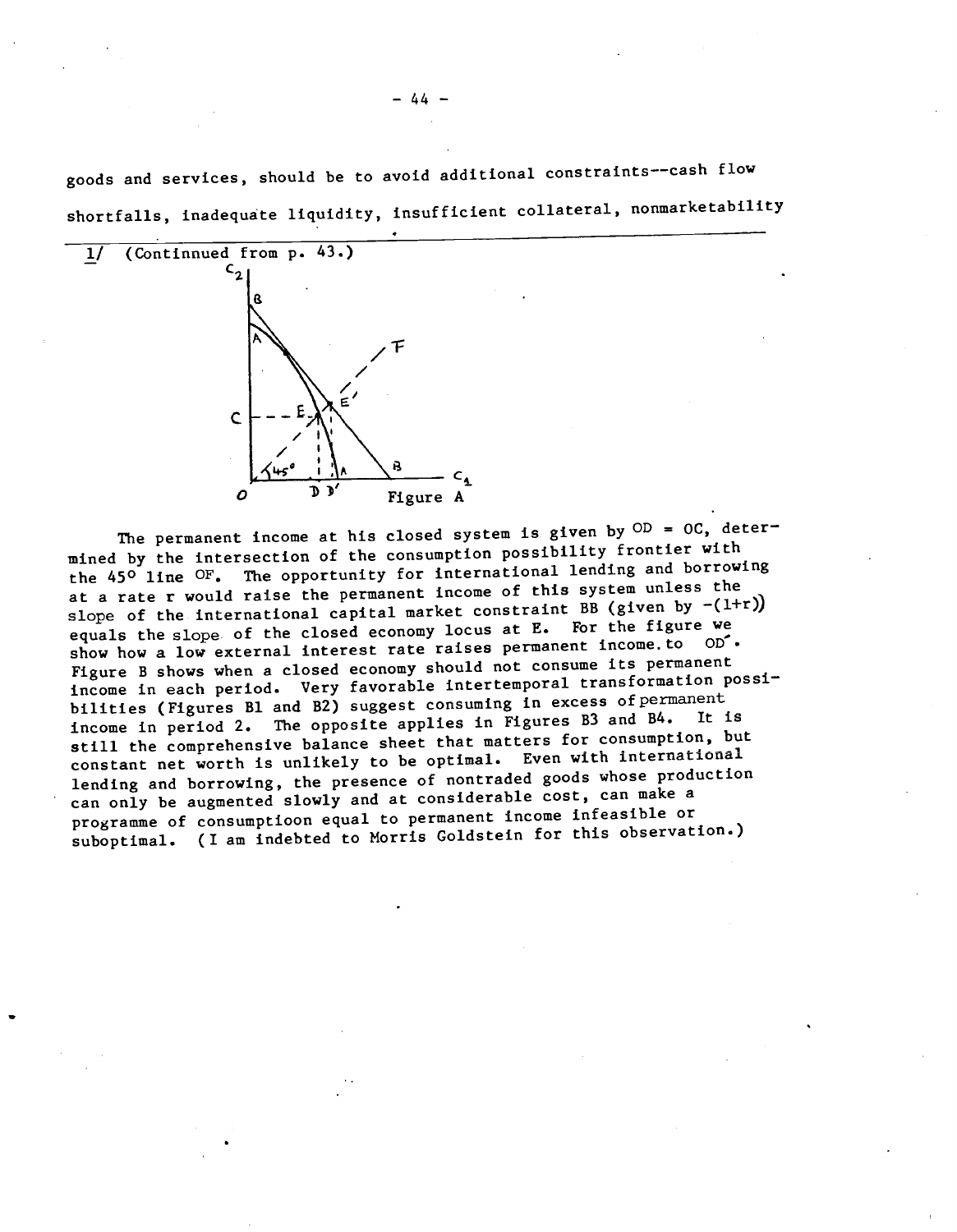





FIGURE B

 $\overline{a}$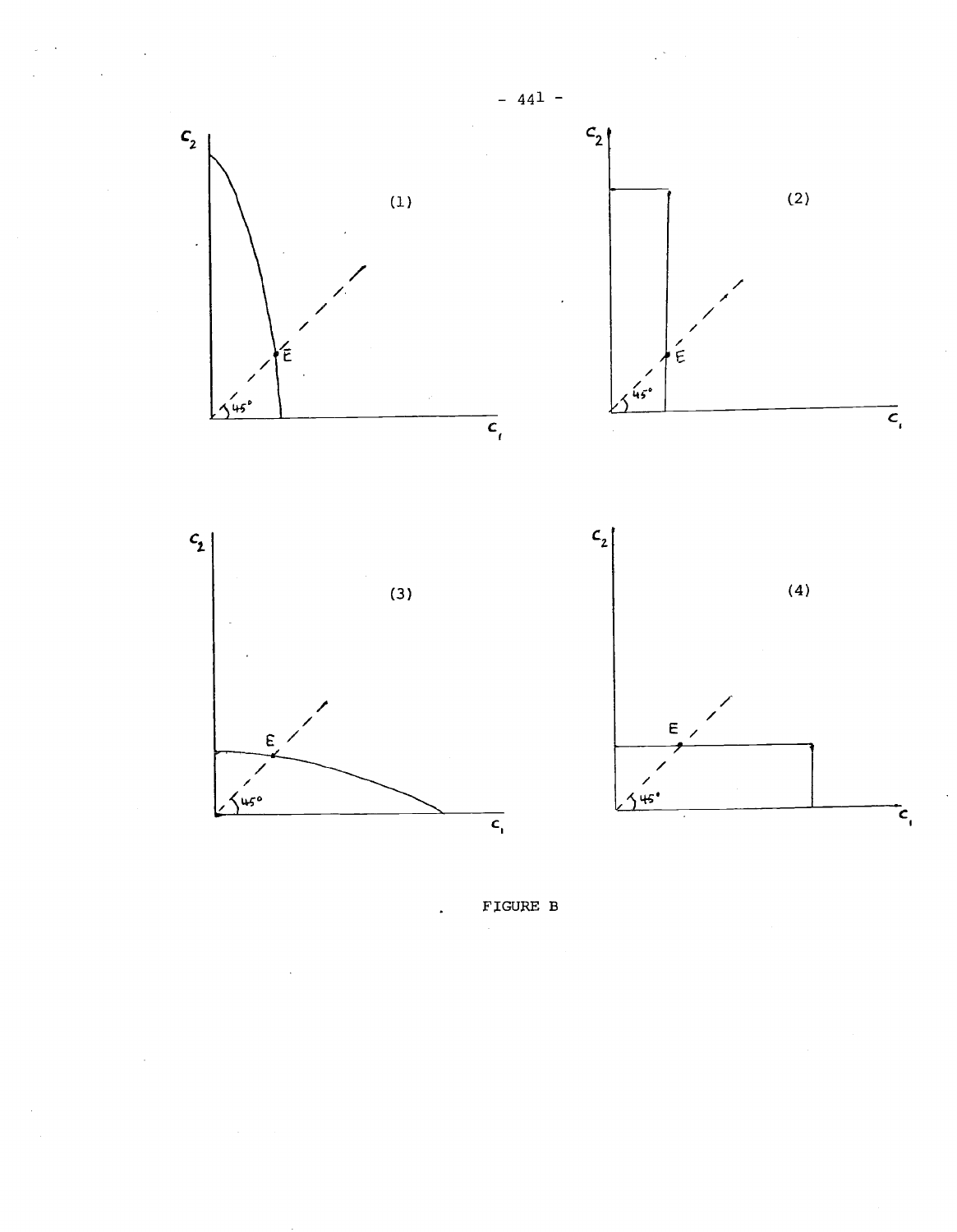of assets, credit rationing, etc.——becoming binding or, failing that, to minimize their incidence and consequences. 1/

Through their budgetary and financing policies, governments (within a national economy) and International organizations (with the international economic system) can act as a superior financial intermediary, changing the composition of private sector portfolios (respectively nation state portfolios). Well-designed policy interventions of this kind can minimize the extent to which disposable income, current cash flow and the portfolio of liquid, marketable financial assets become binding constraints on consumption, investment, production and portfolio allocation, enforcing undesirable departures from behavior according to permanent income principles. Governments, through their unique ability to impose taxes, through their monopoly of legal tender and through the superior quality of their debts, have a "comparative advantage" over the private sector in borrowing to smooth out income streams. 2/ The same

1/ The first—best policy of eliminating capital market imperfections as far as possible, should of course be pursued to the full. Budgetary policies should aim to neutralize those imperfections that cannot be eliminated.

2/ Because governments have the unique power to impose taxes (unrequited transfers to itself) and because of their ability to declare certain of their liabilities legal tender, the risk of default on government bonds is les than that on private debt. Total current and future natural income is in a sense the collateral for government borrowing. National income tends to be much less variable and uncertain than the incomes of individual private agents. Governments effectively pool individual risks and thus eliminate diversifiable risk. An obvious question is why this risk—sharing cannot be done equally well through private insurance markets. One answer is that even if this were possible, it would be more costly than making minor alterations to a tax structure that is required in any case.

A second answer relies on familiar moral hazard problems in insurance markets. It may be possible to devise efficient private insurance schemes for "bad—luck" default, Private insurance markets will operate inefficiently (or may not exist at all) if there Is frequent "voluntary" or

- 45 -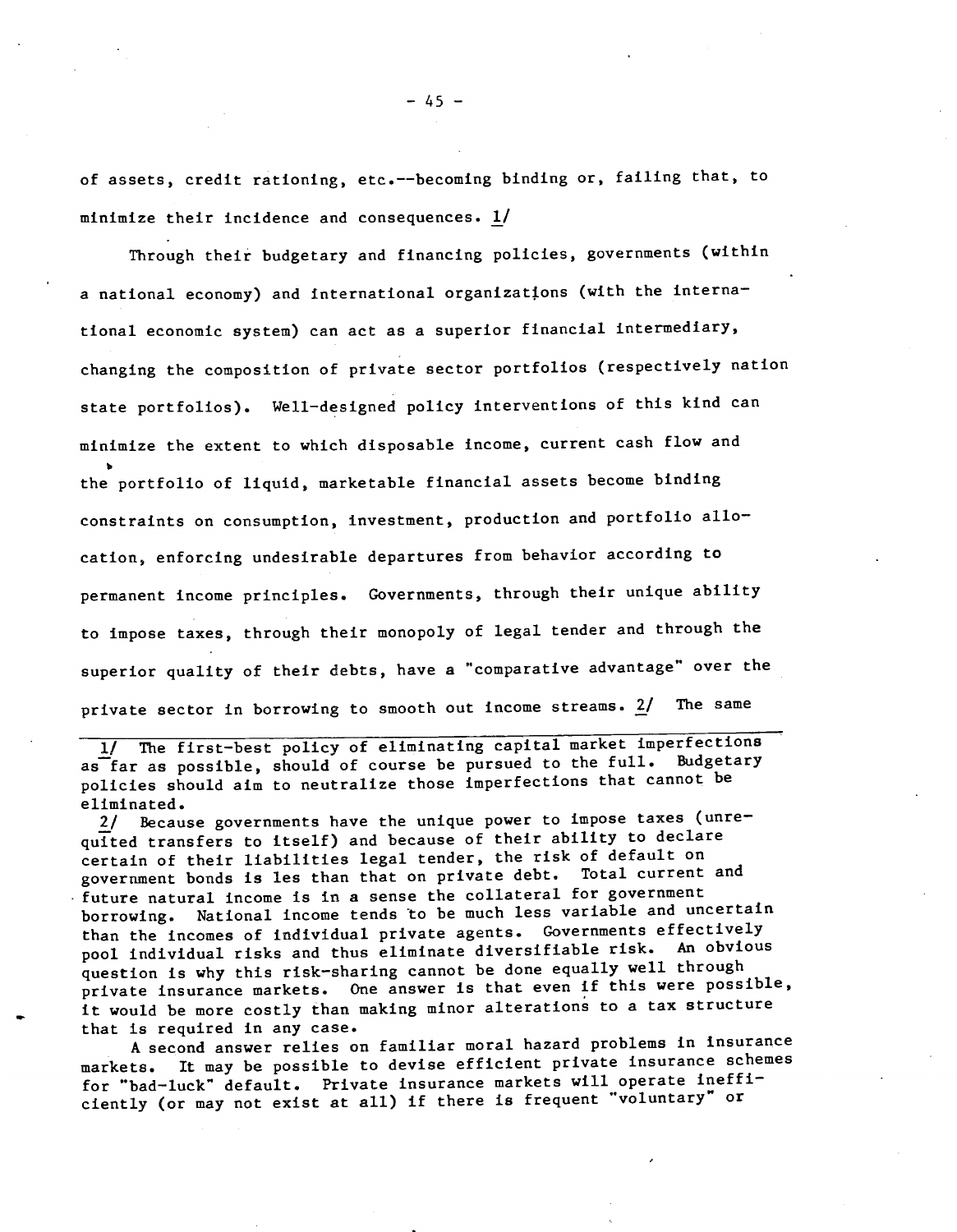though perhaps to a lesser extent, holds for certain international organizations vis-á-vis nation states.

I shall now illustrate with a few examples this role of the government as the natural borrower and its unique ability to restructure the conventionally measured sectoral balance sheets, flow of funds and income expenditure accounts. so as to permit the economy as a whole to approximate more closely bahavior constrained only be comprehensive wealth or permanent income.

# Fiscal aspects of a natural resource discovery

Consider the effects on public sector and private sector balance sheets of an oil discovery. We can represent this by an unexpected increase in  $p_R$ , the value of property rights in land and mineral assets by, say,  $dp_R > 0$ . To the extent that these property rights are privately owned and marketable, disposable private net worth increase by  $(\overline{R}-R^G)dp_R$ . Following permanent income principles, private agents would consume the perpetuity equivalent of this capital gain in each period. If spending was constrained by a dearth of marketable financial wealth to begin with, a temporarily larger increase in private consumption spending would result. The value of public sector assetsincreased by  $R^Gdp_R$ . The government could choose to Increase its own consumption spending in line

1/ (Continued from p. 45.) "dishonest" default and if lenders and insurers cannot differentiate between dishonest and honest borrowers. If it is easier and less costly for the government to levy taxes On reluctant taxpayers than it is for private lenders and insurers to compel performance by dishonest borrowers, then governments have a role as financial intermediaries and government debt will not be "neutral". (See Webb [1981, 1982].)

 $-46 -$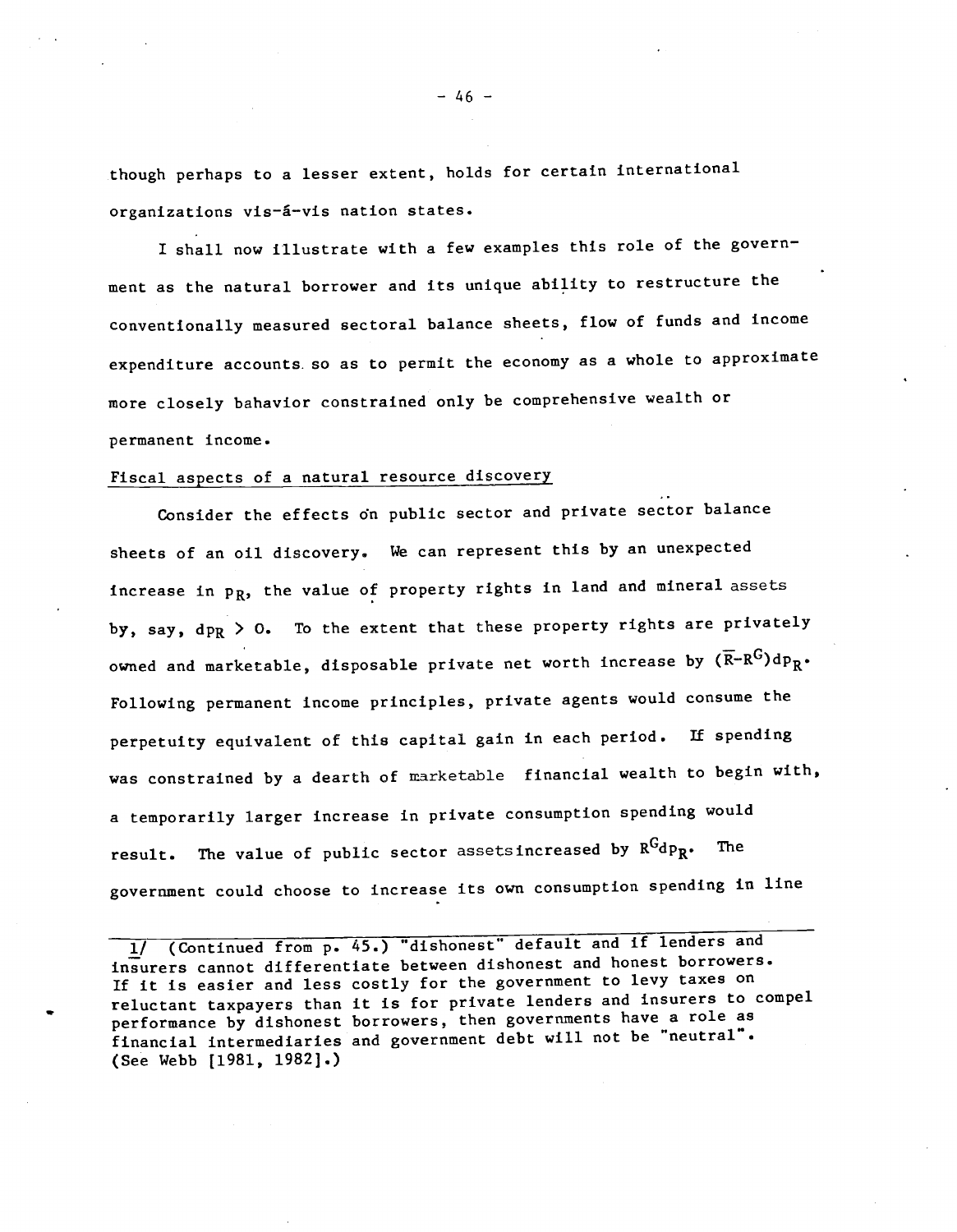with the permanent income equivalent of this capital gain. If it chooses not to do so, it faces the problem of enabling the private sector to raise its spending by the perpetuity equivalent of  $R^Gdp_R$ .

One way to approach this would be to distribute to the private sector (in the form of tax cuts or increased transfer payments) the stream of actual additional oil revenues  $r^{R}(t)R^{G}(t)dp_{R}(t)$  as and when they accrue. The present value of such future anticipated tax cuts (or transfer payment increases) is, however, a nonmarketable, highly illiquid asset which is singularly poor collateral for private borrowing. If there is a gestation period before the new oil comes on stream and a fortiori if development costs have to be incurred before the oil starts to flow, the additional cash flow to the government (and thus to the private sector) may well be negative for a number of years.

Private agents whose current spending is constrained by current disposable income or other forms of illiquidity will therefore be unable to raise their spending in line with their permanent income. A superior fiscal option is for the government to cut taxes (raise transfers) as soon as the new oil wealth is discovered, by an amountt equal to the perpetuity equivalent or annuity value of the discovery.  $\underline{1}$  This will require additional government borrowing until the moment that actual revenues exceed their permanent value, at which time the authorities will be able to retire the temporary debt issues whose function is merely to relax the spending limits on cash—flow constrained households. With

1/ See Flemming (1982).

— 47 —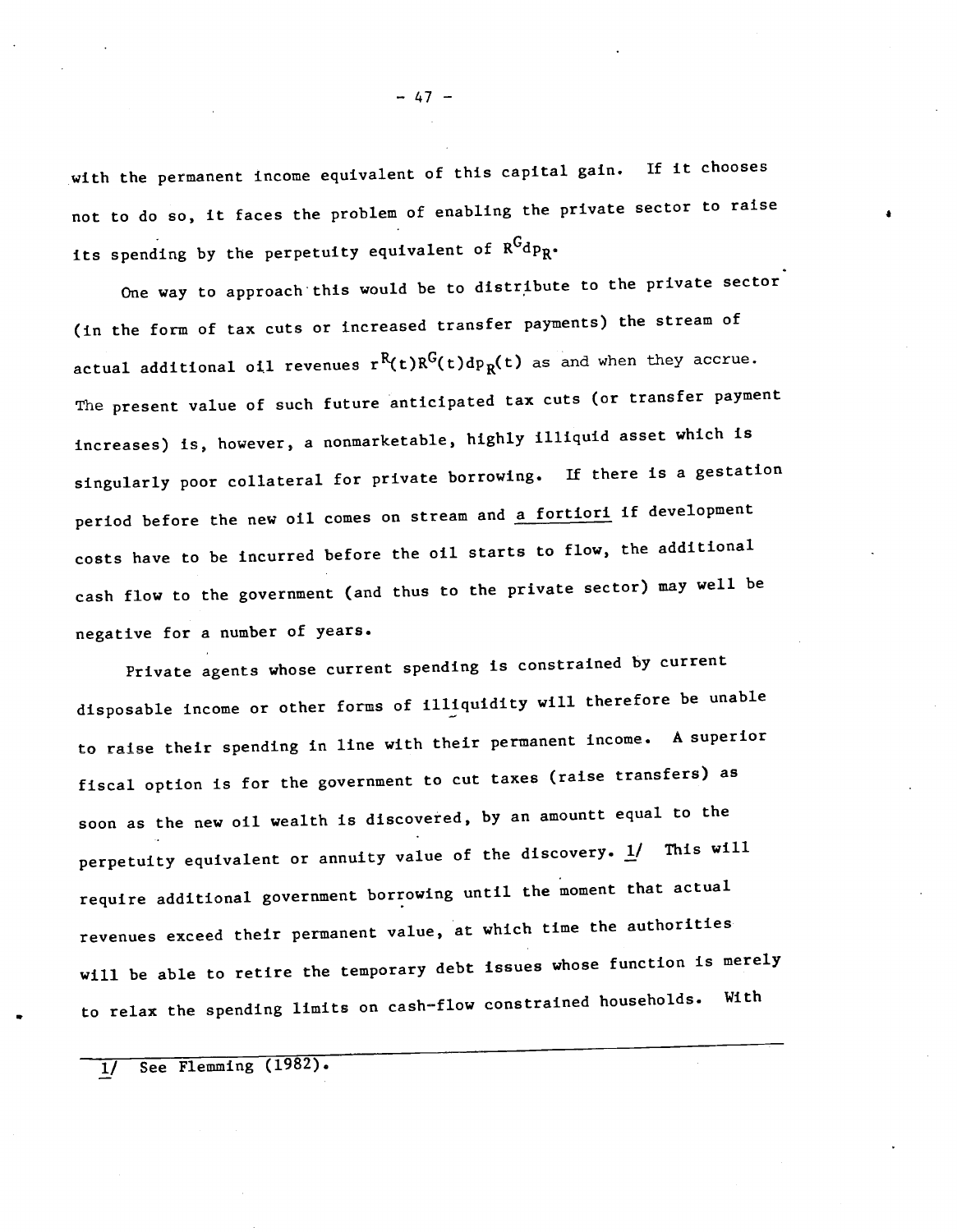this transformation of future tax cuts into present tax cuts the nation can consume in line with its new, higher permanent income: the government has transformed future tax cuts into disposable income.

An alternative proposal to handle the same problem has been made by Sam Brittan of the Financial Times. His proposal amounts to a capital gift to the private sector by the public sector: the equity in the newly discovered oil riches is transferred to the private sector. If this newly privatized wealth takes the form of marketable financial claims, private spending in line with permanent income is again likely to be encouraged relative to a policy of cutting taxes in line with current oil revenues: the government has transformed future tax cuts into disposable financial wealth.

In this paper I have used the same symbol T for the present value of the (uncertain) expected stream of future tax payments and receipts  $\{r\}$ , both where the present value to households of expected future tax payments and where the present value to the government of expected future tax receipts was concerned. Similarly N represented both the household asset and the government liability corresponding to the stream of future benefits  $\{n\}$ .

The presence of an impact on private spending of offsetting changes in say T, N and BH that would prima facie appear to leave household net worth unchanged was then attributed, in a rather ad hoc manner, to differences in the liquidity, marketability and usefulness as collateral of T, N, and B<sup>H</sup>. An alternative, but still ad hoc, way of avoiding the debt—neutrality conundrum is to assume that households discount future

— 48 —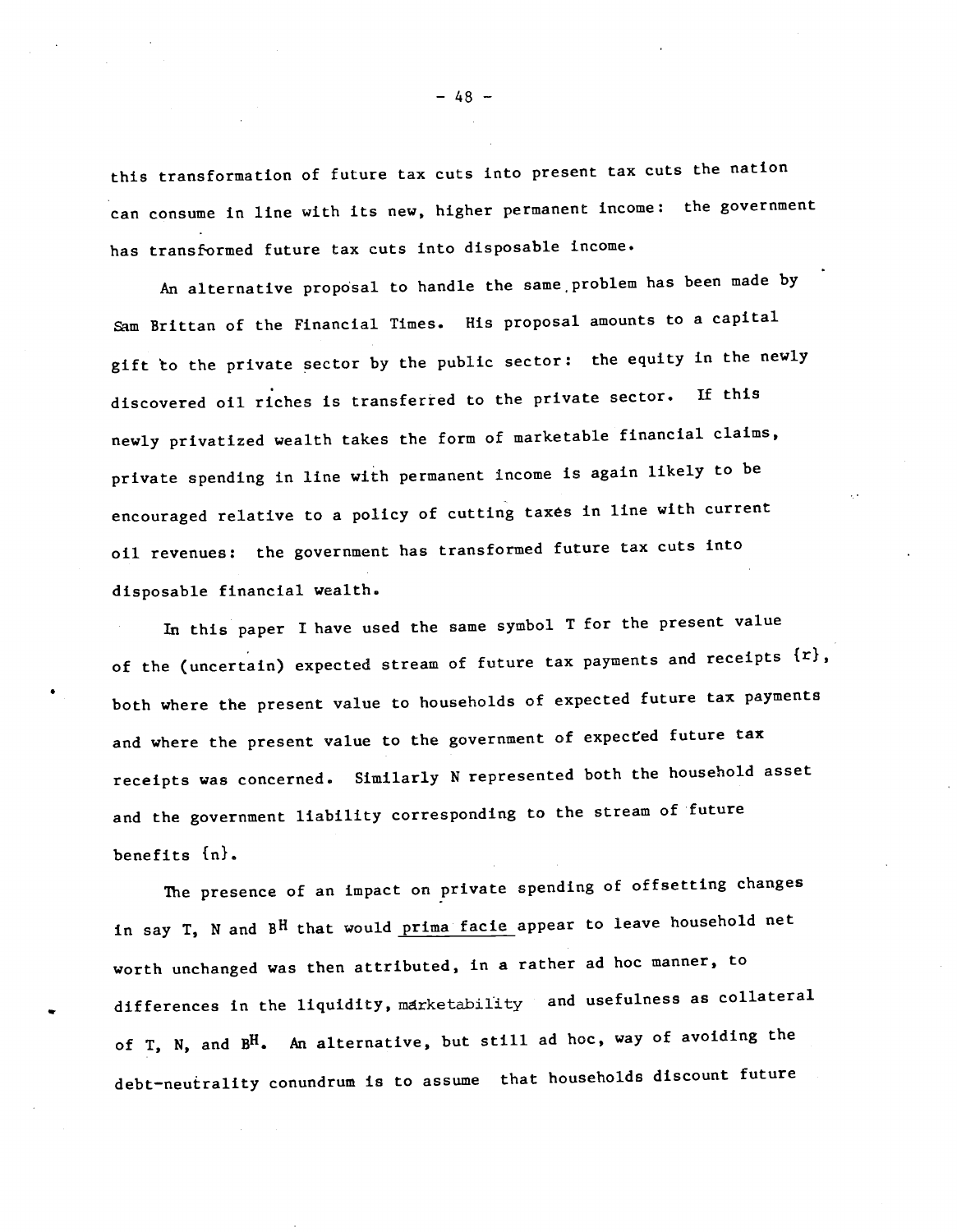taxes and benefits at a higher rate than the market rate of return on bonds (and at a higher rate than the government discounts its tax revenues and benefit payments). This approach was not adopted here to avoid further growth in the list of symbols and notation. A truly satisfactory treatment of these issues requires the tools of the new microeconomics of credit rationing, collateral and other capital market imperfections whose beginnings can be found e.g., in the work of Jaffee and Russell (1976), Benjamin (1978), Webb (1981, 1982) and Stiglitz and Weiss (1981)..

# "Cyclical" corrections to the public sector deficit

Consider an economy in which the level of economic activity, as measured e.g., by output and employment, cycles around a trend. We do not at this stage assume that these cycles represent Keynesian departures from full employment and normal capacity utilization. They could be regular swings in the natural rate of unemployment.

If we simplify the economy represented by equation (10) even further by ignoring public sector capital and index—linked bonds, the government budget constraint becomes

(28) 
$$
\frac{\mathbf{i} \cdot \mathbf{H}}{\mathbf{p}} = G^{C} - \tilde{\mathbf{T}} + (\mathbf{r} + \frac{\mathbf{i}}{\mathbf{p}}) \frac{\mathbf{B}}{\mathbf{p}}
$$

 $\overline{Y}$ , the trend level of output grows at a proportional rate  $Y$ . Actual output Y, cycles steadily around this trend. If the demand for debt is a demand for real debt per capita, and if population (in efficiency units) and  $\overline{Y}$  grow at the same rate, then government financing will tend to exercise upward pressure on the real interest rate when  $\frac{d}{dt}$   $(\frac{B}{p\overline{q}})^>0$  at the

— 49 —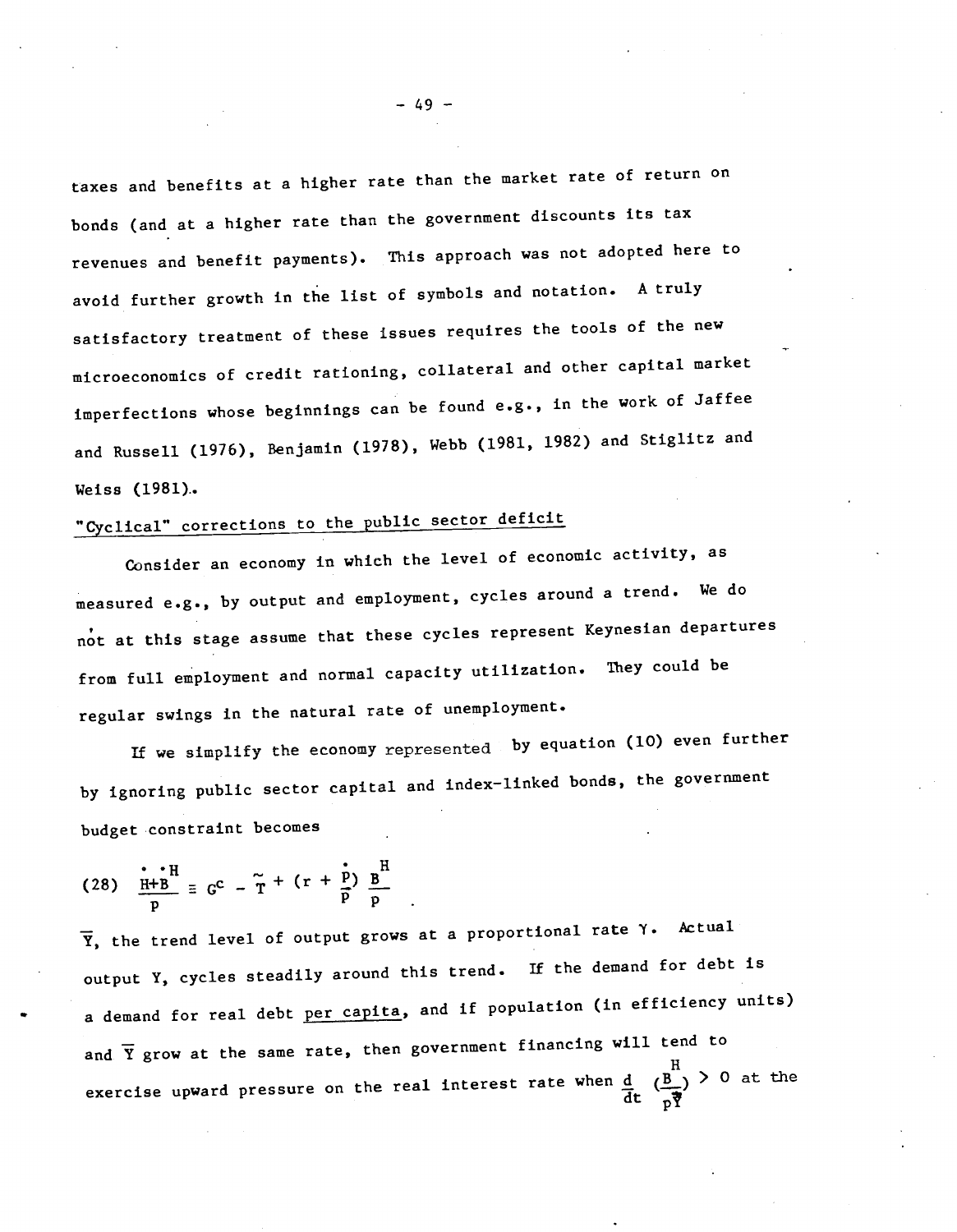given real interest rate and the given real per capita stock of money balances. From (28) we see that

$$
(29) \frac{d}{dt} \left(\frac{B}{p\overline{Y}}\right) = \frac{C}{\overline{Y}} - \overline{\tilde{Y}} + (r - \gamma) \frac{B}{p\overline{Y}} - \frac{i}{p\overline{Y}}
$$

It is a stylized empirical fact that while exhaustive public spending  $(G<sup>C</sup>)$ tends to grow in line with trend output, taxes net of transfers ( $\tilde{t}$ ) tend to vary positively with the current level of economic activity.

These two relationships can be summarized by

(30a)  $G^c = g^c \overline{Y}$   $1 > g^c > 0$ 

(30b)  $\Upsilon = \Theta Y \quad 1 \quad 1 > \theta > 0$ 

Substituting (30a,b) into (29) yields

(31) 
$$
\frac{d}{dt} \left( \frac{B}{p\overline{Y}} \right) = g^C - \frac{\Theta Y}{\overline{Y}} + (r - \delta) \frac{B}{p\overline{Y}} - \frac{H}{p\overline{Y}}
$$

Similarly, the proportional rate of growth of the money stock, assuming that the authorities keep constant the stock of real bonds per capita or per unit of trend output, is given by

(32) 
$$
\frac{1}{H} = V\{g\overline{Y} - \theta + (r-\delta) \frac{B}{pY}\}
$$
  
Thus the current change in  $\frac{B}{pY}$  overstates (understates) its trend or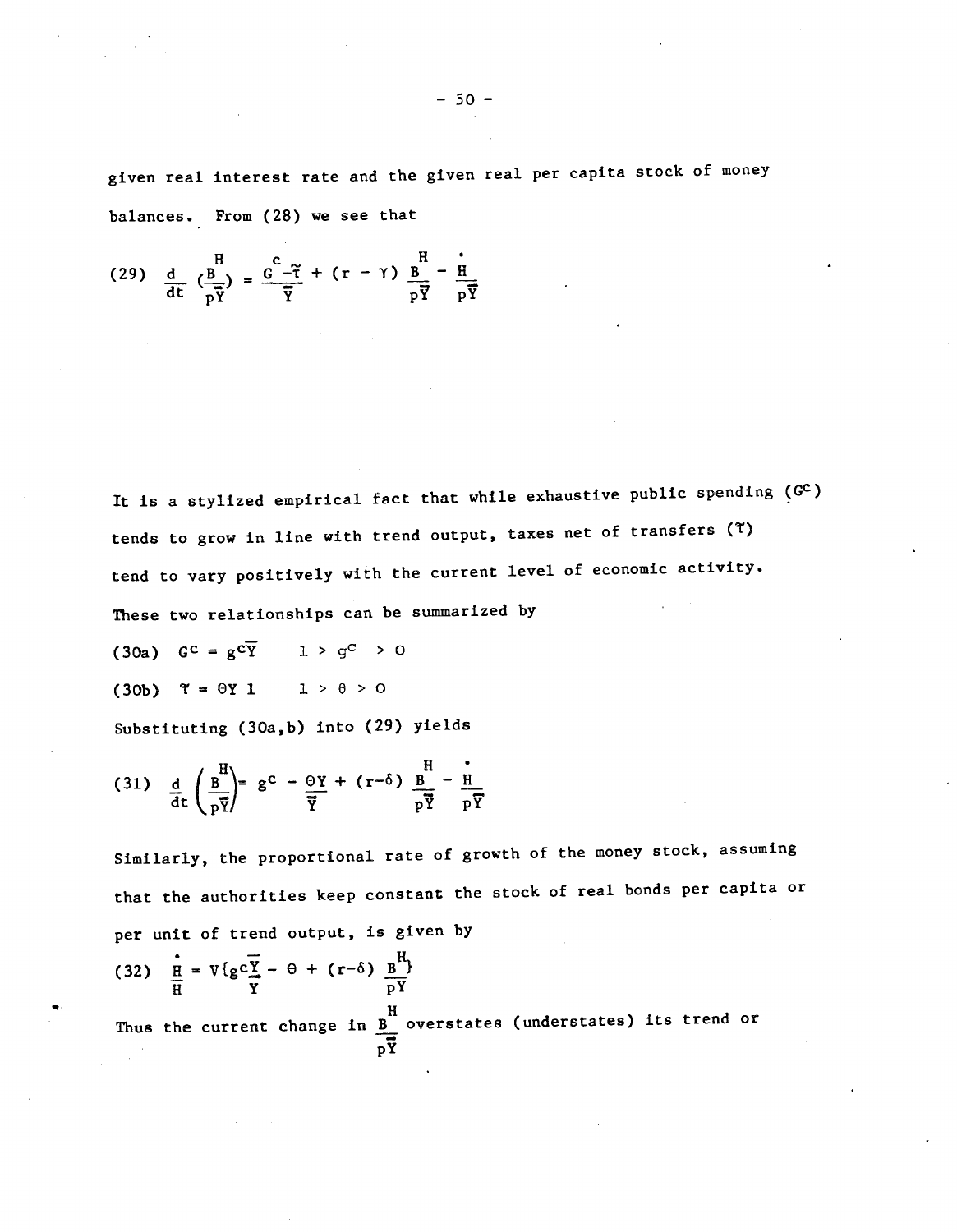long—run average rate of change and the current rate of growth of the nominal money stock overstates (understates) its trend or long—run average rate of growth whenever output is below (above) its trend value.

 $H \qquad \qquad \therefore$ Even if it is only the current values of  $\frac{d}{dx}$  ( $\frac{B}{dx}$ ) and  $\frac{H}{dx}$  that matter  $\det \overrightarrow{pY}$  H

for current crowding out and current inflation respectively, the trend or long-run behavior of d  $H$  and  $H$ , obtained by evaluating (31) and (32)  $dt = \frac{1}{nV}$  H with output at its trend value  $\bar{Y}$ , will still be of interest to all but

the most short—sighted governments..

Furthermore, if current crowding out is a function of anticipated H future changes in B and current inflation depends on anticipated future pY monetary growth (as well as possibly on past monetary growth) current d (B) and H will be a poor proxy for the future developments if there  $\det \overrightarrow{pY}$  H are transitory swings in the deficit. From this perspective cyclical corrections are a simple, if ad hoc, way of approximating the long—run implications of the fiscal stance for crowding out and monetary growth, i.e., a short—hand way of calculating the permanent deficit.

Evaluating Y at  $\bar{Y}$  in (31) and (32) will yield a reasonable approximation to the long—run averages only if the positive and negative deviations of Y from  $\overline{Y}$  cancel each other out in the long run, as would, e.g., be the case if output followed a regular sinusoidal motion about trend such as  $Y(t)$   $\longrightarrow$  1  $\rightarrow$  40  $\frac{Y(t)}{Y(t)} = 1 + A\cos(\omega t + \epsilon)$ . If positive and negative

 $-51 -$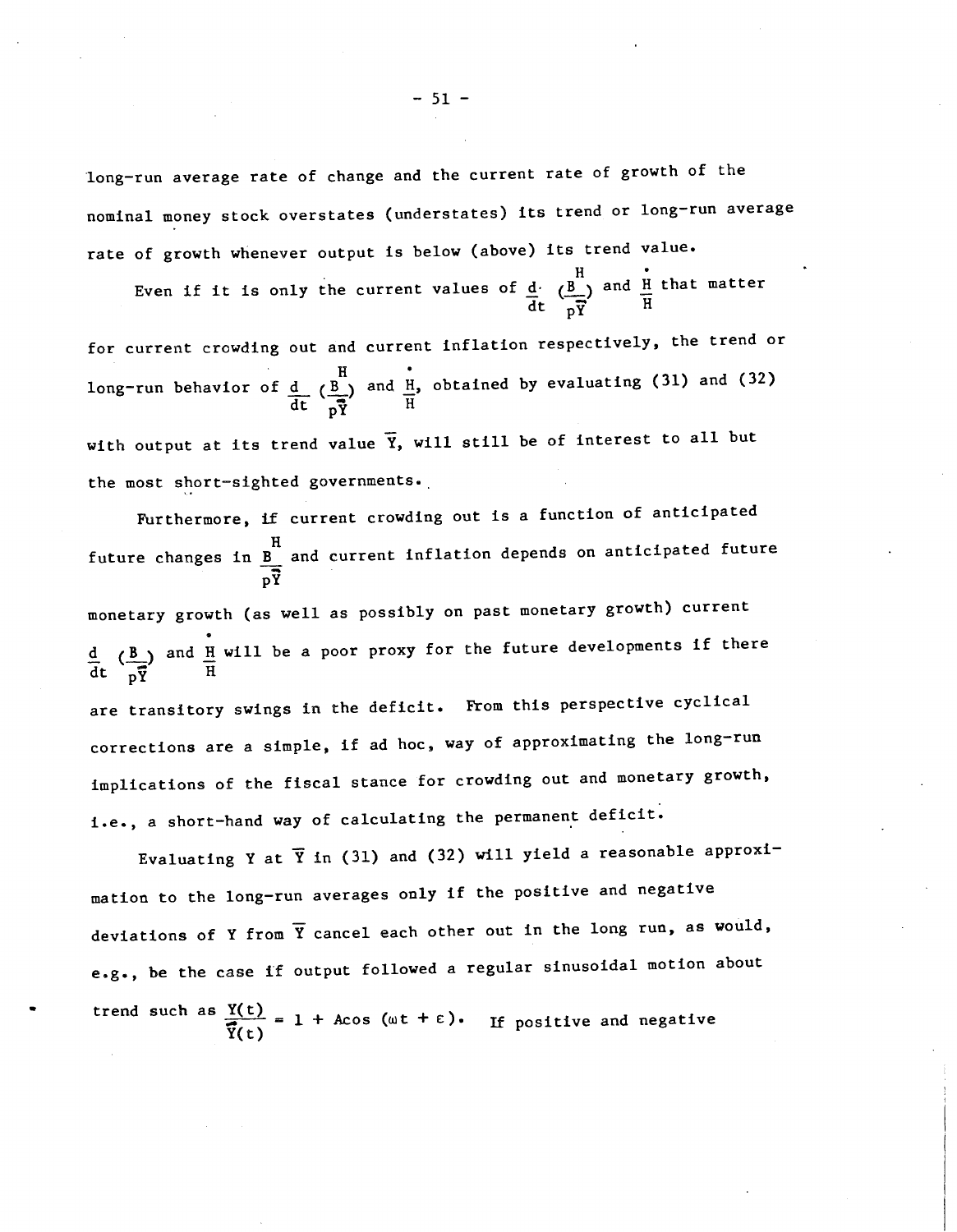deviations of Y from Y do not balance on average, the simple cyclical correction will give a biased estimate of the long—run crowding out pressure and monetary growth implications of the deficit. They will have to be replaced by an explicit averaging of, (31) and (32) over long periods of time.

There are good reasons for letting taxes net of transfers vary with the current level of economic activity rather than making them functions of long—run or permanent income. Assume, as seems reasonable, that during the downswing a significant number of private agents are constrained in their spending by current disposable income.  $\underline{1}$  By reducing taxes and increasing borrowing during the downswing, public spending during the downswing will be financed to a larger extent by private agents who are not constrained by current disposable income (the purchasers of the bonds). Total consumption will, therefore, decline by less than if taxes (which we assume to fall equally on disposable-income-constrained and permanent-income-constrained private agents) had been kept constant. In the upswing, the additional debt incurred during the downswing can be repaid out of higher than normal taxes. 2/ The net result is that consumption is smoothed out over the cycle. This would be desirable on grounds of intertemporal allocative efficiency even if product and factor

One may wish to replace the phrase "spending constrained by current disposable income" by the following: the effect of current disposable income on spending exceeds that of permanent income multiplied by the share of current disposable income in permanent income (allowing for the effect of changes in current income on expectations about future income streams).

2/ These higher taxes during the upswing fall on a population which, on average, is likely to be less constrained by current disposable income than it was during the downswing.

 $-52 -$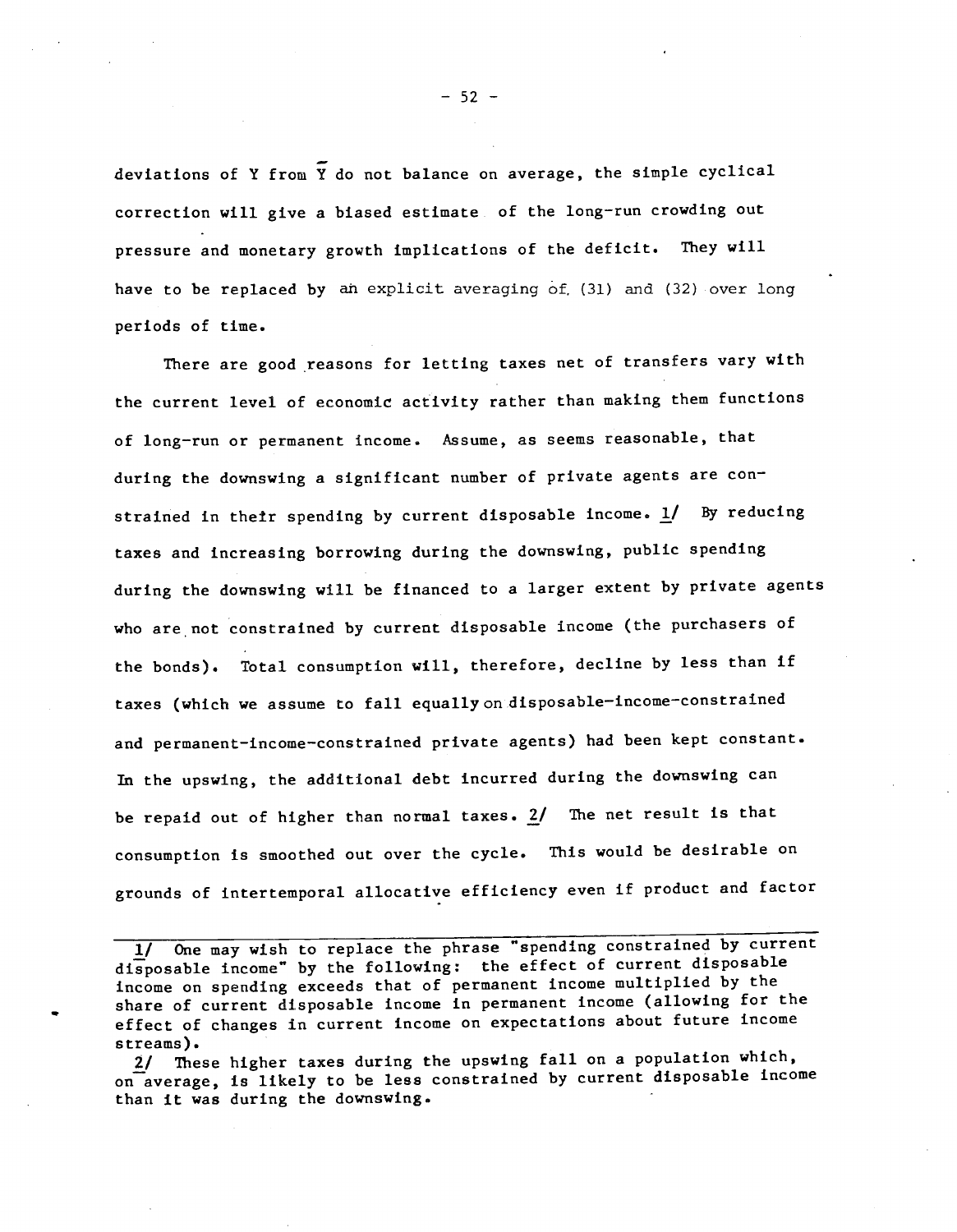markets cleared continuously. If there is wage or price stickiness, Keynesian problems of effective demand failure can occur in addition. Exogenous shocks to demand can set in motion contractionary or expansionary multiplier processes if (some) private agents are constrained in their spending by current disposable income. The usefulness of automatic stabilizers and of countercyclical budget deficits derives from current-disposable-income-constrained private spending and other capital market imperfections. It is reinforced by output and labor market disequilibrium.

Current disposable income constraints on private consumption need not be absolute. Regular, anticipated cycles in real income do not, of course, imply corresponding cycles in consumption even for individuals who can only borrow on very unfavorable terms in order to consume in excess of their current disposable income. They have the option of accumulating a stock of liquid savings which can be run down and built up again procyclically. Even with uncertain, stochastic swings in the level of economic activity, a buffer stock of liquid financial assets may 4 permit a measure of income smoothing. Such private saving strategies are, however, likely to be inferior substitutes for access to borrowing on the terms available to the government.

A further option available to the government is to choose (partial) money financing of cyclical deficit increases rather than borrowing. This option will be more attractive the smaller the number and wealth of private agents that are not constrained by current disposable income and liquidity. The more inelastic the demand for government bonds, the larger

 $-53 -$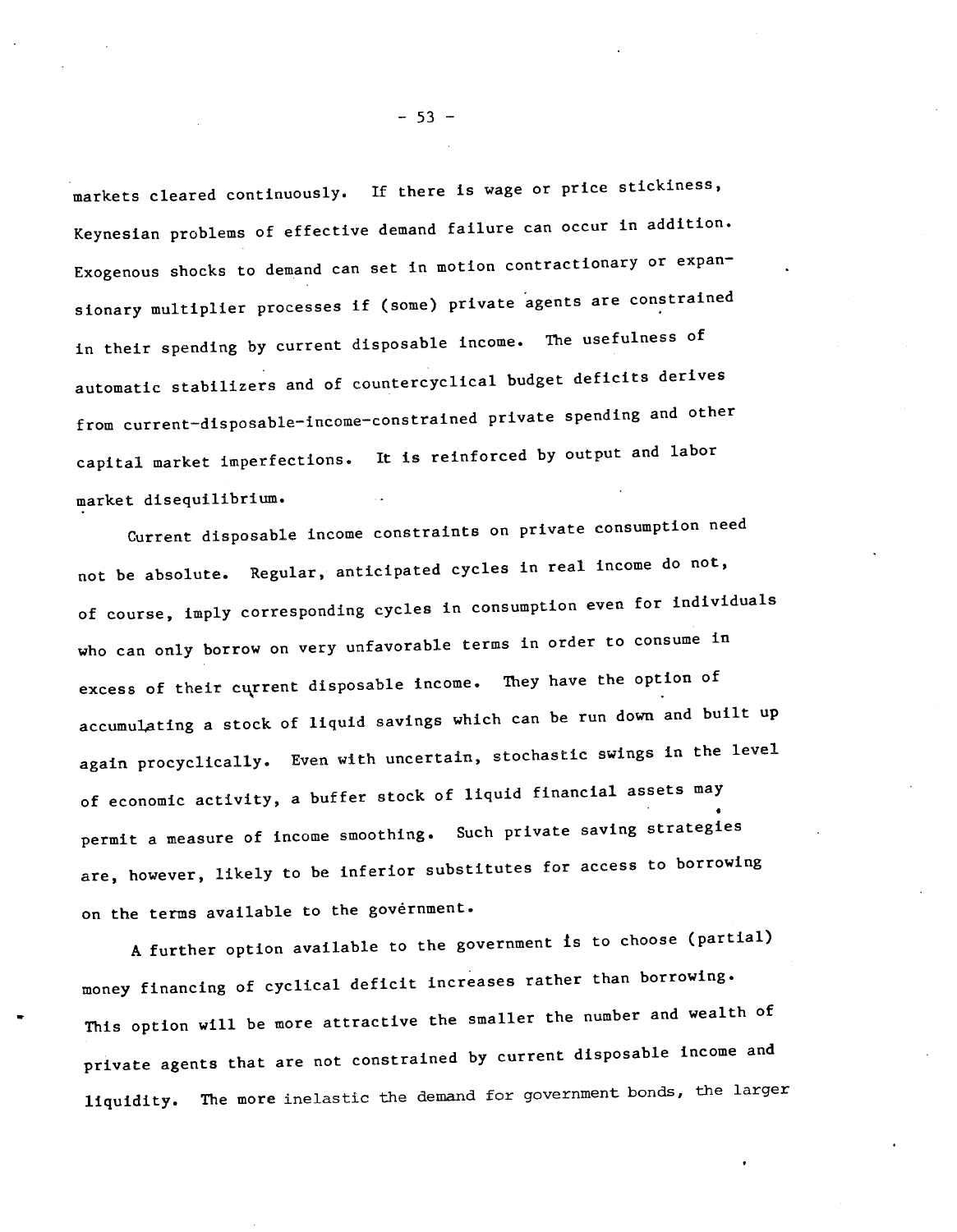the increase in interest rates required to unload additional bond issues on the private sector. (Access to international capital markets may make the total demand for domestic government bonds considerably more interest—elastic than private domestic demand alone.) Such counter cyclical money issues and withdrawals need not imply any increase in the trend rate of growth of the money stock.

Note that this view of stabilization policy suggests that taxes and transfers rather than "exhaustive" public spending on goods and services should be used to dampen fluctuations in economic activity. Public consumption spending, like all consumption spending, should be smoothed over time in line with permanent income. Public sector capital formation should have its time profile determined largely by the optimal public sector consumption programme, Public works and other public spending on goods and services can be effective in regulating the overall level of demand and of economic activity, but are likely to distort the optimal private sector—public sector consumption mix, unlike well—designed changes in the taxation, borrowing, and money financing mix.

## Public sector asset sales and cosmetic changes in the PSBR

Sales of existing public sector financial assets do not appear in the SNA public sector financial surplus but do appear in the public sector borrowing requirement (PSBR) and similar transactions records. A "stock-shift" sale of government-owned natural resources rights  $-dR<sup>G</sup>$ or of claims to public enterprise capital  $-dK^G$  to the private sector would not by itself alter public sector or private sector net worth. Assuming the government wishes neither to reduce the level of the money

 $1/54$  –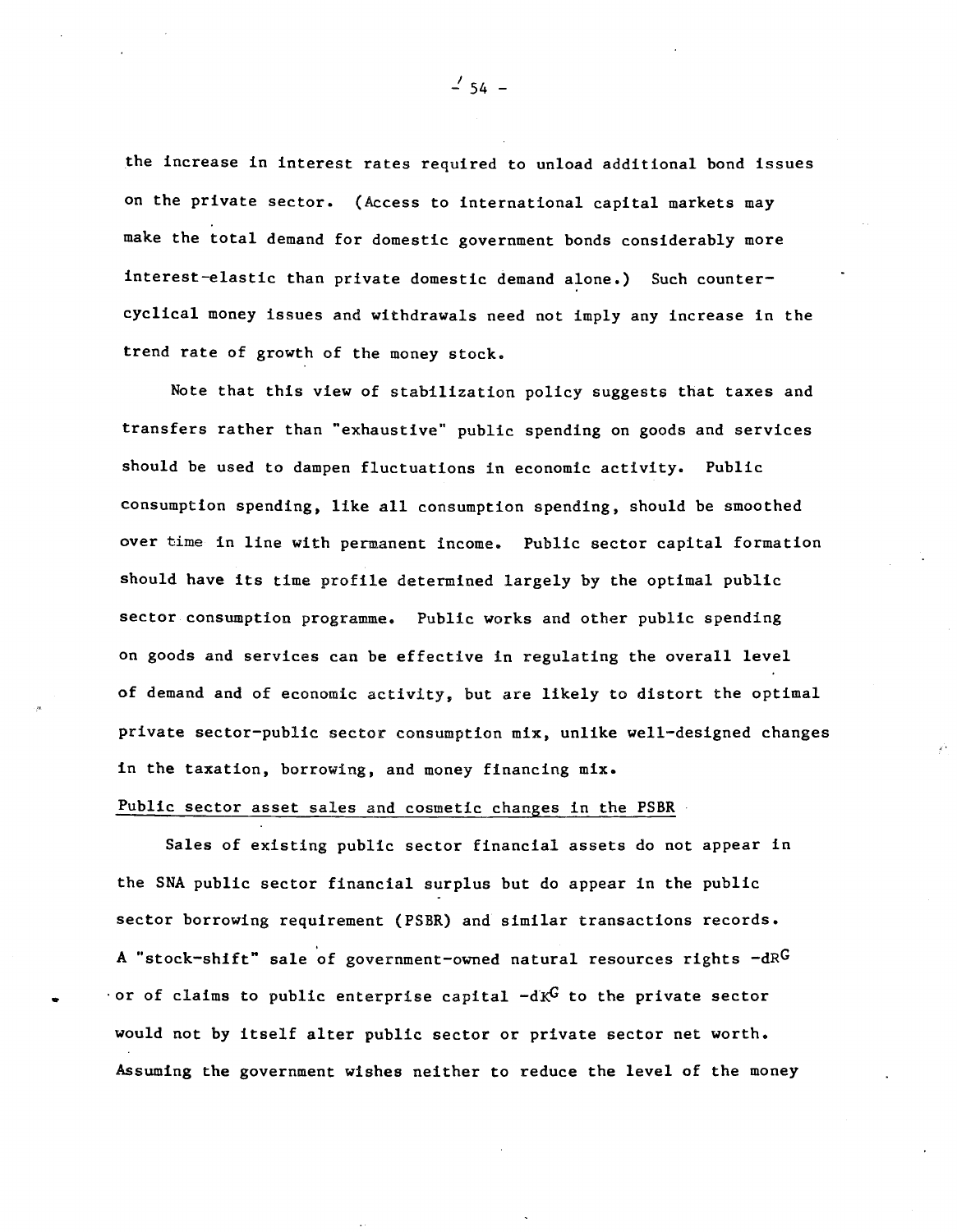stock nor to acquire private sector capital, the counterpart of a reduction in  $R^G$  or in  $K^G$  would be a reduction in  $B^H$ ,  $B^{\star H}$  or  $B^H$  with  $p_R dR^G$  +  $P_G dK^G$  =  $dB^H$  +  $ed B^{\star H}$  +  $pd\tilde{B}^H$ .

There may, of course, be efficiency reasons for wishing to nationalize or denationalize. Total national net worth will be altered by such ownership transfers If the efficiency with which the resources are managed differs between sectors. The financial consequences, however, are virtually nil: bonds in private portfolios are replaced by other financial claims. If the government sells its assets gradually to finance a flow of spending ( $p_Gd$   $R^G$  +  $P_Gd$   $K^G$  < 0) the difference between this dt dt

policy and one of conventional financing by borrowing is also largely cosmetic.  $1/$  When it borrows, the government incurs an obligation to service the additional debt. When it sells assets it loses the future income from the assets it sells. It makes little sense, therefore, to attribute economic significance to the distinction between sales of public debt (below the line) and sales of government financial assets (above the line) as is done with the PSBR in the United Kingdom.. Conclusion

The general conclusions have been stated in the introduction. In this concluding section I shall confine myself to some more specific and, I hope, practical remarks.

Comprehensive wealth and permanent income accounting requires explicit judgments concerning expectations about the future. This arises from the need to evaluate nonmarketable and often intangible and merely

 $-55 -$ 

The earlier caveat about differences in the efficiency with which the assets are managed applies here again.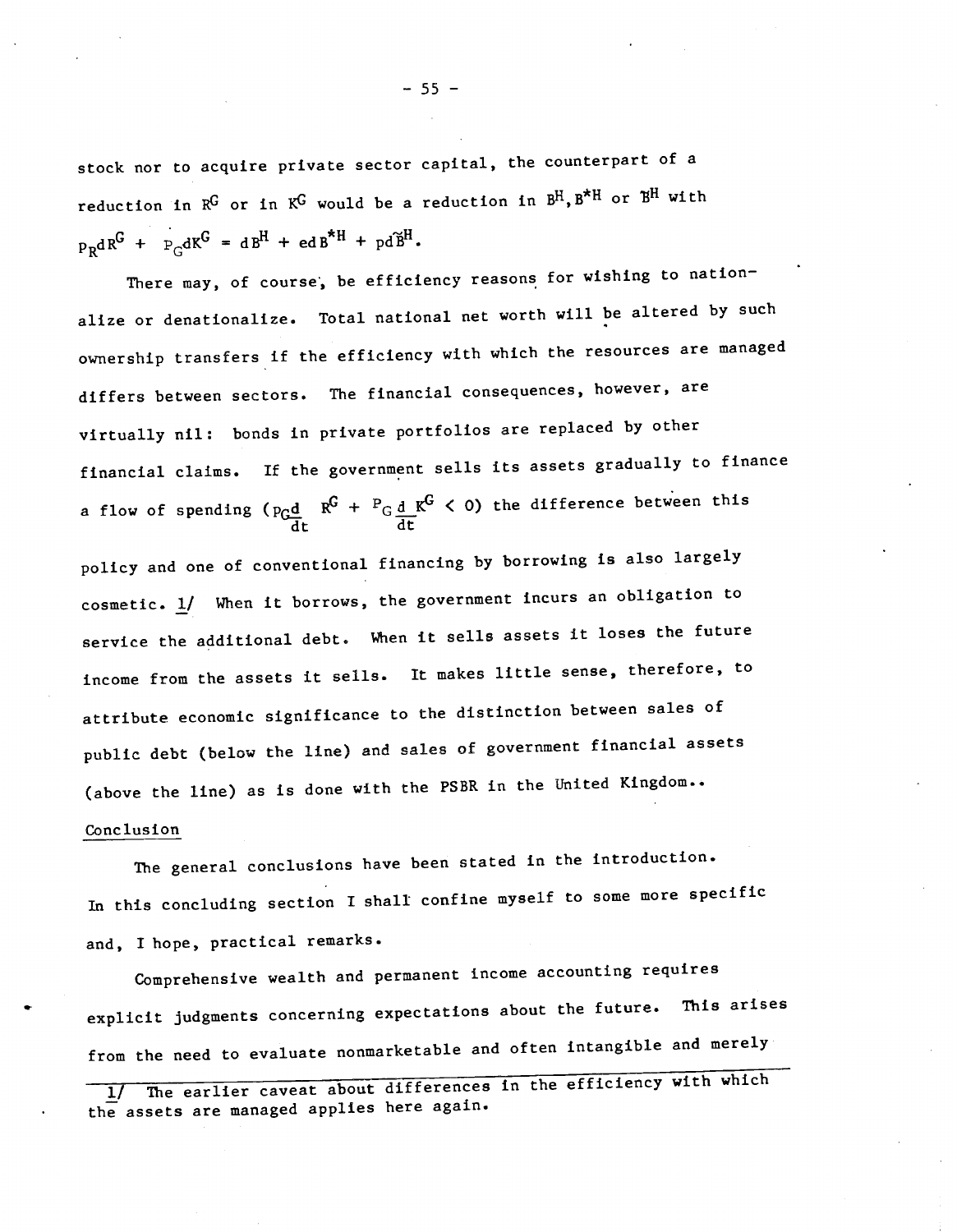implicit assets and liabilities such as future tax and benefit streams. I consider. this to be a salutory aspect of comprehensive wealth accounting. It brings out the distinction between mechanistic bookkeeping and recording of transactions, on the one hand, and, on the other hand, accounring for economic policy evaluation and design.

Inflation accounting in the public sector is long overdue. Money illusion in the public sector should cease to be an obstacle to sensible budgetary policy. By themselves, the public sector financial deficit and the public sector borrowing requirement (at current or constant prices or as as proportion of GNP), are not very informative statistics. They must be corrected for the change in the real value of the outstanding stocks of interest—bearing public debt to evaluate either the implications of the deficit for financial crowding out or the "eventual monetization" implied by the government's fiscal stance. Analogous corrections should be made to the conventionally measured external current account deficit or surplus: changes in the real value of external assets and liabilities due to changes in the price level and the nominal exchange rate have to be allowed for. .

To omit government—owned capital and public sector property rights in land and natural resources from' the public sector balance sheet can give a very misleading picture of the net worth of the public sector and of its present and future fiscal and financial options. This holds true especially for countries where the government owns significant mineral rights (e.g., Norway, the United Kingdom, the United States, and many of

 $-56 -$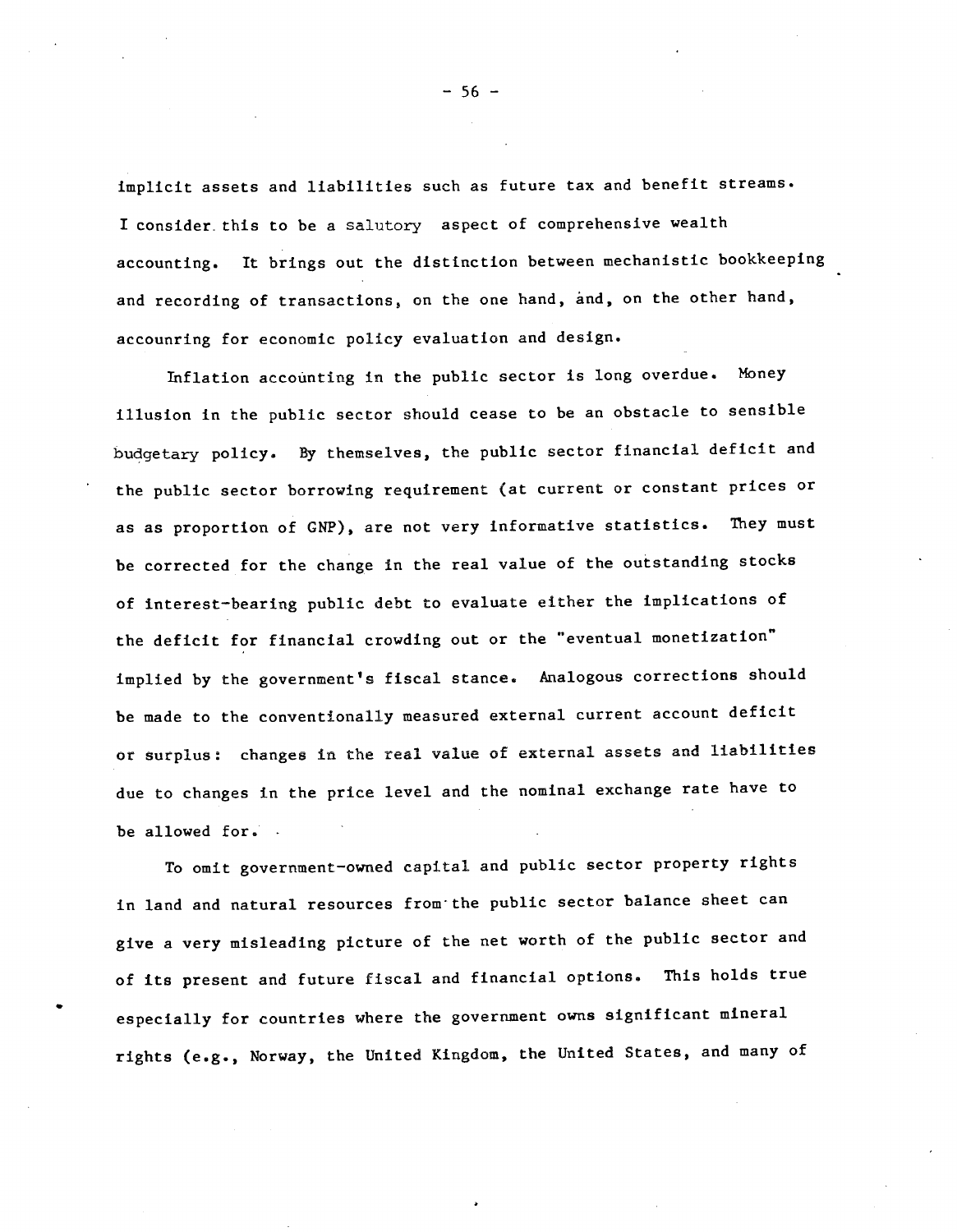the oil—producing nations) and countries in which the nationalized sector accounts for a large share of economic activity (e.g., the United Kingdom and many developing countries). The sign of the effect on public sector net worth of including publicly—owned capital is not self—evident: virtually open-ended commitments to subsidize loss-making public enterprises depress net worth.

The implicit assets and liabilities of the public sector represented by the streams of future tax revenues and of future benefits and transfer payments may well dwarf the marketable financial assets and liabilities in the government balance sheet.

Transitory (e.g., cyclical) deficits and surpluses are a mechanism enabling current—disposable—income—constrained private agents to smooth out consumption and keep it more closely in line with permanent income. By permitting consumption to be maintained in the face of a transitory decline in income they also mitigate unemployment and exces capacity if price and wage rigidities prevent an instantaneous market—clearing response to demand shocks, For governments to borrow in the downswing on behalf of" private agents with less favored access to capital markets and to retire these countercyclical debt increases during the upswing, is sound fiscal management, regardless of what the rate of inflation happens to be. Alternatively, cyclical increases in the deficit could be financed (partly or wholly) by money creation, to be reversed during the upswing. The optimal financing mix of cyclical (i.e., transitory and reversible) deficits need not be the same as that of permanent deficits. A consideration of this important issue would require the

 $-57 -$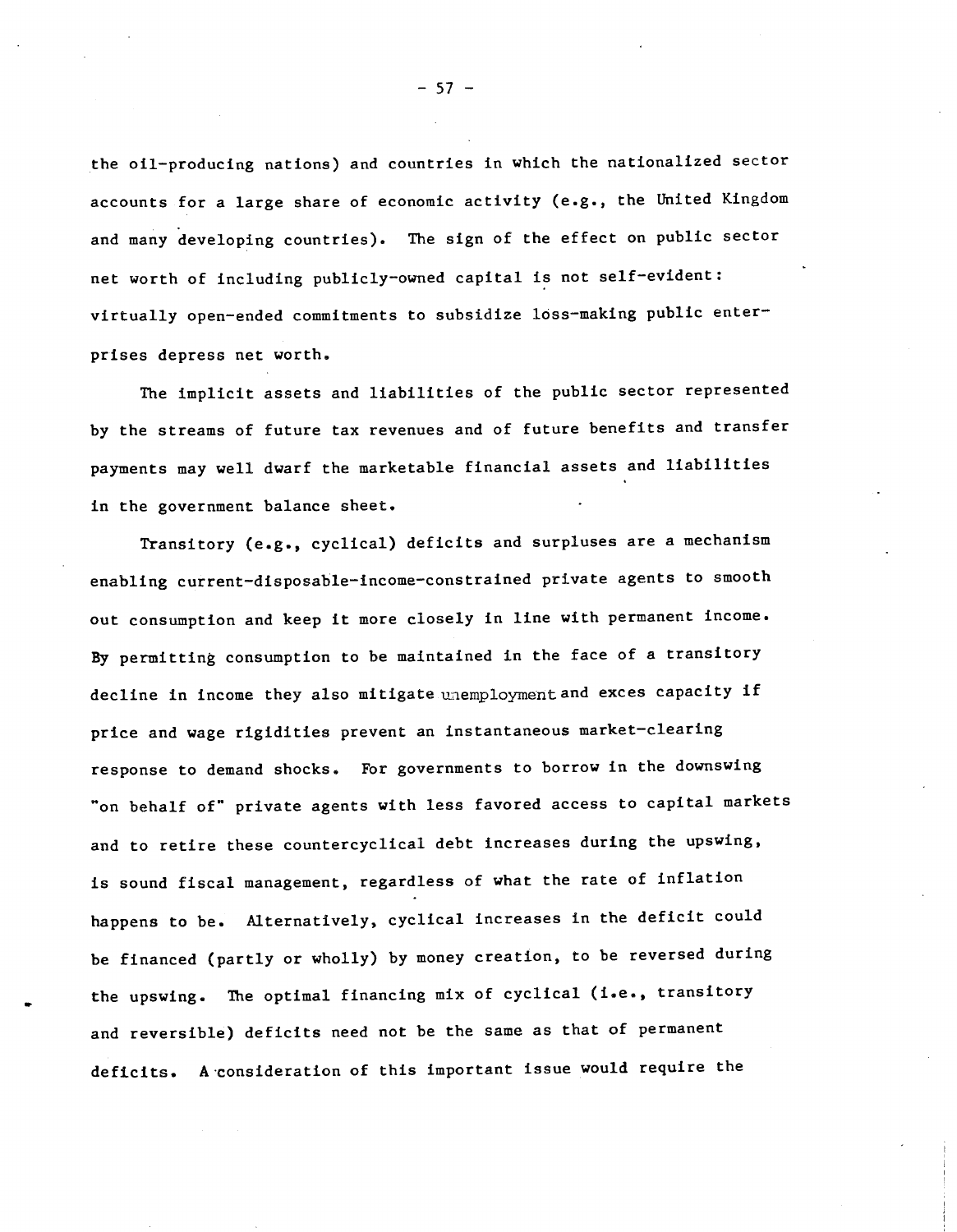analysis of specific, detailed models. It is, therefore, well beyond the scope of this paper which has tried to focus on general propositions that rely on as few detailed, model—specific properties as possible.

 $\mathbb{Z}^{2}$ 

 $\ddot{\phantom{a}}$ 

| List of symbols used |                                                                        |
|----------------------|------------------------------------------------------------------------|
|                      |                                                                        |
| pksoc                | price of social overhead capital                                       |
| PG                   | price of public enterprise capital                                     |
| PKP                  | price of private capital                                               |
| PR                   | price of land and natural resource property rights                     |
| P                    | domestic general price level                                           |
| $p^{\star}$          | foreign general price level                                            |
| е                    | nominal exchange rate (domestic currency price of<br>foreign exchange) |
| 1                    | nominal interest rate on bonds denominated in domestic<br>currency     |
| r                    | domestic real interest rate                                            |
| r <sub>G</sub>       | rate of return on public enterprise capital                            |
| ρM                   | non-pecuniary rate of return on money balances                         |
| r <sup>R</sup>       | rate of return from ownership of land and natural<br>resources         |
| rP                   | rate of return on private capital                                      |
| $r^{\text{SOC}}$     | rate of return on social overhead capital                              |
| 1*                   | nominal interest rate on bonds denominated in foreign<br>currency      |
| r*                   | foreign real interest rate                                             |
| Ksoc                 | stock of social overhead capital                                       |
| K <sub>G</sub>       | stock of public enterprise capital                                     |
| $R^G$                | government-owned land and natural resource rights                      |
| RP                   | privately owned land and natural resource rights                       |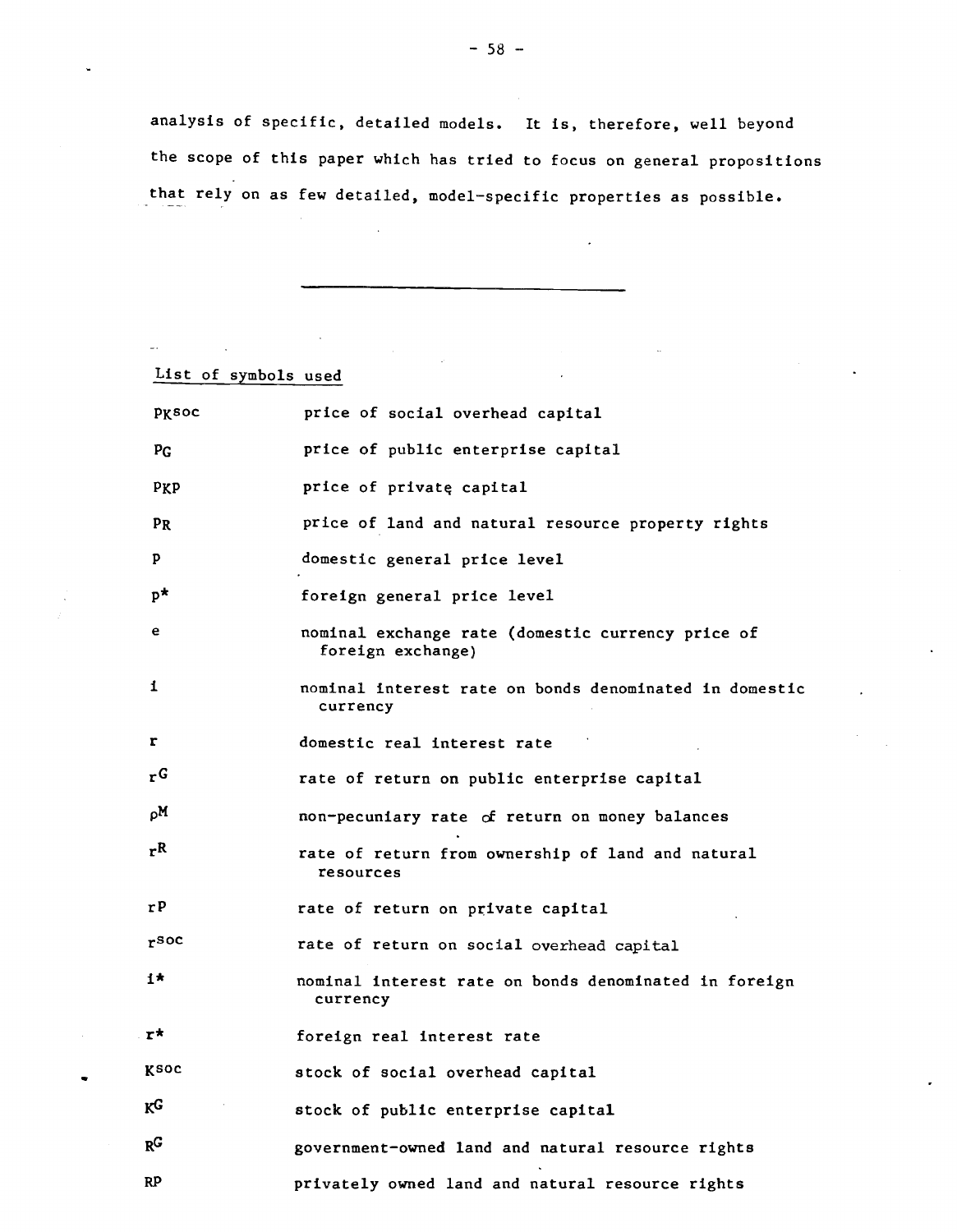| $\overline{\text{R}}$ | total natural resource rights                                                                            |
|-----------------------|----------------------------------------------------------------------------------------------------------|
| B <sub>H</sub>        | domestically held nominal government bonds                                                               |
| B <sub>F</sub>        | foreign-held nominal government bonds                                                                    |
| $R^*$ H               | domestically held foreign currency denominated government<br>bonds                                       |
| $B^{\star F}$         | foreign-held foreign currency denominated government<br>bonds                                            |
| ŖН                    | domestically held index-linked government bonds                                                          |
| ъF                    | foreign-held index-linked government bonds                                                               |
| H                     | stock of high-powered money                                                                              |
| E∗                    | stock of foreign exchange reserves                                                                       |
| N                     | present value of entitlement programmes                                                                  |
| т                     | present value of tax programmes                                                                          |
| L                     | present value of future expected labor income                                                            |
| W <sub>G</sub>        | public sector net worth                                                                                  |
| WP                    | private sector net worth                                                                                 |
| $W^{\rm F}$           | overseas sector net worth                                                                                |
| W                     | $W^G + W^D = W$                                                                                          |
| F <sub>H</sub>        | home-currency-denominated private claims on the overseas<br>sector                                       |
| $F^*H$                | foreign-currency-denominated private claims on the<br>overseas sector ·                                  |
| ΚP                    | private capital stock                                                                                    |
| ĄМ                    | net value of the government's cash monopoly                                                              |
| GSOC                  | government consumption of services of social overhead<br>capital                                         |
| GС                    | government consumption spending (excluding capital<br>consumption and consumption of imputed services of |

social overhead capital)

— 59 —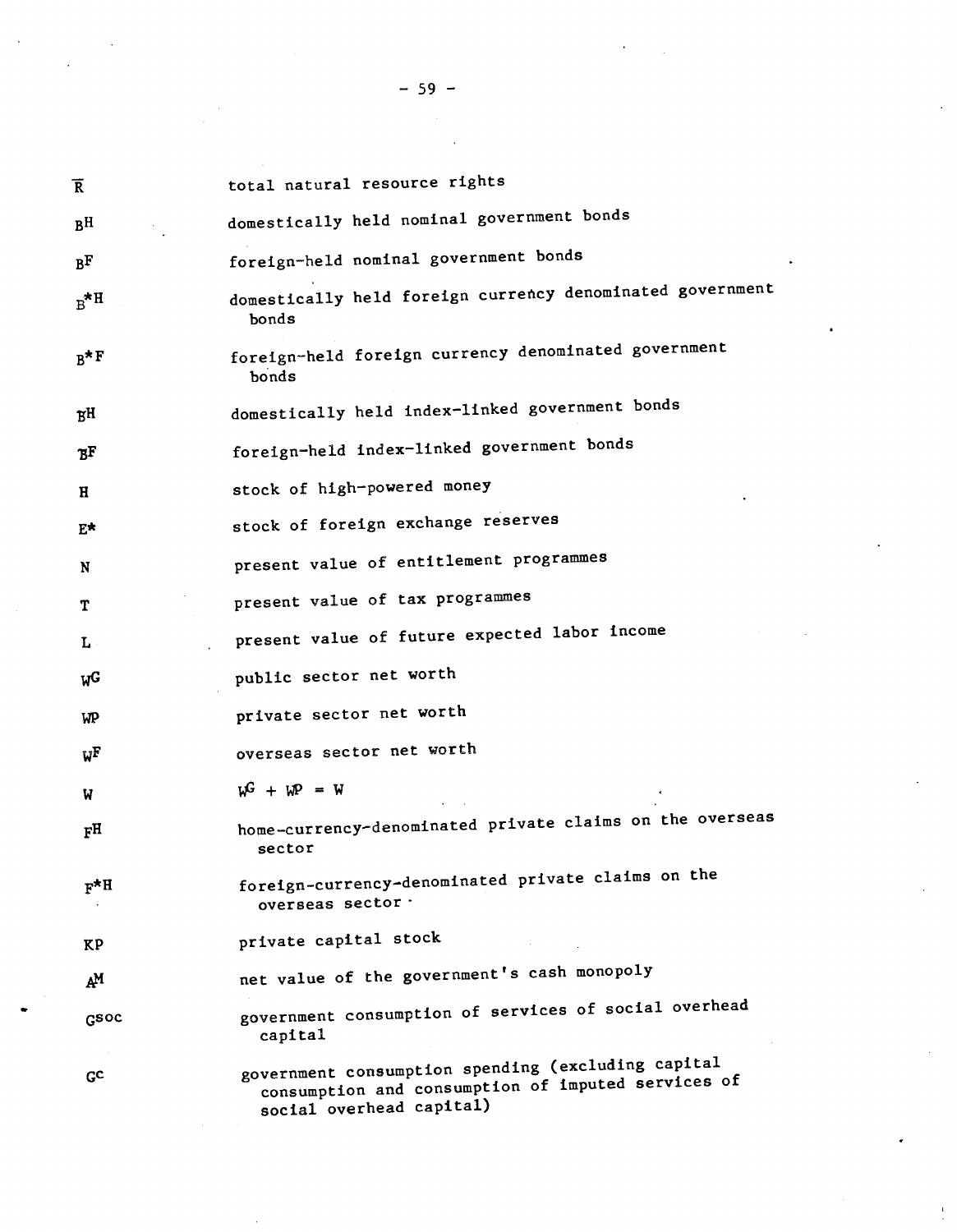|                         |    |   | $-60 -$                                                                 |
|-------------------------|----|---|-------------------------------------------------------------------------|
|                         |    |   |                                                                         |
| $G^{\mathbf{I}}$        |    |   | KG : net investment in public enterprise capital<br>$rac{d}{dt}$        |
| τ                       |    |   | current taxes                                                           |
| n                       |    |   | current transfer and benefit payments                                   |
| Y                       |    |   | $(\tau - n)/p$                                                          |
| C                       |    |   | private consumption                                                     |
| X                       |    |   | trade balance surplus, including net international<br>transfer receipts |
| Y                       |    |   | real output                                                             |
| $\overline{\textbf{Y}}$ |    |   | capacity or trend output                                                |
| l                       |    |   | current labor income                                                    |
| s                       |    |   | total national saving                                                   |
| Υ                       |    |   | natural rate of growth                                                  |
| δ                       |    |   | proportional rate of depreciation                                       |
| $\mathbf{v}$            |    |   | income velocity of circulation of money                                 |
|                         |    | x |                                                                         |
|                         | dt |   | $\hat{x}$ (s,t) - value of x expected at t to prevail at s.             |

 $\label{eq:2.1} \mathcal{L}(\mathcal{L}^{\mathcal{L}}_{\mathcal{L}}(\mathcal{L}^{\mathcal{L}}_{\mathcal{L}})) = \mathcal{L}(\mathcal{L}^{\mathcal{L}}_{\mathcal{L}}(\mathcal{L}^{\mathcal{L}}_{\mathcal{L}})) = \mathcal{L}(\mathcal{L}^{\mathcal{L}}_{\mathcal{L}}(\mathcal{L}^{\mathcal{L}}_{\mathcal{L}}))$ 

 $\mathcal{L}^{\text{max}}_{\text{max}}$  and  $\mathcal{L}^{\text{max}}_{\text{max}}$ 

 $\sim$   $\sim$ 

 $\label{eq:2.1} \frac{1}{\sqrt{2}}\int_{\mathbb{R}^3}\frac{1}{\sqrt{2}}\left(\frac{1}{\sqrt{2}}\right)^2\frac{1}{\sqrt{2}}\left(\frac{1}{\sqrt{2}}\right)^2\frac{1}{\sqrt{2}}\left(\frac{1}{\sqrt{2}}\right)^2\frac{1}{\sqrt{2}}\left(\frac{1}{\sqrt{2}}\right)^2\frac{1}{\sqrt{2}}\left(\frac{1}{\sqrt{2}}\right)^2\frac{1}{\sqrt{2}}\frac{1}{\sqrt{2}}\frac{1}{\sqrt{2}}\frac{1}{\sqrt{2}}\frac{1}{\sqrt{2}}\frac{1}{\sqrt{2}}$ 

 $\mathcal{L}^{\text{max}}_{\text{max}}$  and  $\mathcal{L}^{\text{max}}_{\text{max}}$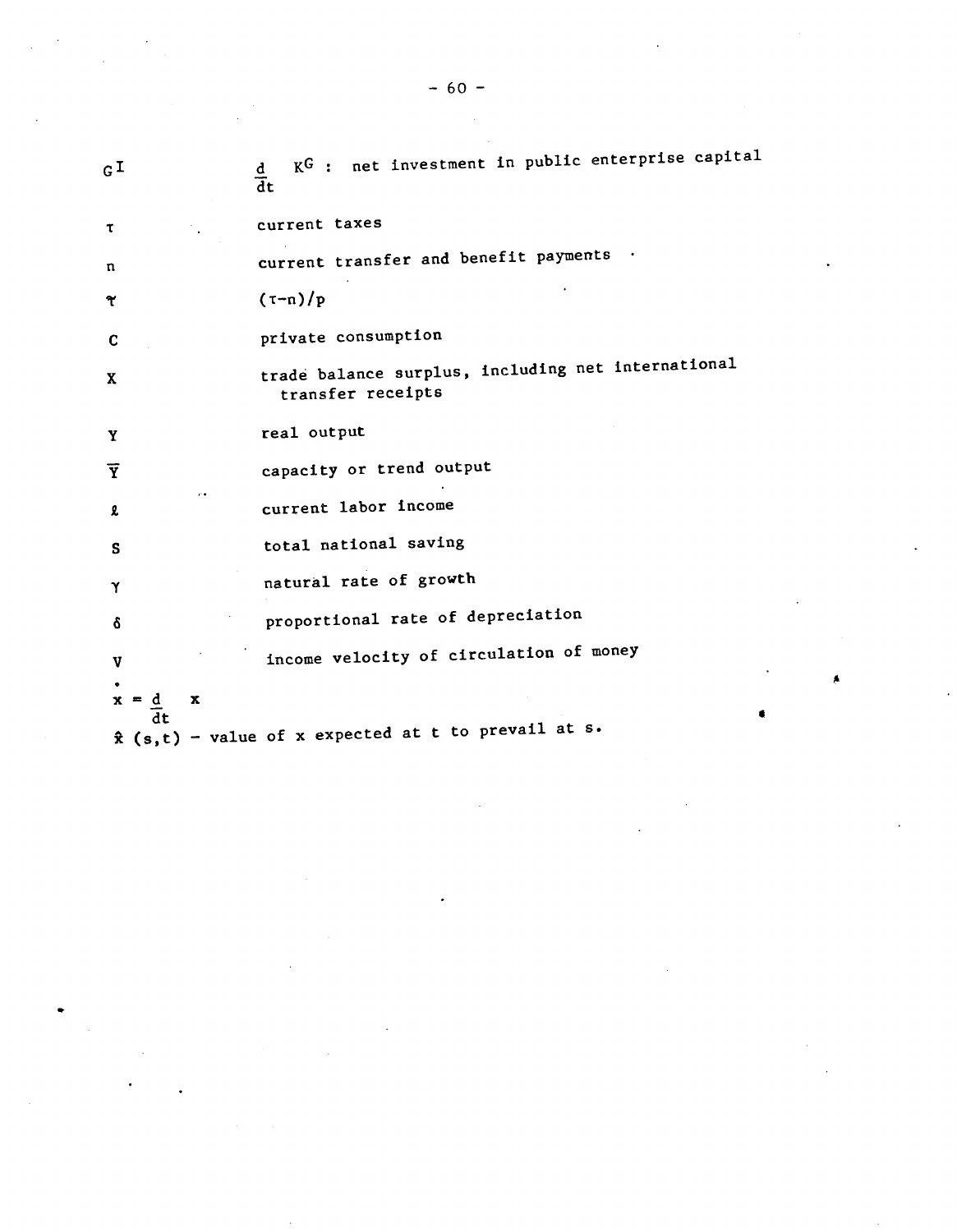#### References

- R. J. Barro (1974), "Are government bonds net wealth," Journal of Political Economy, 182, pp. 1095—1117.
- D. K. Benjamin (1978), "The Use of Collateral to Enforce Debt Contracts," Economic Inquiry, 16, pp. 333-59.
- M. J. Boskin (1982), "Federal Government Deficits: Some Myths and Realities," American Economic Review, Papers and Proceedings, 72, May, pp. 296—303.
- W. H. Buiter (1980), "Crowding out of private capital formation by government borrowing In the presence of intergenerational gifts and bequests," Greek Economic Review, 2, August, pp. 111-42.

(1982a), "Comment on T. J. Sargent and N. Wallace: Some Unpleasant Monetarist Arithmetic," NBER Working Paper No. 867, March.

(1982b), "Money, Deficits, Crowding Out and Inflation: The Economic Foundations of the MTFS," paper presented at the Conference on Monetary Policy, Financial Markets and the Real Economy, Interna-Economic Foundations of the MTFS," paper presented at the Conference tional Center for Monetary and Banking Studies, Geneva, June, 1982.

(1982c), "Deficits, Crowding Out and Inflation," unpublished paper, September.

- W. H. Buiter and M. Miller (1981), "The Thatcher Experiment: The First Two Years," Brookings Papers on Economic Activity, 2, pp. 315-67.
- W. H. Buiter and J. Tobin (1979), "Debt neutrality: A brief review of doctrine and evidence," in G. M. von Furstenberg, ed. Social Security versus Private Saving, Ballinger.
- J. Carmichael (1979), The Role of Government Financial Policy in Economic<br>Growth, unpublished Ph.D. Thesis, Princeton University.
- J. S. Flemming (1982), "U.K. Macro-Policy Response to Oil Price Shocks<br>Essential Beyiew, 18, May/June, of 1974—75 and 1979—80," European Economic Review, 18, May/June, pp. 651—66.
- D. M. Jaffee and T. Russell (1976), "Imperfect Information, Uncertainty M. Jaffee and T. Russell (1970), imposed of Economics, 90, pp. 651-66.<br>and Credit Rationing," Quarterly Journal of Economics, 90, pp. 651-66.
- M. Miller (1982), "Inflation-adjusting the Public Sector Financial<br>discreption for Policy" in T. Kay ed., Miller (1962), initiation degrees to replicy" in T. Kay ed.,<br>Deficit: Measurement and Implications for Policy" in T. Kay ed., The 1982 Budget, Blackwell.